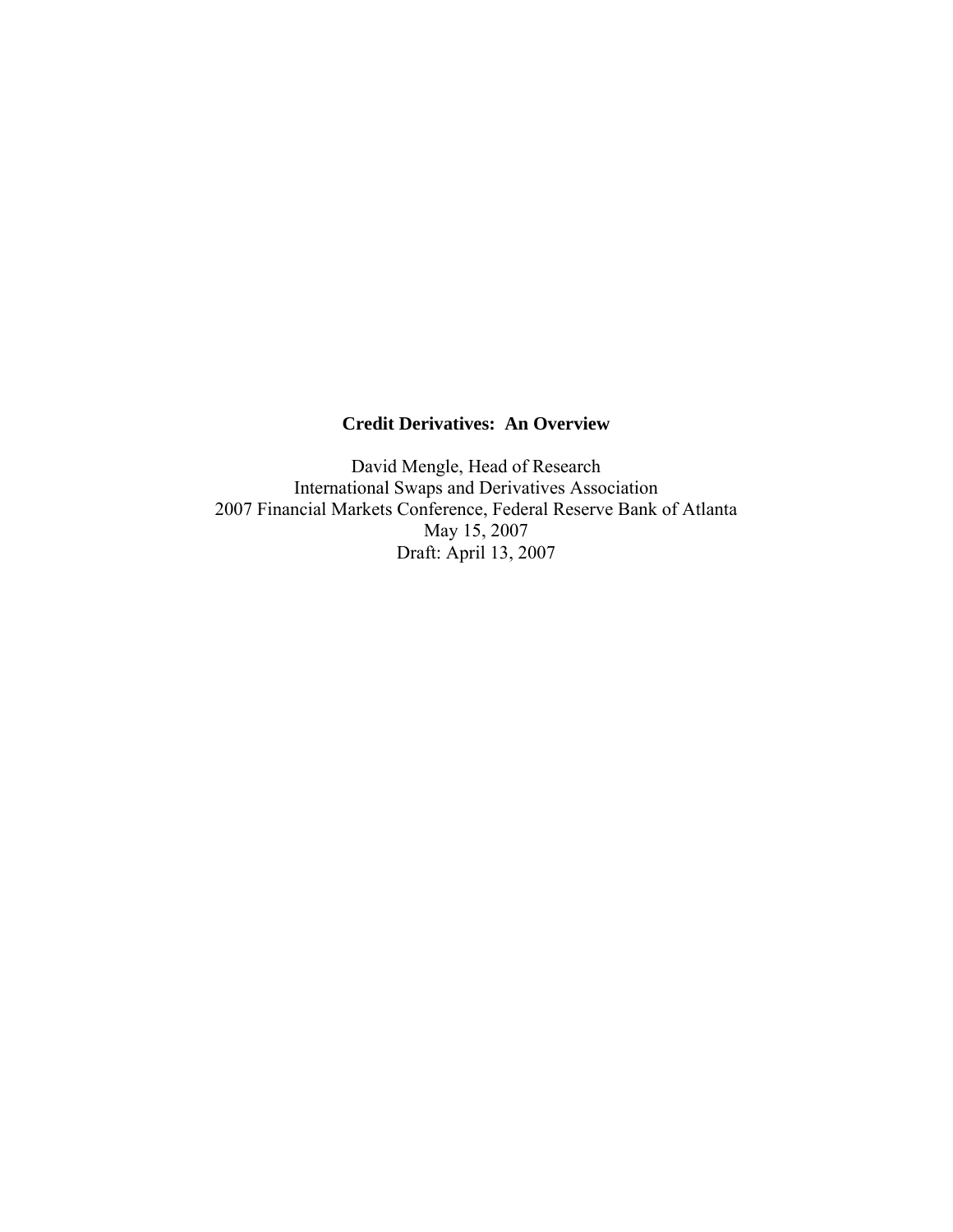## **Credit Derivatives: An Overview**

#### Abstract

Credit derivatives arose from the demand by financial institutions to hedge and diversify credit risk, but they have now become a major investment tool as well. Almost all credit derivatives take the form of the credit default swap, which transfers the default risk of one or more corporations or sovereign entities from one party to the other. Up until 2004, the majority of credit default swaps were written on single names, but after the introduction of widely accepted credit indices in 2004 the major impetus to growth and market liquidity has been credit default swaps on indices. The major challenges facing credit derivatives in their first years of existence were resolving ambiguities in reference entities and in definitions of credit events. Since the introduction of index trading and the widespread entry of hedge funds, the major challenges have been in settlement after credit events and in addressing operational backlogs that resulted from increasing numbers of novations. Now that hedge funds are an established part of the market, the next issue of interest is likely to be whether credit derivatives activity will move to exchanges.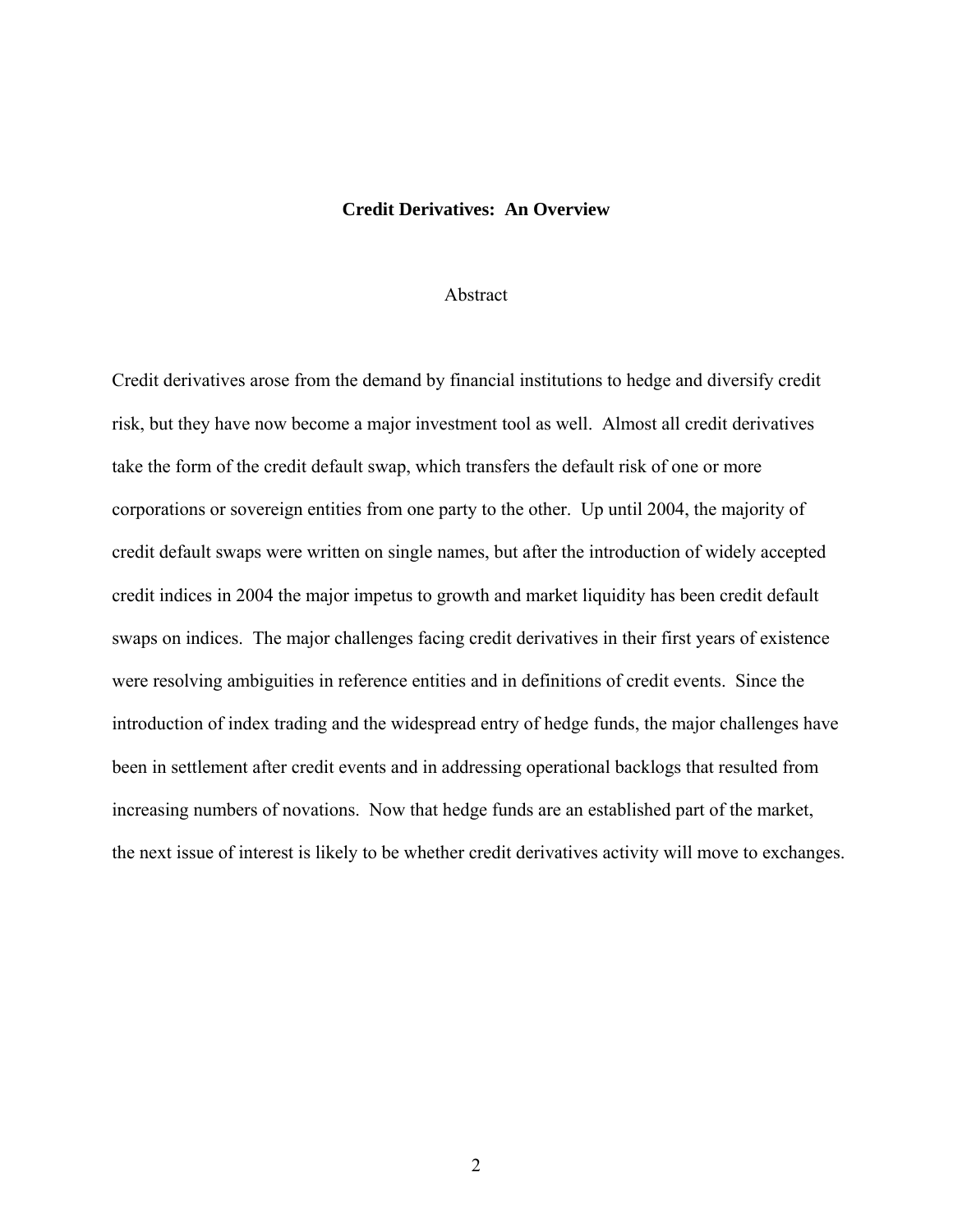A derivative is a bilateral agreement that shifts risk from one party to another; its value is derived from the value of an underlying price, rate, or index. A credit derivative is an agreement designed explicitly to shift credit risk between the parties; its value is derived from the credit performance of one or more corporation, sovereign entity, or security.

Credit derivatives arose in response to demand by financial institutions, mainly banks, for a means of hedging and diversifying credit risks similar to those already used for interest rate and currency risks. But they also have grown in response to demands for low cost means of taking on credit exposure. The result has been that credit has gradually changed from an illiquid risk that was not considered suitable for trading to a risk that can be traded much the same as others.

The plan of the paper is as follows. The first section describes credit default swaps, total return swaps, and asset swaps, but focuses mainly on the mechanics and risks of credit default swaps. The paper then describes the market for credit default swaps and how it evolved, followed by an overview of pricing and the risk management role of the dealer. Next, the paper considers the costs and benefits of credit derivatives and describes some recent policy issues. The paper concludes with a consideration of the possible future direction of the market.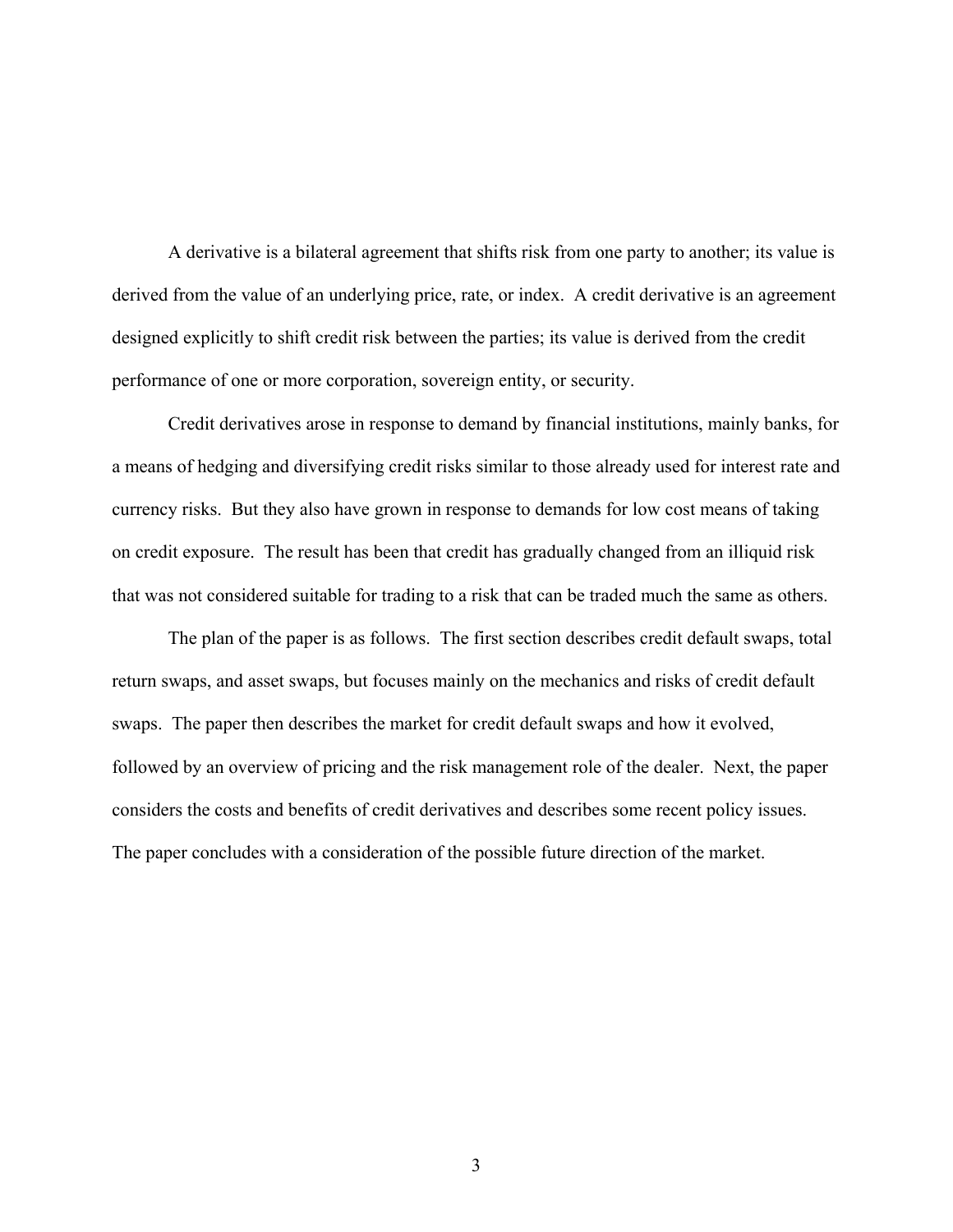### **How credit derivatives work**

The vast majority of credit derivatives take the form of the *credit default swap* (CDS), which is a contractual agreement to transfer the default risk of one or more *reference entities* from one party to the other (Figure 1). One party, the protection buyer, pays a periodic fee to the other party, the protection seller, during the term of the CDS. If the reference entity defaults, declares bankruptcy, or another *credit event* occurs, the protection seller is obligated to compensate the protection buyer for the loss by means of a specified *settlement* procedure. The protection buyer is entitled to protection on a specified face value, referred to in this paper as the notional amount, of reference entity debt. The reference entity is not a party to the contract, and it is not necessary for the buyer or seller to obtain the reference entity's consent to enter into a CDS.

**Risks associated with credit default swaps.** In contrast to interest rate swaps but similar to options, the risks assumed by the protection buyer and protection seller are not symmetrical. The protection buyer effectively takes on a short position in the credit risk of the reference entity, which thereby relieves the buyer of exposure to default. By giving up reference entity credit risk, the buyer effectively gives up the opportunity to profit from exposure to the reference entity. In return, the buyer takes on (1) counterparty default exposure to simultaneous default by reference entity and protection seller ("double default"), and (2) counterparty replacement risk of default by protection seller only. In addition, the protection buyer takes on basis risk to the extent that the reference entity specified in the CDS does not precisely match the hedged asset. A bank hedging a loan, for example, might buy protection on a bond issued by the borrower instead of negotiating a more customized, and potentially less liquid, CDS linked directly to the loan. Another example would be bank using a CDS with a five-year maturity to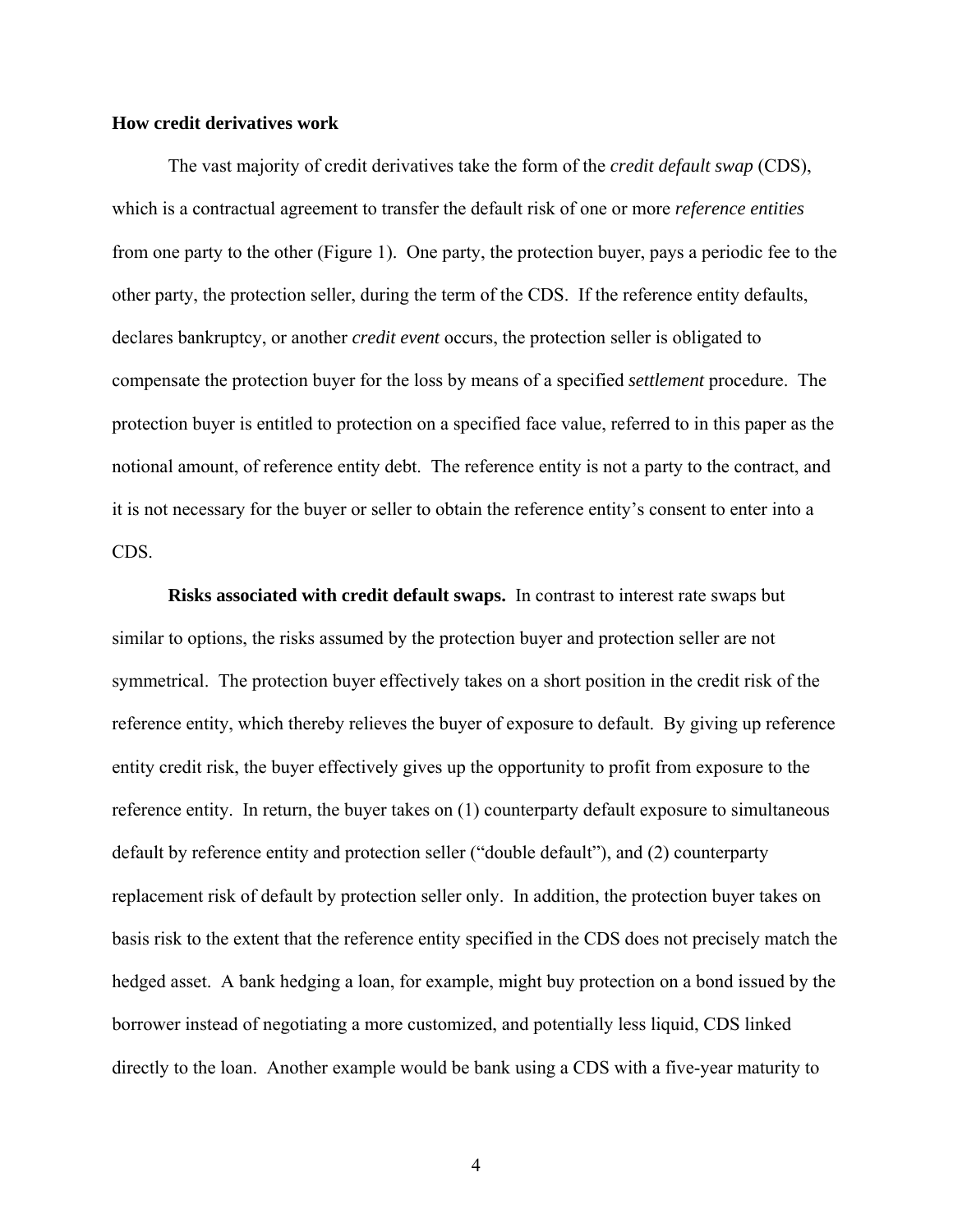hedge a loan with four years to maturity. Again, the reason for doing so is liquidity, although as CDS markets expand the concentration of liquidity in specific maturities should lessen.

The protection seller, in contrast, takes on a long position in the credit risk of the reference entity, which is essentially the same as the default risk taken on when lending directly to the reference entity. The main difference between the two is the need to fund a loan but not a sale of protection. The protection seller also takes on counterparty risk because the seller will lose expected premium income if the buyer defaults.

One exception to the above risk allocation is the *funded CDS* (also called a *credit-linked note*), in which the protection seller lends the notional amount to the protection buyer in order to secure performance in the event of default. In a funded CDS the protection buyer is relieved of counterparty exposure to the protection seller but the seller now has exposure to the buyer along with exposure to the reference entity. In order to reduce the seller's exposure to the buyer, the parties sometimes establish a special purpose vehicle that stands between the two parties and is independent of default by the protection buyer.

**CDS mechanics.** Taking each of the features of the CDS in turn, the reference entity refers to the party on which protection is written. For the simplest (*single name*) form of CDS, the reference entity is an individual corporation or government. If a corporate reference entity is taken over by another, the protection typically shifts to the acquiring entity. If a reference entity de-merges or spins off a subsidiary, CDS market participants have developed a set of criteria, known as successor provisions, for determining the new reference entities.

A CDS with more two or more—usually between three and ten—reference entities is known as a *basket CDS*. In the most common form of basket CDS, *the first to default CDS*, the protection seller compensates the buyer for losses associated with the first entity in the basket to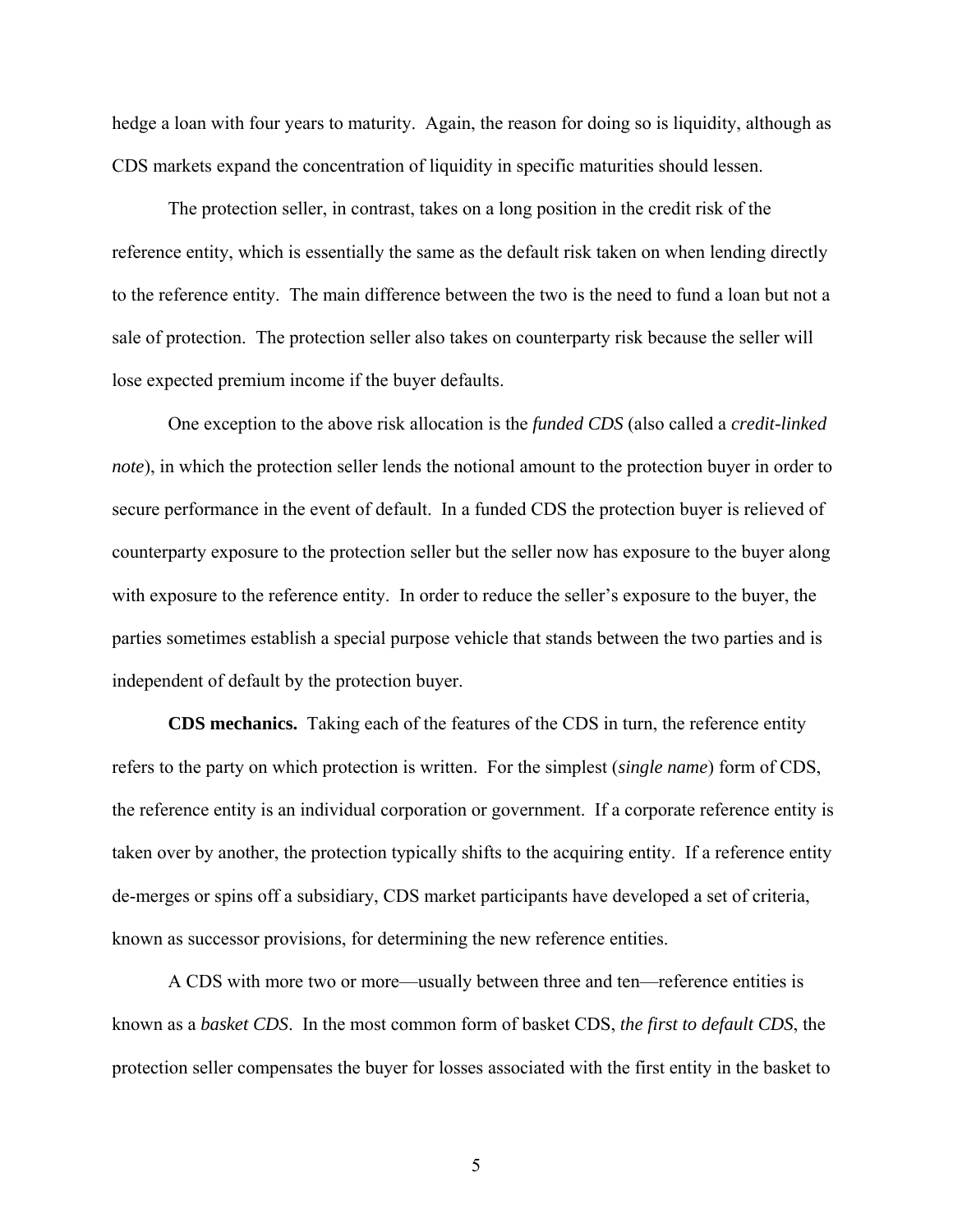default, after which the swap terminates and provides no further protection. CDS referencing more than ten entities are sometimes referred to as portfolio products. Such products are generally used in connection with synthetic securitizations, in which a CDS transfers credit risk of loans or bonds to collateralized debt obligation (CDO) note holders in lieu of a true sale of the assets as in a cash securitization (Figures 2a & 2b).

A major source of credit derivatives growth since 2004 has been index CDS, in which the reference entity is an index of as many as 125 corporate entities. An index CDS offers protection on all entities in the index, and each entity has an equal share of the notional amount. The two main indices are the CDX index, consisting of 125 North American investment grade firms, and the iTraxx index, consisting of 125 euro-based firms, mainly investment grade. In addition, there are indices for North American sub-investment grade firms, for European firms that have been downgraded from investment grade, and for regions such Japan and Asia excluding Japan. In addition to CDS on indices, market participants can buy or sell protection on tranches of indices, that is, on a specific level of losses on an agreed notional amount of an underlying index. For example, an investor can sell protection on the 3-7% tranche of the CDX Investment Grade Index with a notional amount of \$100 million, which means the investor could be required to compensate a protection buyer for losses on the index in excess of \$3 million but not beyond \$7 million, for a maximum of \$4 million.

Recent innovations in CDS have extended protection to reference obligations instead of entities. CDS on asset-backed securities (ABS), for example, provide protection against credit events on securitized assets, usually securitized home equity lines of credit. In addition, CDS can specify CDO notes as reference obligations. Finally, Loan CDS can reference leveraged loans to a specific entity.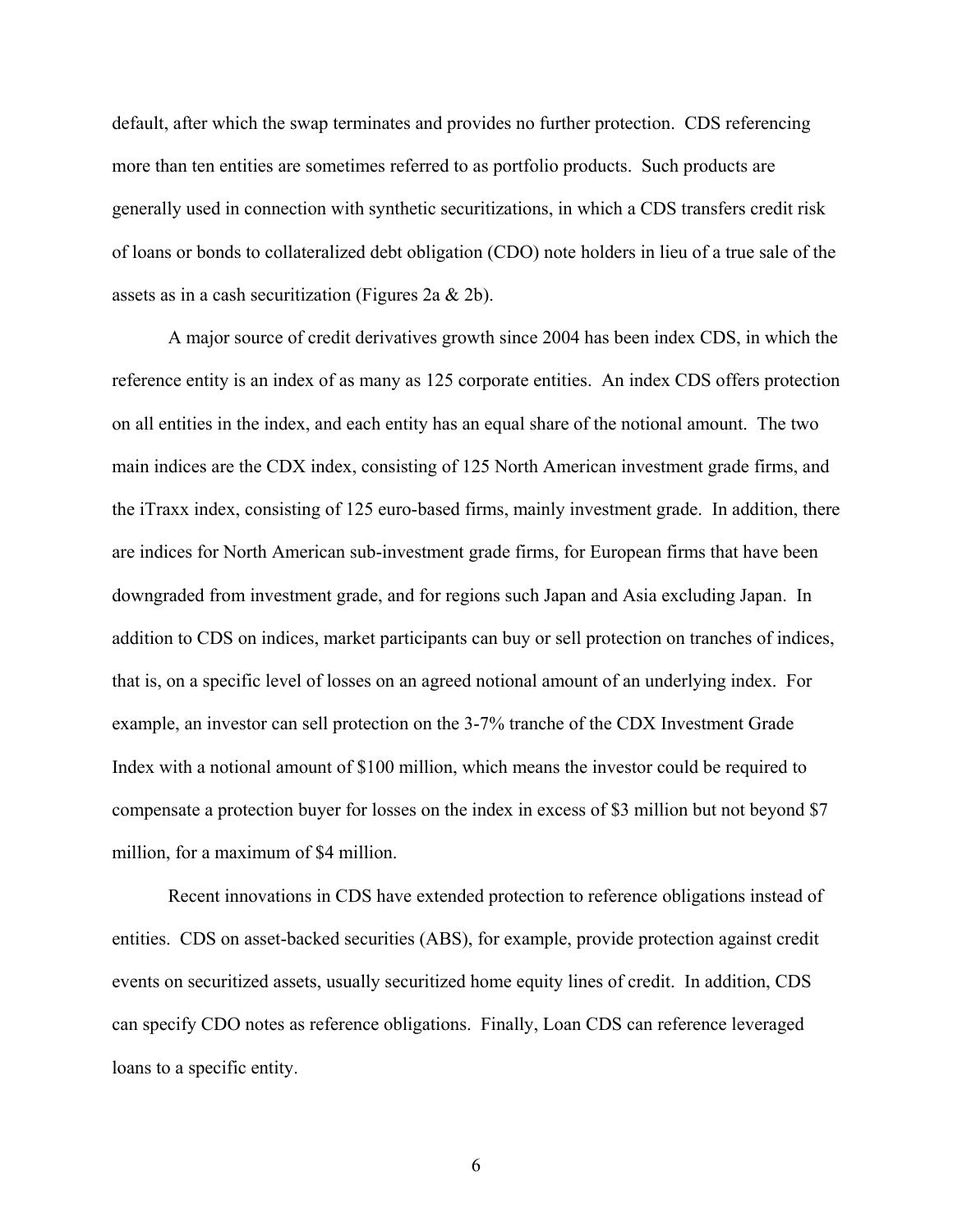With regard to credit events, the confirmation of a CDS deal specifies a standard set of events that must occur before the protection seller compensates the buyer for losses; the parties to the deal decide which of those events to include and which to exclude. Which events are chosen varies according to the type of reference entity. First, the most commonly included credit event is *failure to pay*. Second, *bankruptcy* is a credit event for corporate reference entities, but not for sovereign entities. Third, *restructuring*, which refers to actions such as coupon reduction or maturity extension undertaken in lieu of default, is generally included as a credit event for corporate entities. Restructuring is sometimes referred to as a "soft" credit event because, in contrast to failure to pay or bankruptcy, it is not always clear what constitutes a restructuring that should trigger compensation. Fourth, *repudiation* or *moratorium* provides for compensation after specified actions of a government reference entity and is generally relevant only to emerging market reference entities. Finally, *obligation acceleration* and *obligation default*, which refer to technical defaults such as violation of a bond covenant, are rarely used.

The third feature of a CDS, the settlement method, refers to the means by which the protection seller compensates the buyer in the event of default. There are two types of settlement, *physical settlement* and *cash settlement*. If a credit event triggers a CDS with physical settlement, the protection buyer delivers to the protection seller the defaulted debt of the reference entity with a face value equal to the notional amount specified in the CDS. In return, the protection seller pays the par value, that is, the face amount, of the debt. If the event occurs in a CDS with cash settlement, an auction of the defaulted bonds takes place in order to determine the postdefault market value. Once this value is determined, the protection seller pays the buyer the difference between the par value, which is equal to the CDS notional amount, and the postdefault market value. Physical settlement was the standard settlement method for most CDS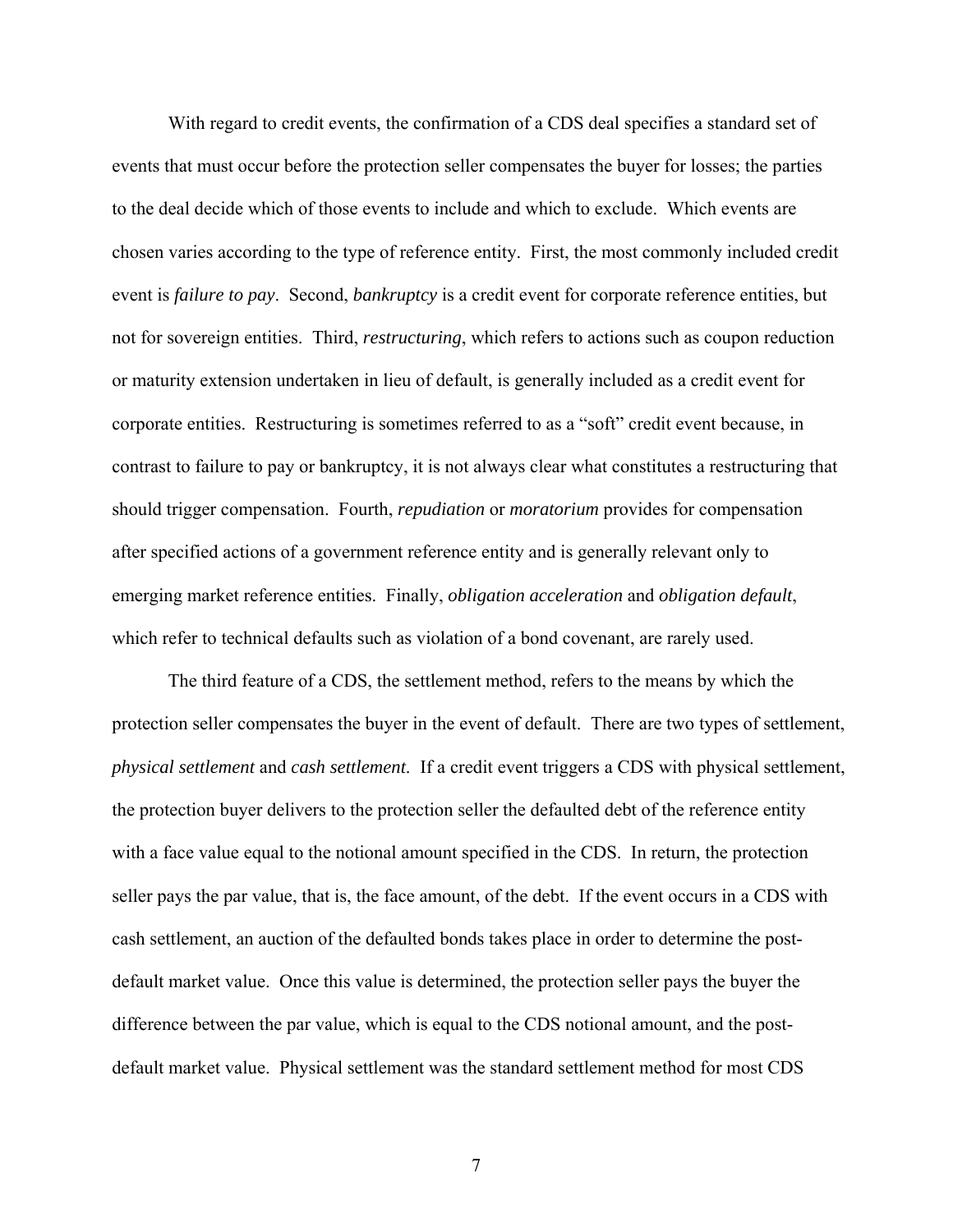until 2005, but is in the process of being replaced by cash settlement for reasons that will be discussed in a later section.

The last major feature of a credit default swap is the premium, commonly known as the CDS spread; it will be discussed in more detail in a later section. The spread is essentially the internal rate of return that equates the expected premium flows over the life of the swap to the expected loss if a default occurs at various dates. The buyer and seller agree on the spread on the trade date, and the spread remains constant for the life of the CDS; the only exception is a *constant maturity CDS*, in which the credit spread is reset periodically to the current market level. The CDS spread is quoted as an annual premium, such as 1.00 percent or 100 basis points per annum, but is actually paid in quarterly installments during the year.

**Transaction mechanics.** In the early stages of a trading relationship, the contracting parties conduct credit analysis of each other and negotiate the terms of the agreement under which future transactions will take place. For over-the-counter derivatives, including credit derivatives, the most commonly used agreement is the International Swaps and Derivatives Association (ISDA) Master Agreement. The Agreement includes terms that the parties wish to include in all future transactions, for example, governing law, covenants, and so on. Once the parties execute the Agreement, it serves as the contract under which all future OTC derivatives deals take place. Each deal is evidenced by a confirmation, which contains the terms of the individual transaction such as reference entity, maturity, premium, notional amount, credit events, and other transaction-specific terms. The terms of the confirmation in turn draw from the ISDA Definitions pertaining to the product; for CDS, the relevant definitions are the 2003 ISDA Credit Derivatives Definitions.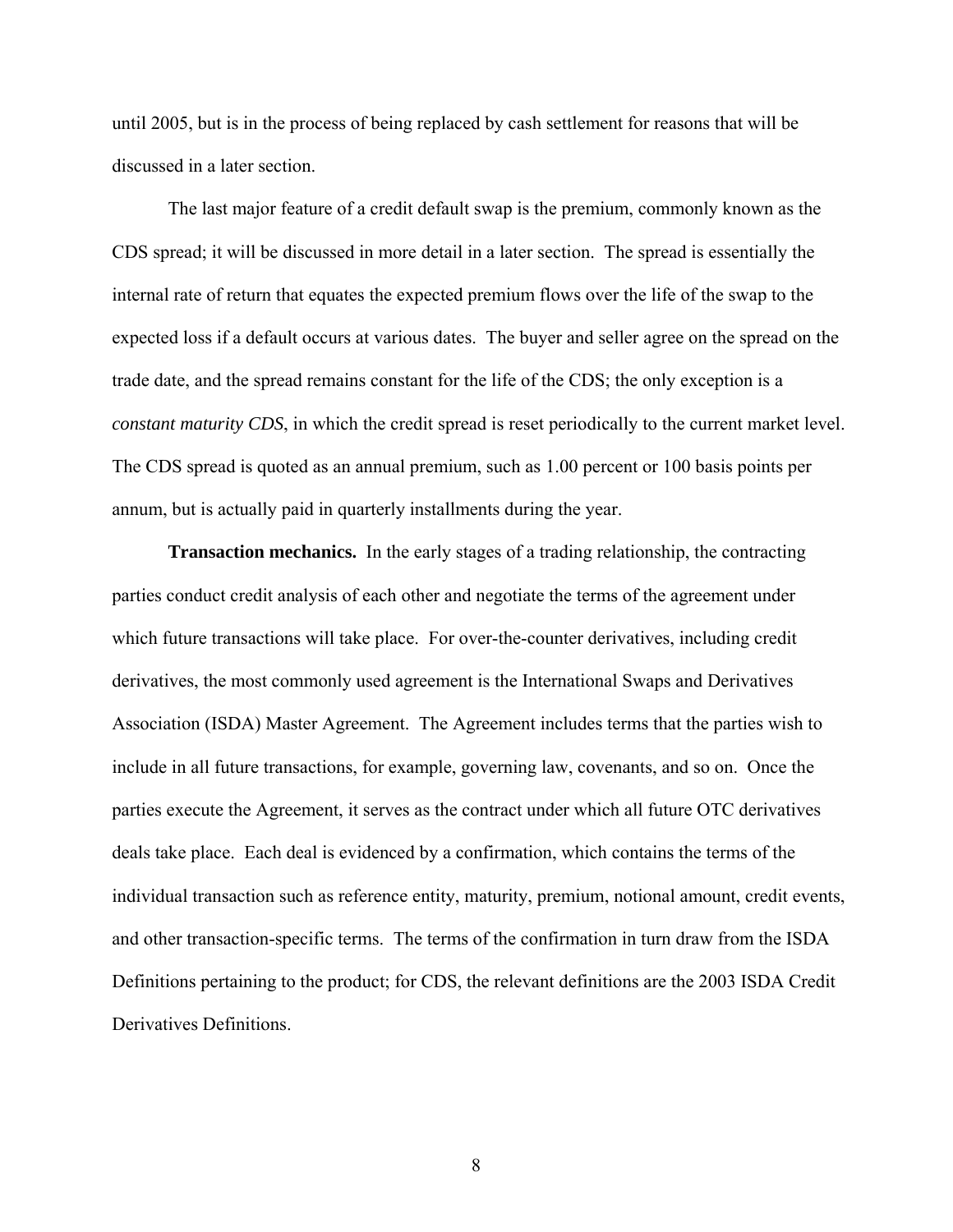Execution of a deal involves negotiating the deal terms, which as mentioned above are listed in the confirmation. The generation of the confirmation is of particular importance because it is necessary that both parties agree on the same terms; if they do not specify precisely the identity of the reference entity, for example, it is possible that a protection buyer might claim that the entity defaulted but the payer might refuse payment because the entity described in the confirmation is not identical to the one that defaulted. In most transactions, market participants will choose from a standard menu of contract terms, which have been developed by means of ISDA committees. As in all OTC derivatives, however, the parties are free to negotiate terms that differ from market standards.

Following the execution of the trade, the parties will monitor for occurrence of credit events. In addition, the parties will also have to amend trades to account for succession events in which the reference entity changes form as mentioned previously. Finally, if a credit event occurs the parties settle the CDS obligations according to procedures set forth in the ISDA documentation.

**Other credit derivatives***.* The credit default swap in various forms accounts for the vast majority of credit derivatives activity. There are three related products that deserve mention, however.

First, a *total return swap* transfers to total economic performance of a reference obligation from one party (total return payer) to the other (total return receiver). In contrast to a credit default swap, the total return swap transfers market risk along with credit risk. As a result, a credit event is not necessary in order for payment to occur between the parties.

A total return swap works as follows (Figure 3). The total return payer normally owns the reference obligation, and agrees to pay the total return on the reference obligation to the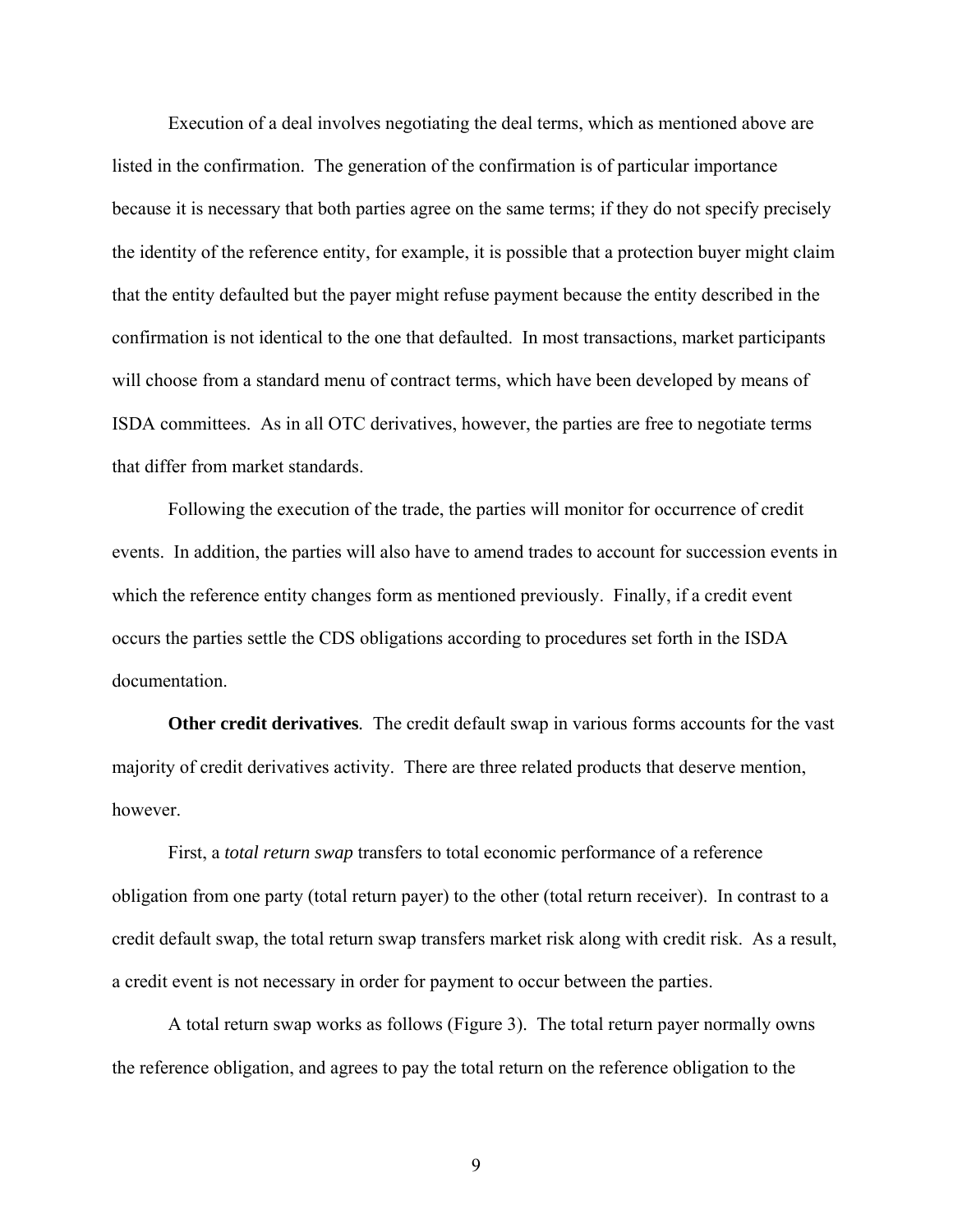receiver. The total return is generally equal to interest plus fees plus the appreciation or depreciation of the reference obligation. The total return receiver, for its part, will pay a money market rate, usually Libor, plus a negotiated spread, which is generally independent of the reference obligation performance. The spread is generally bounded by funding costs: the upper bound is the receiver's cost of funding, and the lower bound is the payer's cost of funding the reference obligation. If a credit event or a major decline in market value occurs, the total return will become negative so the receiver will end up compensating the payer. The end result of a total return swap is that the total return payer is relieved of economic exposure to the reference obligation but has taken on counterparty exposure to the total return receiver. The most common total return receivers are hedge funds seeking exposure to the reference obligation on terms more favorable than by funding a direct purchase of the obligation; this is sometimes known as "renting the balance sheet" of the total return payer, which is normally a well-capitalized institution such as a bank.

In addition to total return swaps, *asset swaps* are sometimes classified as credit derivatives although they are in fact interest rate derivatives. Whatever their classification, they are relevant to credit derivatives because they are related by arbitrage to credit default swaps. An asset swap combines a fixed rate bond or note with an interest rate swap (Figure 4). The party that owns the bond pays the coupon into an interest rate swap with a similar maturity to the bond. Because the bond coupon is typically larger than the current swap rate for that maturity, the Libor leg of the floating rate swap is increased by a spread equal to the difference between the underlying bond coupon rate and the interest rate swap rate prevailing on the trade date. Because the interest rate swap effectively strips out the interest rate risk of the bond, the bondholder is left mainly with the credit risk of the bond (along with some counterparty credit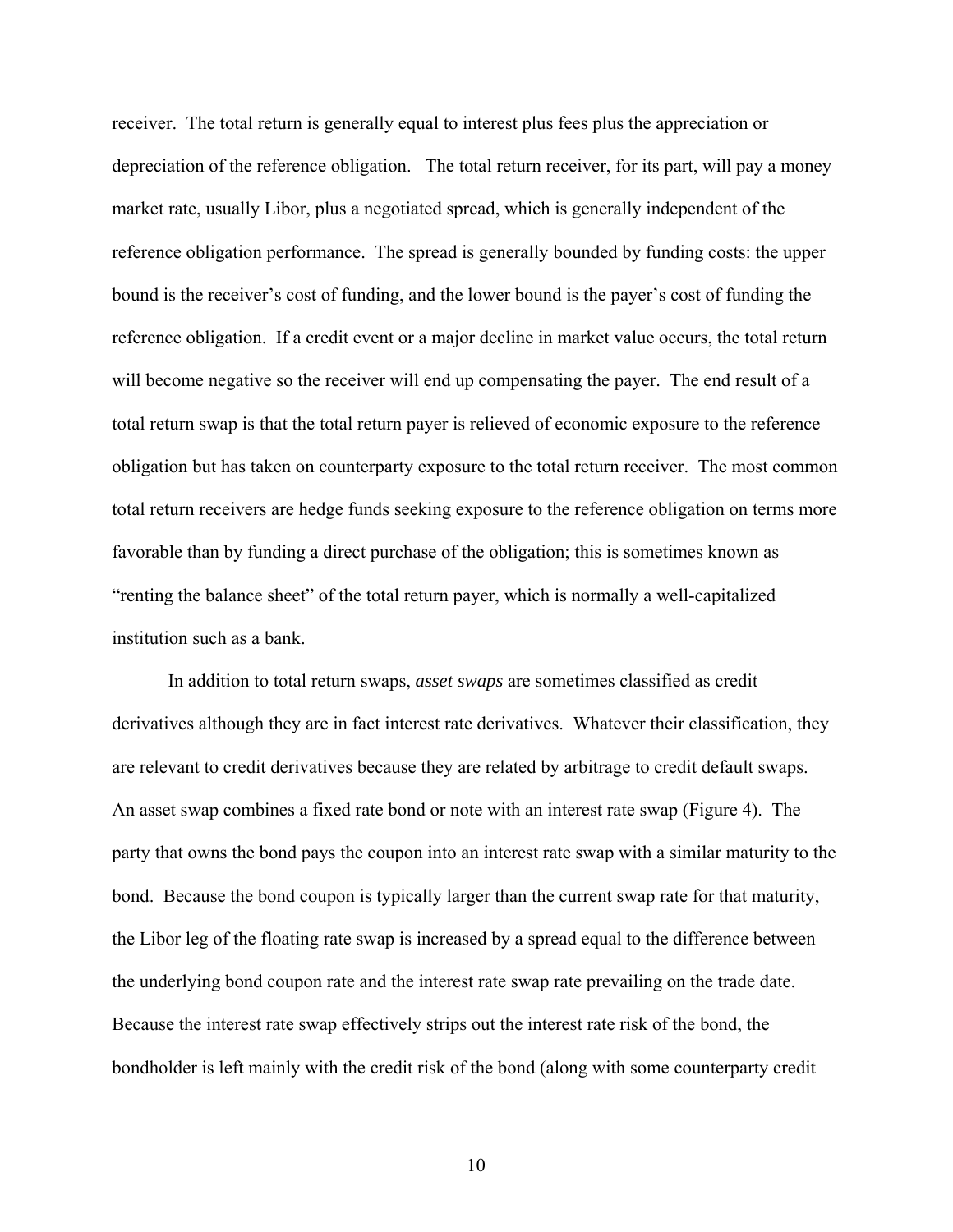risk on the swap). The asset swap spread compensates the bondholder for the credit risk; for this reason, the asset swap spread should be related by arbitrage to the credit default swap spread. This relationship will be discussed in more detail in the section on Pricing.

One last type of credit derivative is the *credit spread option*, which gives the buyer the right but not the obligation to pay or receive a specified credit spread for a given period. Such products were never more than 5 percent of notional amounts outstanding and are now about 1 percent (British Bankers Association 2006), so they are of mainly historical interest. It appears that credit spread options have given way to swaptions on CDS, which give the buyer the right but not the obligation to buy or sell CDS protection.

In the remainder of this paper, credit derivatives and credit default swaps will mean the same thing unless otherwise specified.

### **The market for credit derivatives**

According to the British Bankers Association, the notional amount outstanding of credit derivatives has grown from \$180 billion in 1997 to over \$20 trillion in 2006 (Chart 1). Other surveys report higher numbers. ISDA, for example, began collecting CDS notional amounts in 2001, and reports growth from \$632 billion in 2001 to over \$34 trillion by the end of 2006; annual growth has exceeded 100 percent since mid-2004. And the Bank for International Settlements, which began collecting comprehensive statistics in 2004, reports growth of notional amount from \$6.4 trillion at the end of 2004 to over \$20 trillion as of June 2006 (BIS 2006).

Average notional amounts for individual deals range from \$10 million to \$20 million for North American investment grade credits, and are about  $\epsilon$ 10 million for European investment grade credits; sub-investment grade credits have notionals that average about half the amounts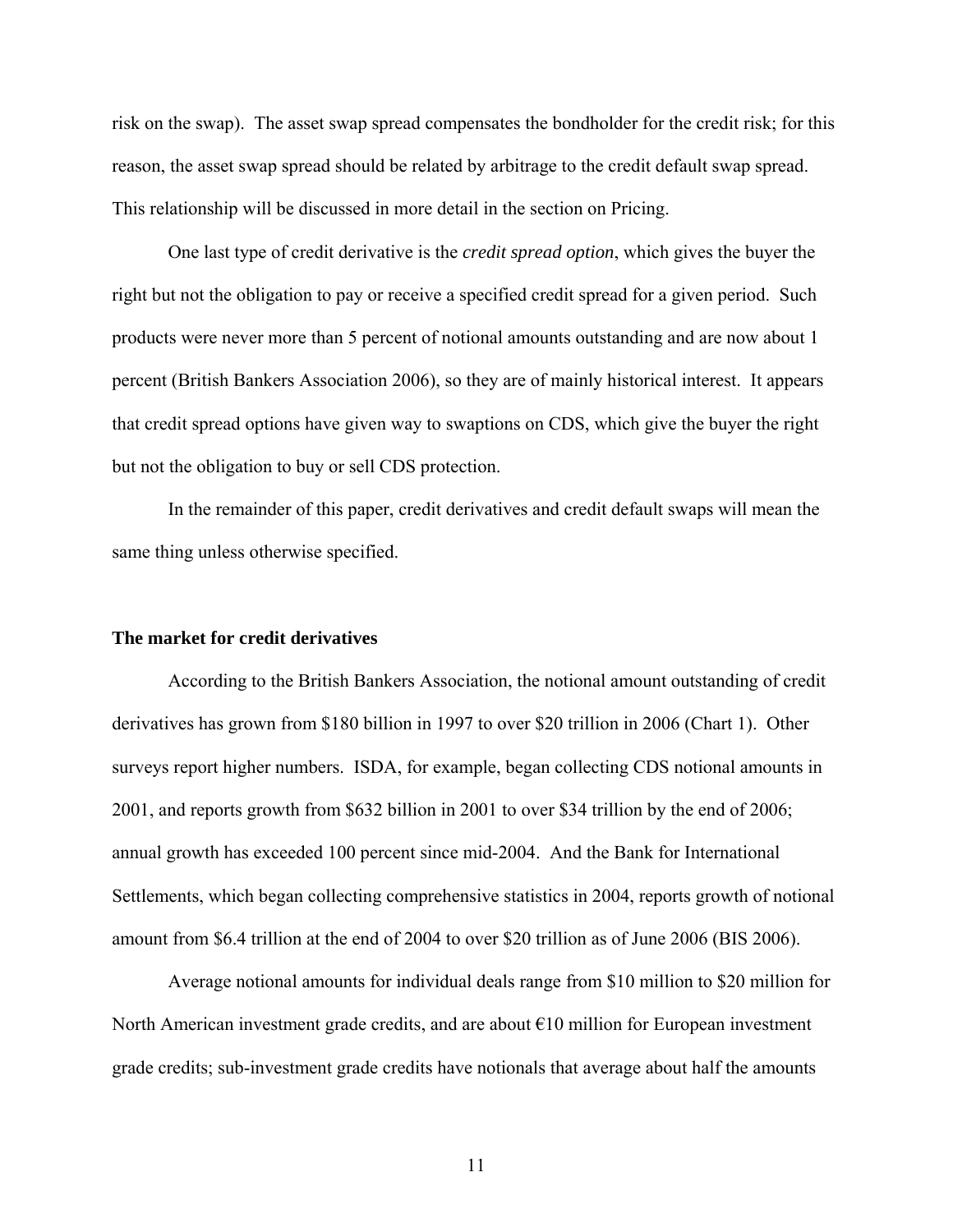for investment grade (JP Morgan Chase 2006). The most liquid maturities center on five years, but liquidity is increasing for shorter maturities and for longer maturities out to ten years (BBA 2006).

Table 1 shows the breakdown by product type. According to the British Bankers Association, CDS on indices have recently passed CDS on single names as the dominant product type (BBA 2006). Single name CDS were 38 percent of notional amount outstanding in 1999, grew to as high as 51 percent in 2004, and are 33 percent as of 2006. CDS linked to indices and to tranches of indices have grown from virtually nothing in 2003 to 38 percent of outstandings. Finally, CDS referencing portfolios of names in synthetic securitization transactions have declined slightly from 18 percent in 2000 to just over 16 percent in 2006. The "Others" category includes total return swaps and asset swaps, which are now less than 6 percent of outstandings; in 2000, in contrast, total return swaps were 11 percent of outstanding amounts, asset swaps were 12 percent (BBA 2002).

Tables 2 and 3 show the breakdown of market participant by type. Banks and securities firms were dominant in 2000, at over 80 percent of protection buyers and over 60 percent of protection sellers. By 2006, they had declined in importance to about 60 percent of buyers and 44 percent of sellers. Recent data distinguish between banks' trading activities and credit portfolio management activities: trading activities are roughly balanced between buying and selling protection, while credit portfolio managers appear more likely to hedge by buying protection rather than to seek diversification through selling protection. Insurance companies tend to be active as sellers of protection; they were 23 percent of sellers (and 7 percent of buyers) in 2000 but dropped to 17 percent of sellers by 2006. The most significant change has been in the importance of hedge funds, which tend to function as both buyers and sellers: In 2000, hedge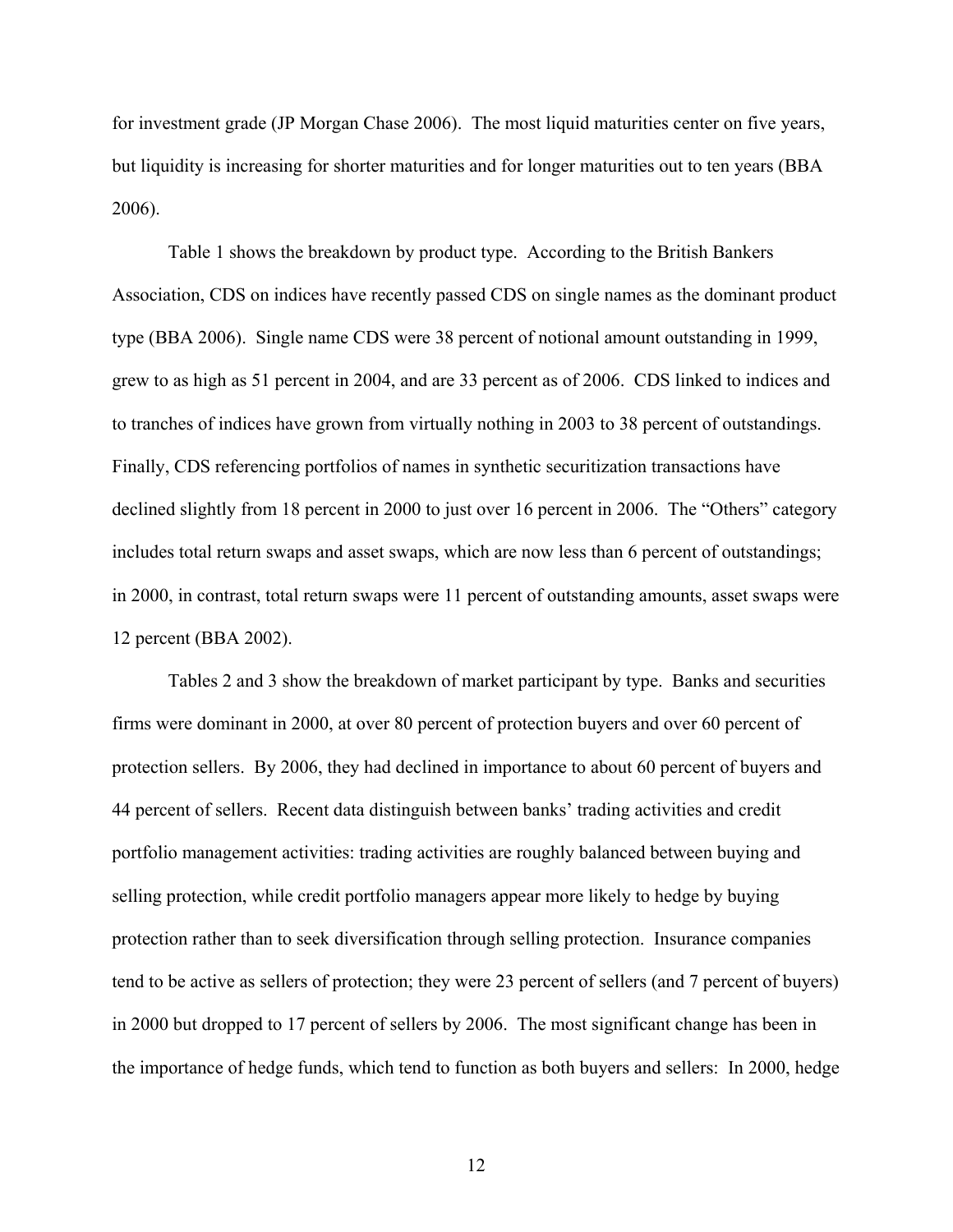funds were 3 percent of buyers and 5 percent of sellers, but by 2006 had grown to 28 percent of buyers and 32 percent of sellers.

Table 4 shows the most common CDS counterparties from 2002 through 2005, which essentially shows the most active dealers in the market. Finally, Table 5 shows the most common reference entities for single name CDS, both by deal count and by underlying notional amount (Fitch 2006).

**Evolution of the market.** Charles Smithson (2003) has identified three stages in the evolution of credit derivatives activity. The first "defensive" stage was the late 1980s and early 1990s, and was characterized by ad hoc attempts by banks to lay off some of their credit exposures. In addition, products such as securitized asset swaps bore some resemblance to credit default swaps in that they paid investors a credit spread while providing for delivery of the underlying asset to the investor in the event of a default.

Stage two, which began about 1991 and lasted through the mid- to late-1990s, saw the emergence of an intermediated market, in which dealers applied derivatives technology to the transfer of credit risk while investors entered the markets to seek exposure to credit risk (Spinner 1997). Examples of dealer applications of derivative technology include two transactions by Bankers Trust (Das 2006, pp. 269-70). The first involved a total return swap with another bank client seeking to free up credit lines with a major client. The swap enabled to bank to pass its credit risk to Bankers Trust, which in turn hedged its risk by selling the client's bonds short. The second involved a funded first-to-default CDS on several Japanese client banks, against which Bankers Trust had substantial credit exposure in the form of in-the-money options. Although defensive in nature from Bankers Trust's viewpoint, the transaction appealed to investors seeking yield enhancement by buying the credit-linked notes issued by Bankers Trust.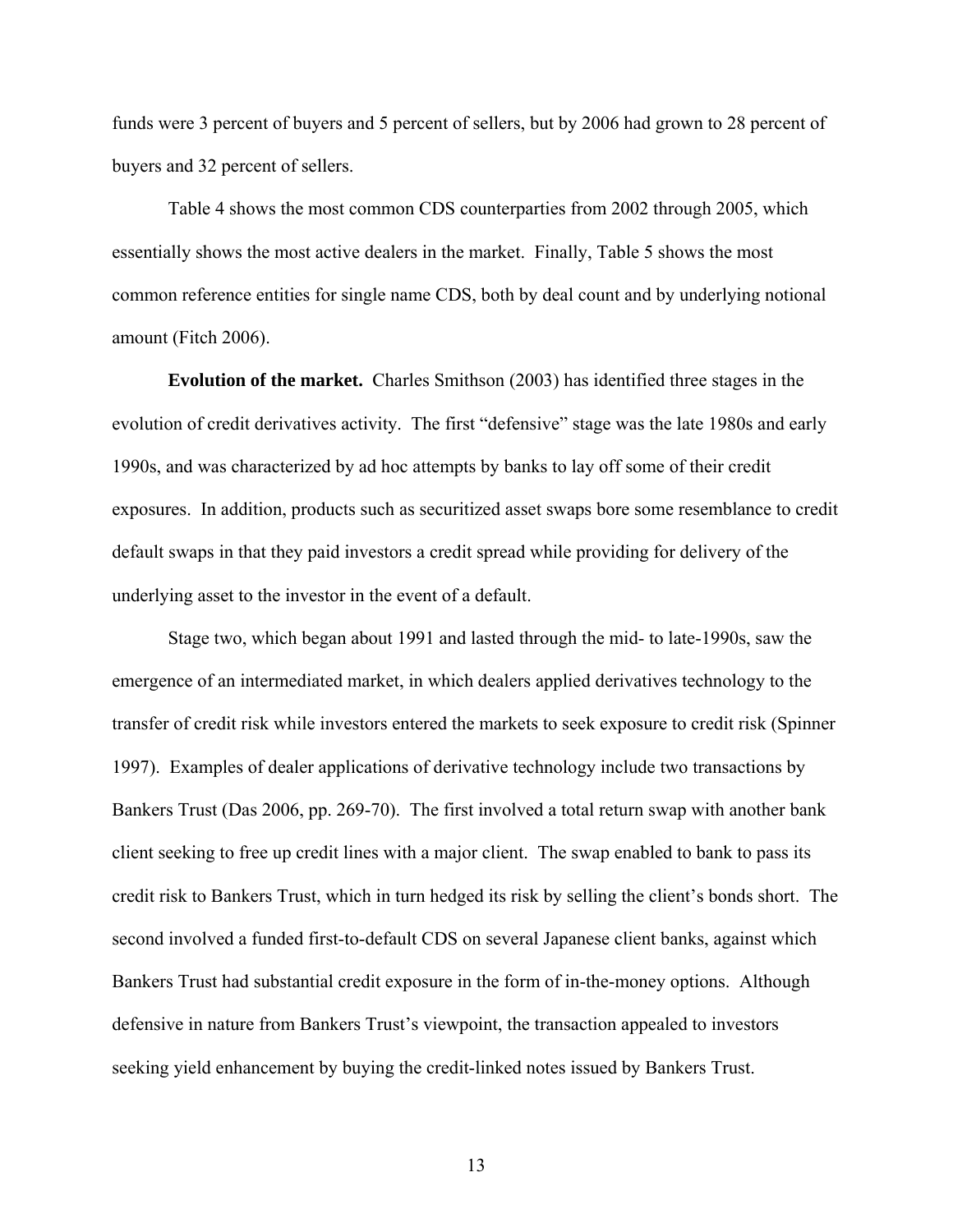Another innovation during this phase was the synthetic securitization structure, as mentioned above and shown in Figure 2b. Synthetic securitization represented the extension of credit derivatives to structured finance, that is, to the combining of derivatives with cash instruments or with other derivatives in order to attain a desired exposure. The first synthetic securitization transactions included the Glacier transaction, developed by SBC Warburg (now UBS), and the Bistro transaction, developed by J.P. Morgan (now JP Morgan Chase). Glacier was a *funded structure*, which means that SBC transferred to investors the entire credit risk of approximately \$1.75 billion of loans by means of credit-linked notes. Bistro, in contrast, was a *partially funded structure*, in which Morgan transferred to investors approximately 10 percent of the credit risk by means of a credit default swap while retaining any loss beyond that in the form of a "super-senior" tranche. Although the transactions appear defensive from UBS and Morgan's point of view, they also appealed to investors seeking exposure to credit risk..

Investors benefited from the above second stage innovations in at least two ways. First, investors could attain exposure to loans, which had previously been out of reach due to the lack of a credit processing infrastructure among buy-side firms. Second, investors could attain exposure to credit risk without having to accept exposure to interest rate risk as well; asset swaps were an early means of attaining such exposure.

The third stage saw the maturing of credit derivatives from a new product into one resembling other forms of derivatives. Single-name credit default swaps emerged during this period as the "vanilla," or generic, credit derivatives product, while structured finance groups combined credit derivatives into "arbitrage" CDO packages geared to investor demands. Major financial regulators issued guidance for the regulatory capital treatment of credit derivatives, which served to clarify the constraints under which the emerging market would operate. Further,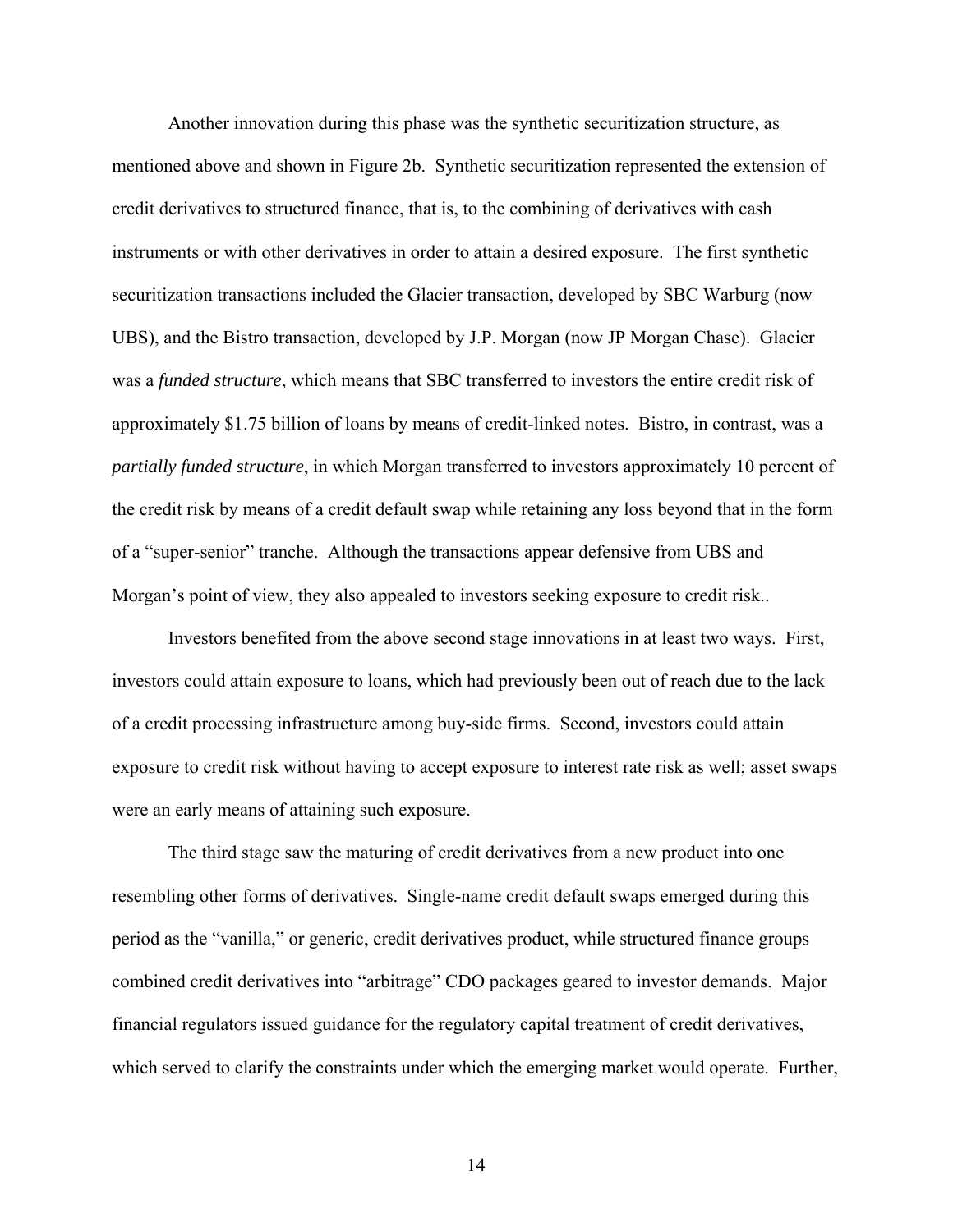ISDA in 1999 issued a set of standard Credit Derivatives Definitions for use in connection with the ISDA Master Agreement. Finally, dealers began warehousing risks, for example, and running hedged and diversified portfolios of credit derivatives.

During this stage, the market encountered a series of challenges that led to calls for further refinement to the documentation. One such problem was restructuring. The 1999 Definitions included debt restructuring—that is, actions such as lowering coupon or extending maturity—as a credit event triggering payment under a CDS. The definition was put to the test with the restructuring in 2000 of loans to Conseco. Banks agreed to extend the maturity of Conseco's senior secured loans in return for higher coupon and collateral; protection was thereby triggered on about \$2 billion of CDS. Protection buyers then took advantage of an embedded "cheapest to deliver" option in CDS by delivering long-dated senior unsecured bonds, which were deeply discounted—worth about 40 cents on the dollar—relative to the restructured loans, which were worth over 90 cents on the dollar. Protection sellers ended up absorbing losses that were greater than those incurred by protection buyers, which led many sellers to question the workability of including restructuring. The problem was complicated further by the insistence by some regulators that CDS cover restructuring in order for a CDS hedge to qualify for capital relief. The result, arrived at through ISDA committee efforts, was a set of modifications to the definition of restructuring that placed some limits on deliverable bond maturity and therefore on the cheapest to deliver option.

 Another problem involved apportioning credit protection when a reference entity demerges or spins off part of its activities into new entities. The problem arose in the United Kingdom in 2000, when National Power de-merged into two companies, one of which inherited 56 percent of National Power's obligations and the other held the rest. The problem was to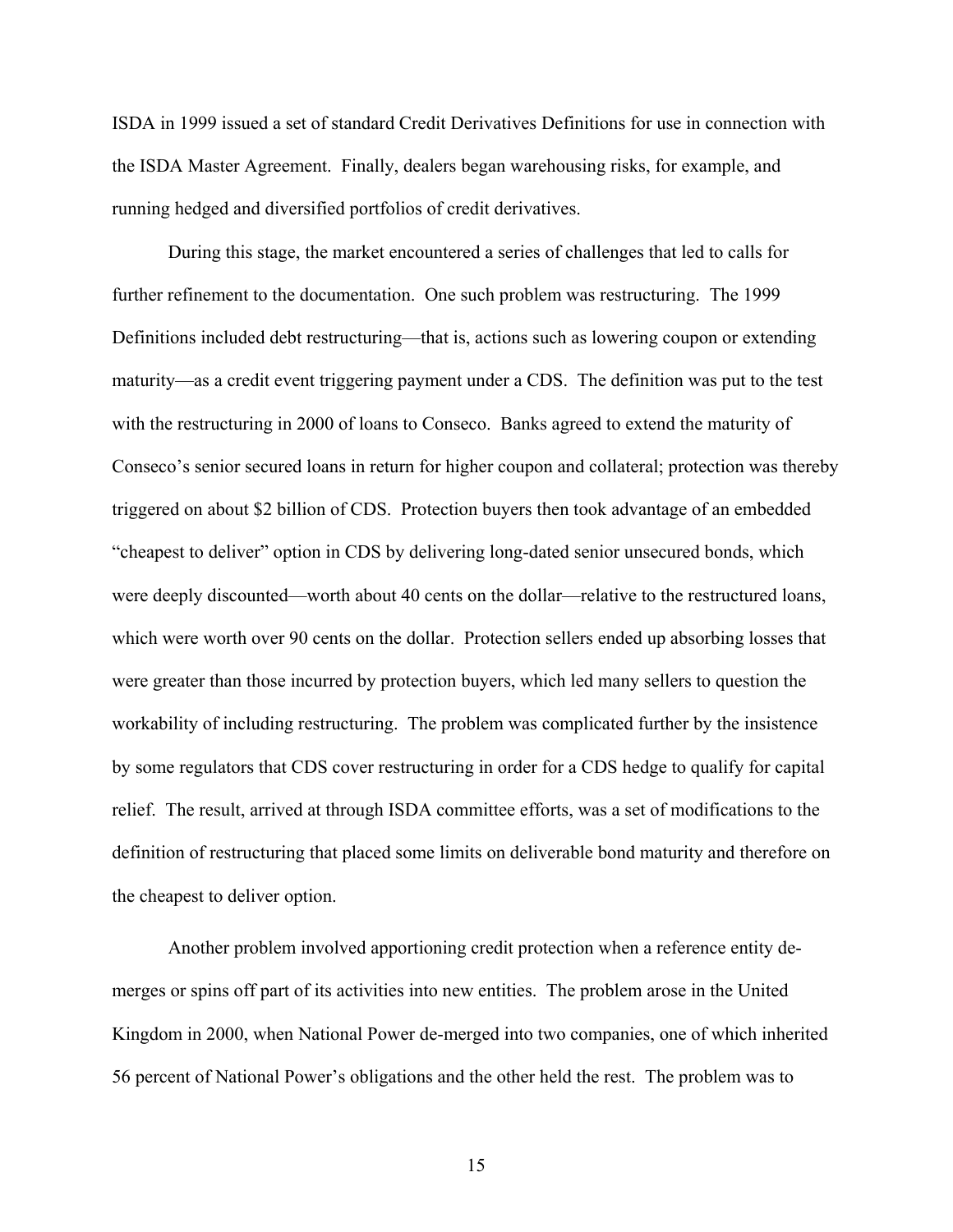determine the new reference entity for CDS referencing National Power, but the 1999 Definitions did not provide sufficient guidance to assure the market that courts would agree on the outcome. The result was to develop a set of detailed "Successor" provisions, which provided quantitative thresholds for such cases.

 Yet another problem was debt moratoria or repudiations in emerging markets. During the Argentine debt crisis of 2002, there were several changes of government, involving a succession of officials that made threats regarding debt repudiation. The problem arose that, under the 1999 Definitions, it might be possible to declare a repudiation credit event following a statement by a government official even if in the end the government did not fail to pay its obligations. In order to reduce the risk of declaring a credit event prematurely, ISDA developed more stringent criteria for such an event.

The foregoing problems led to the issuance by ISDA in 2003 of a new set of Credit Derivatives Definitions. At this point, one can add a fourth stage to those catalogued by Smithson, namely, the development of a liquid market. In addition to the new ISDA Credit Derivatives Definitions, dealers in 2003 began to trade according to certain standardized practices—standard settlement dates, for example—that went beyond those adopted for other OTC derivatives. Further, index trading began on a large scale in 2004 and grew rapidly after that. The wide acceptance of index trading at that time was in part the result of the merger of the iBoxx and Trac-x credit indices into iTraxx for Europe and CDX for North America. The mergers provided market participants with a single index, subject to transparent rules and a high degree of standardization, for each major market. At the same time, dealers took deliberate measures to promote liquidity in index trading; such measures included the development of master confirmations, commitments to quote tight bid-offer spreads, and allowing investors to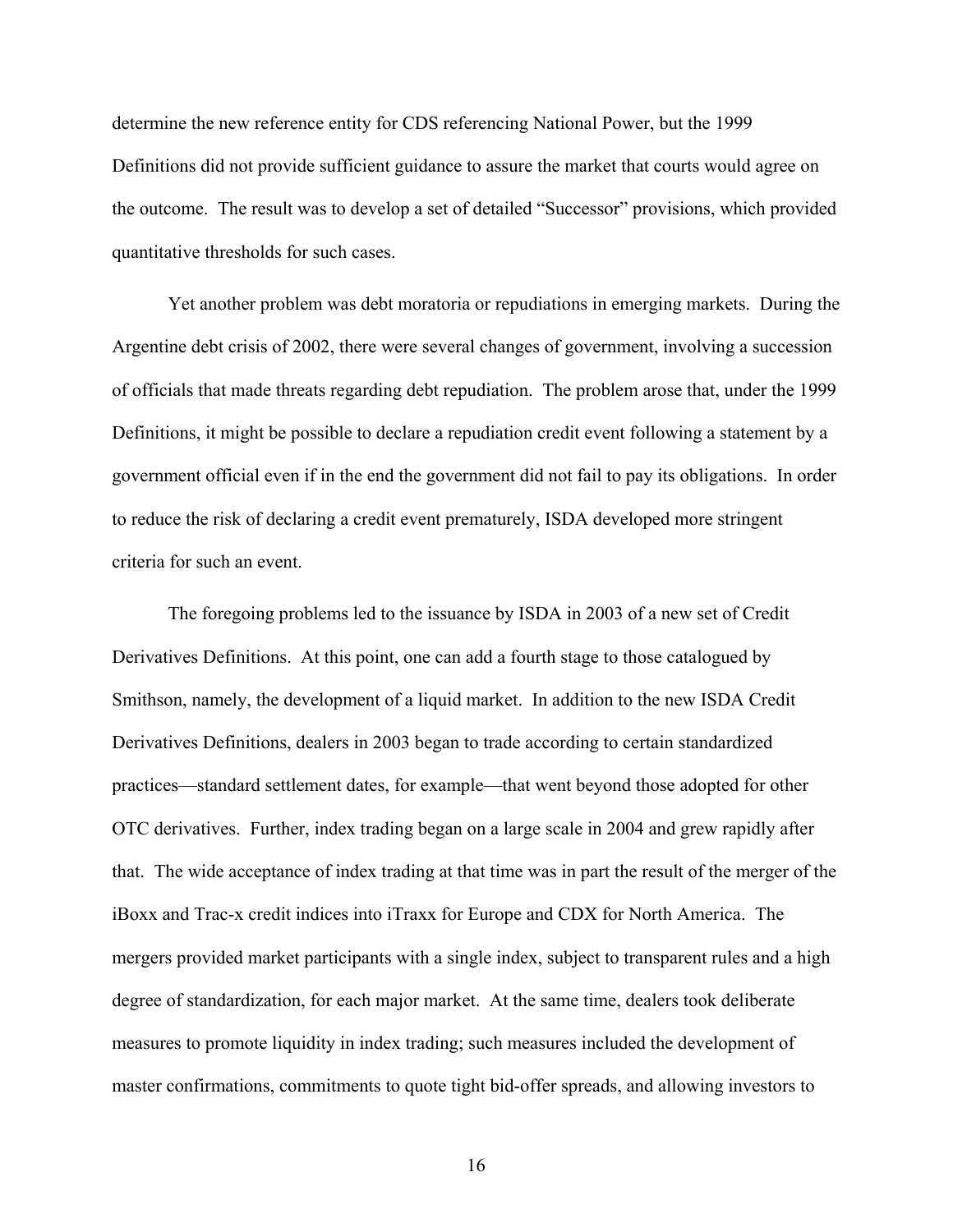trade out of an old index and "roll" into the new one at mid-market spreads. Index trading was more appealing to investors than single-name trading because indices provide diversified exposure instead of concentrating it on one name. The results went well beyond expectations: According to one survey, index product growth was 900 percent in 2005 (Fitch 2006).

This last stage saw the entry of hedge funds on a large scale as both buyers and sellers (Tables 2 and 3). Hedge funds use credit derivatives in a variety of ways, all of which tend to augment market efficiency and price discovery as well as to increase liquidity. First, hedge funds use credit derivatives in their convertible bond arbitrage activities in order to strip out unwanted credit risk. Second, hedge funds can buy and sell protection in order to profit from perceived mispricing. Finally, hedge funds engage in basis trading between credit default swaps and assets swaps on cash bonds. All these activities serve to increase liquidity and efficiency in the market.

#### **Pricing, valuation, and risk management**

**CDS pricing and valuation.** The premium for a credit default swap is commonly known as a CDS spread, and is quoted as an annual percentage in basis points of the notional amount. Although quoted as an annual percentage, protection buyers actually pay the spread on a quarterly basis, that is, in four installments per year. Further, in contrast to other OTC derivatives, CDS have standard payment dates, namely, March 20, June 20, September 20, and December 20; these standard payment dates also serve as standard maturity dates. CDS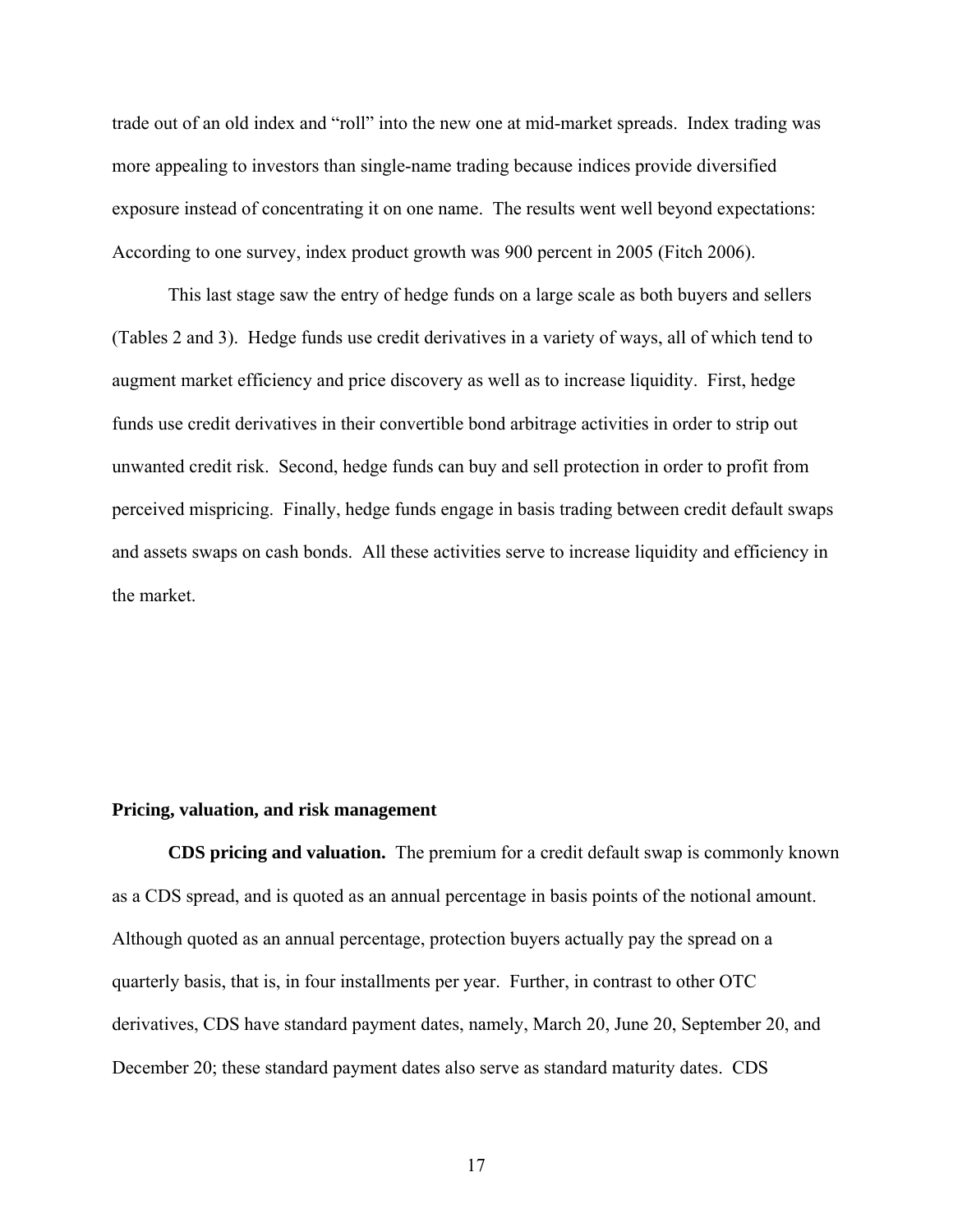transacted prior to a standard payment date are subject to a "stub" period up to the first standard payment date and follow the standard schedule afterwards. A CDS with a five-year maturity agreed on May 1, 2007, for example, would become effective on May 2 with accrued premium due on June 20; subsequent payments would occur on regular dates after until maturity on June 20, 2012. If the spread for a distressed credit is sufficiently high, the CDS will trade "up-front," that is, the buyer will pay the present value of the excess of the premium over 500 basis points at the beginning of the trade, and pay 500 basis points per annum for the life of the swap.

There are two basic ways of determining a CDS spread, namely, from asset swap spreads and from calculation of expected CDS cash flows. Assets swaps, which were described in a preceding section and shown in Figure 4, are related to credit default swaps because both products serve to unbundle credit risk. In an asset swap, an investor purchases a cash bond preferably priced at par—and pays the bond coupon into an interest rate swap of the same maturity. As mentioned previously, the swap counterparty adjusts the Libor leg of the swap for the difference between the bond coupon rate and the par swap rate for the same maturity; the difference is known as the asset swap spread and compensates the investor for the default risk on the bond.

The asset swap spread performs essentially the same function as a CDS spread, so the two should be related by arbitrage. If CDS spreads are low relative to asset swap spreads, for example, a dealer or investor could buy an asset-swapped bond and offset it by buying protection (selling the credit short) and locking in a profit. Such arbitrage should lead to convergence between CDS spreads and asset swap spreads (narrowing of the basis). Arbitrage in the other direction is not as straightforward, however: If CDS spreads are higher than asset swap spreads,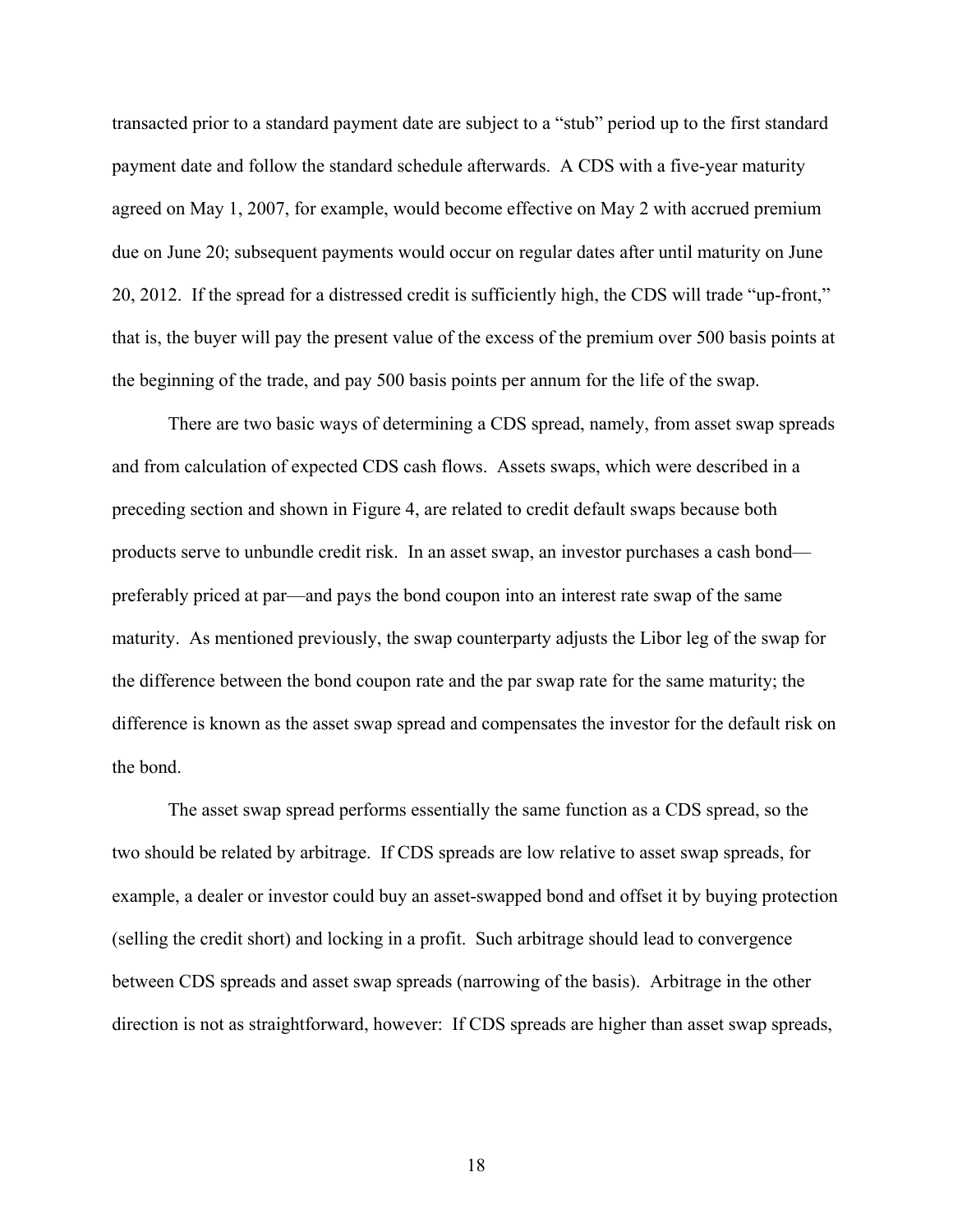arbitrage requires selling protection (long the credit) and selling the bond short, which is not always feasible and will depend crucially on the liquidity of the underlying bond market.

The possibility of arbitrage between CDS and asset swaps will nonetheless tend to reduce the basis between the two rates. But other factors are also at work to keep the rates from converging (Choudhry 2006). Supply and demand factors might affect the price of CDS relative to bonds in several ways. Structured finance activity, for example, might lead to sales of protection to fund CDO notes, thereby driving down CDS spreads relative to bonds. Similarly, investors with high funding costs might prefer to take on credit risk by selling protection rather than by purchasing bonds financed by borrowing, again driving down spreads relative to bond yields. And in the other direction—along with difficulty in conducting basis trades involving short bond positions—a bond trading below par will tend to push CDS spreads higher relative to bond yields. The reason is that a protection seller pays out the difference between par value and post-default price, while an investor who bought the bond below par has lost only the difference between the below-par purchase price and the post-default price. The result of the above factors is that, even if asset swap spreads will not in most cases converge to CDS spreads, they are a reasonable starting point for calculating the spread.

As an alternative to relying on asset swap spreads, CDS pricing models seek to calculate CDS spreads by calculating expected cash flows. In such models, the CDS spread is an internal rate of return that equates present value of expected premium payments to present value of expected loss payments, that is:

 $PV(Expected spread payments) = PV(Expected default losses)$ where:

 $PV(Expected spread payments) = Spread \times \sum DCF_i \times PS_i \times PV_i(N)$ n  $=$  Spread  $\times \sum_{i=1}$  DCF<sub>i</sub>  $\times$  PS<sub>i</sub>  $\times$ and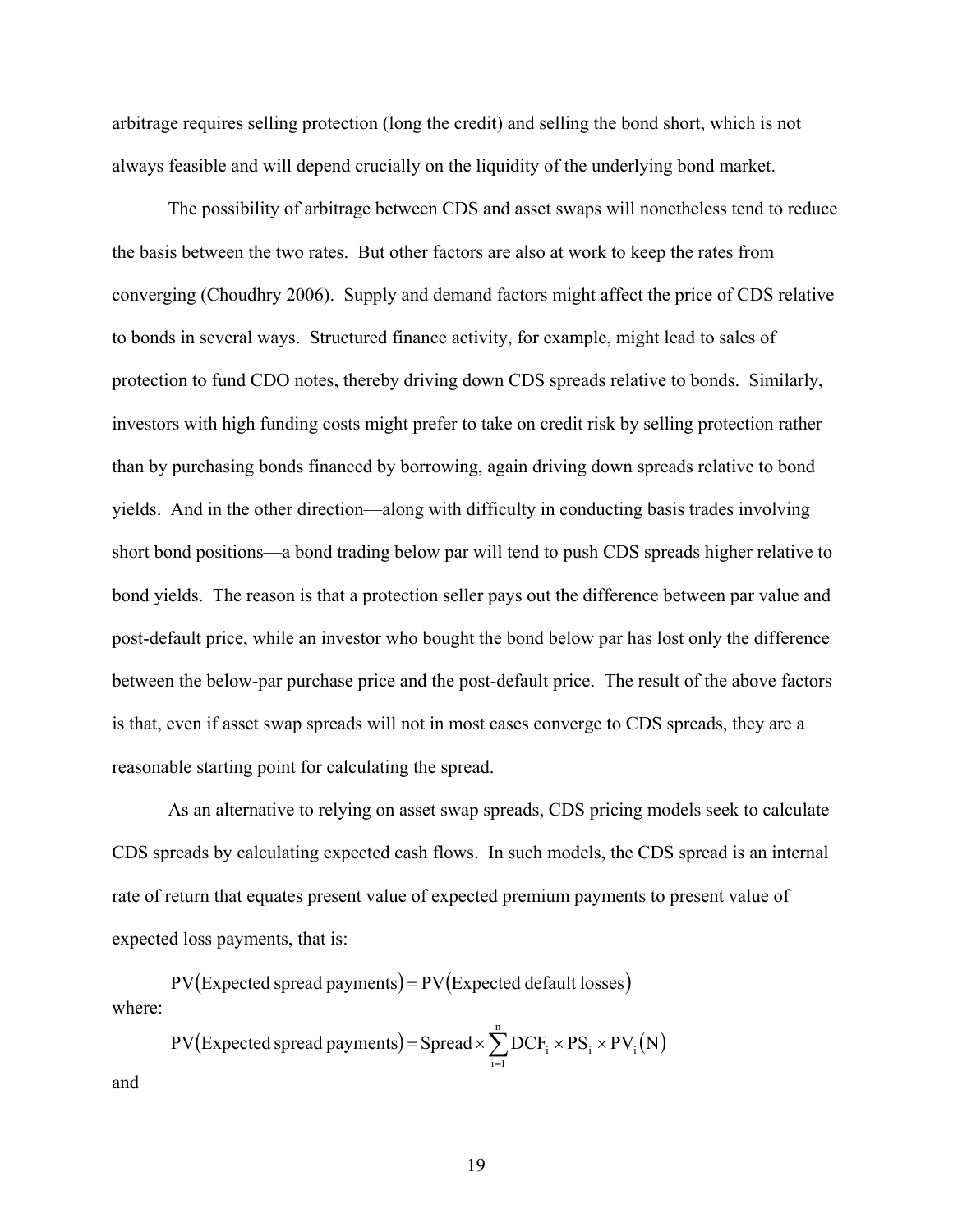PV(Expected default losses) = LGD × 
$$
\sum_{i=1}^{n} CPD_i \times PV_i(N)
$$

using the following notation:

Spread = Fixed CDS spread

 $DCF_i = Day$  count fraction relevant to period i

 $PS_i$  = Probability of no default from inception to period i

 $PV<sub>i</sub>(.)$  = Present value operator for period i

 $N = Notional$  amount of CDS protection

 $LGD = Loss$  rate given default, equal to  $(1 - Recovery)$  rate); assumed fixed

 $PD_i = Probability$  of default in period i

Solution of the model involves calculating the spread that equates net present value to zero—that is, an internal rate of return—under an assumed LGD. The survival and default probabilities come from outside the model; alternatively, market spreads can be used to calculate implied probabilities of default under an assumed LGD. For simplicity, the above equations ignore accrued spread, which in the event of default would be payable by the buyer to the seller for the fraction of the period from the last premium payment date to the default date.

After inception, the value of the CDS will depend mostly in changes in credit quality as reflected in current credit spreads. Given that the CDS spread for a transaction remains fixed, the mark-to-market value of the CDS will be equal to the present value of the spread differences over the life of the CDS, taking account of survival probabilities and, again, ignoring accrued premium. Letting Spread<sub>0</sub> equal the CDS spread fixed at inception and Spread<sub>i</sub> equal the current market spread, mark-to-market value from the buyer's point of view is:

$$
MTM_{i} = (Spread_{i} - Spread_{0}) \times \sum_{i=1}^{n} DCF_{i} \times PS_{i} \times PV_{i}(N)
$$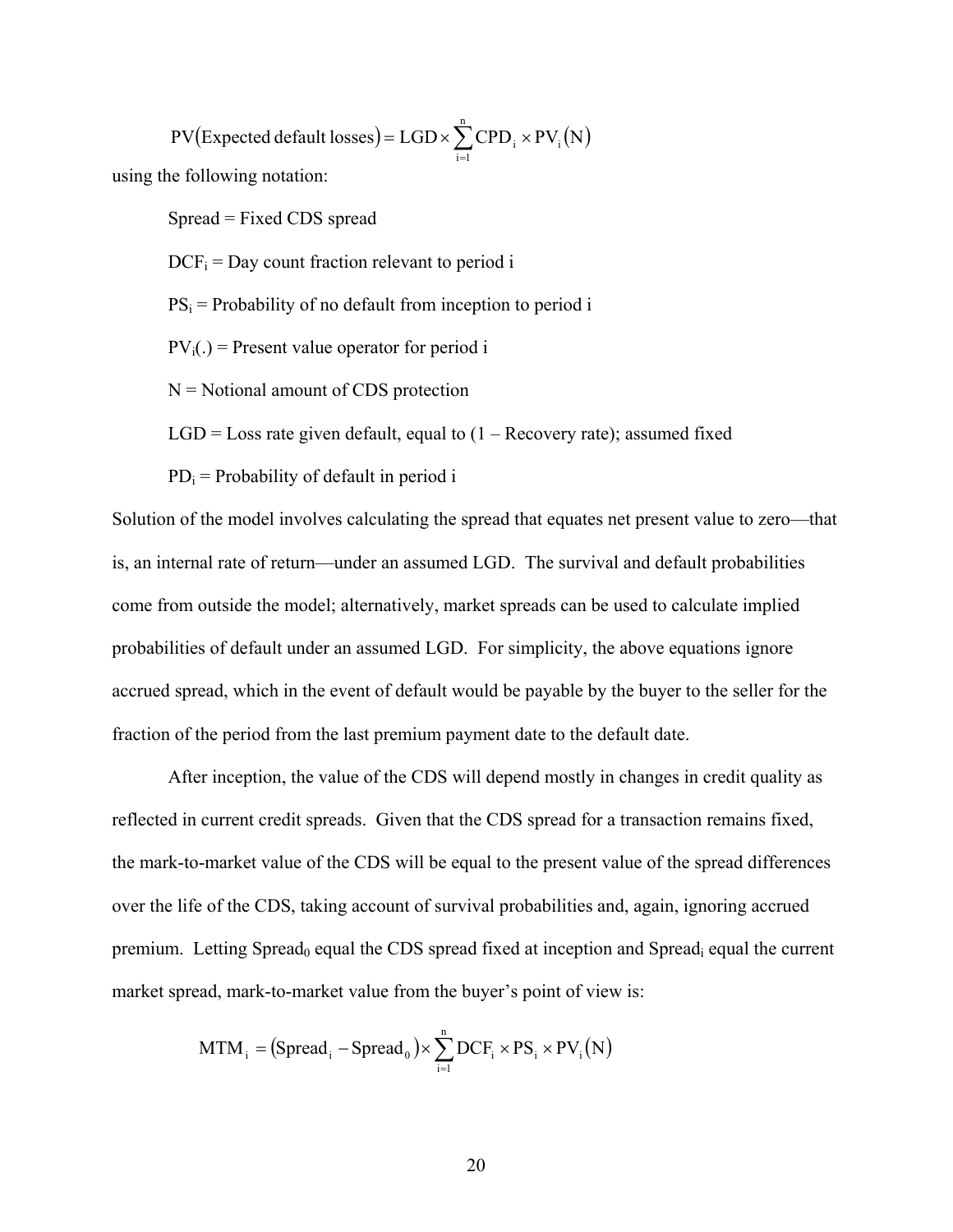If the buyer were to unwind at this point (to be discussed in the section on novations), the above equation represents the amount payable to the buyer.<sup>1</sup>

 Just as there are difficulties using asset swap spreads, there are problems associated with models such as that described above. A major difficulty is that the model requires that one assume an LGD and furnish exogenous probabilities of default in order to calculate an implied CDS spread. Alternatively, one could use current market CDS spread calculate an implied probability of default, but doing so would still require assuming an LGD. Assumptions regarding recoveries therefore are important to CDS pricing and valuation. In practice, market participants can model the effect of alternative LGD assumptions, and can set aside reserves against differences in assumptions (JP Morgan Chase 2006, pp. 92-93; Chaplin 2005, p. 105).

**Risk management.** The purpose of a derivatives dealer, along with making a two-way market, is to earn profits by managing the risk of a portfolio of derivatives. For credit derivatives, the risk management function is similar in form to that for other types of derivatives. When a dealer takes on risk from a client, the dealer typically hedges the risk but might elect to leave some of the risk uncovered; the willingness of dealers to leave some risks uncovered—that is, to speculate—adds liquidity to the market but requires close management.

Typically, however, dealers hedge their risks in some manner. Most simply, a dealer might offset the risk of a new deal against that of other clients. Further, the dealer might hedge the risk of a deal in the underlying market, that is, the cash bond market; for that reason, credit derivatives and corporate bond risks are often managed together. Finally, a dealer might choose to offset risks by means of offsetting transactions with other dealers; this is a primary function of the interdealer market.

 $\overline{a}$ 

<sup>&</sup>lt;sup>1</sup> For a more detailed practitioner-oriented discussion of CDS pricing, see Chaplin (2005).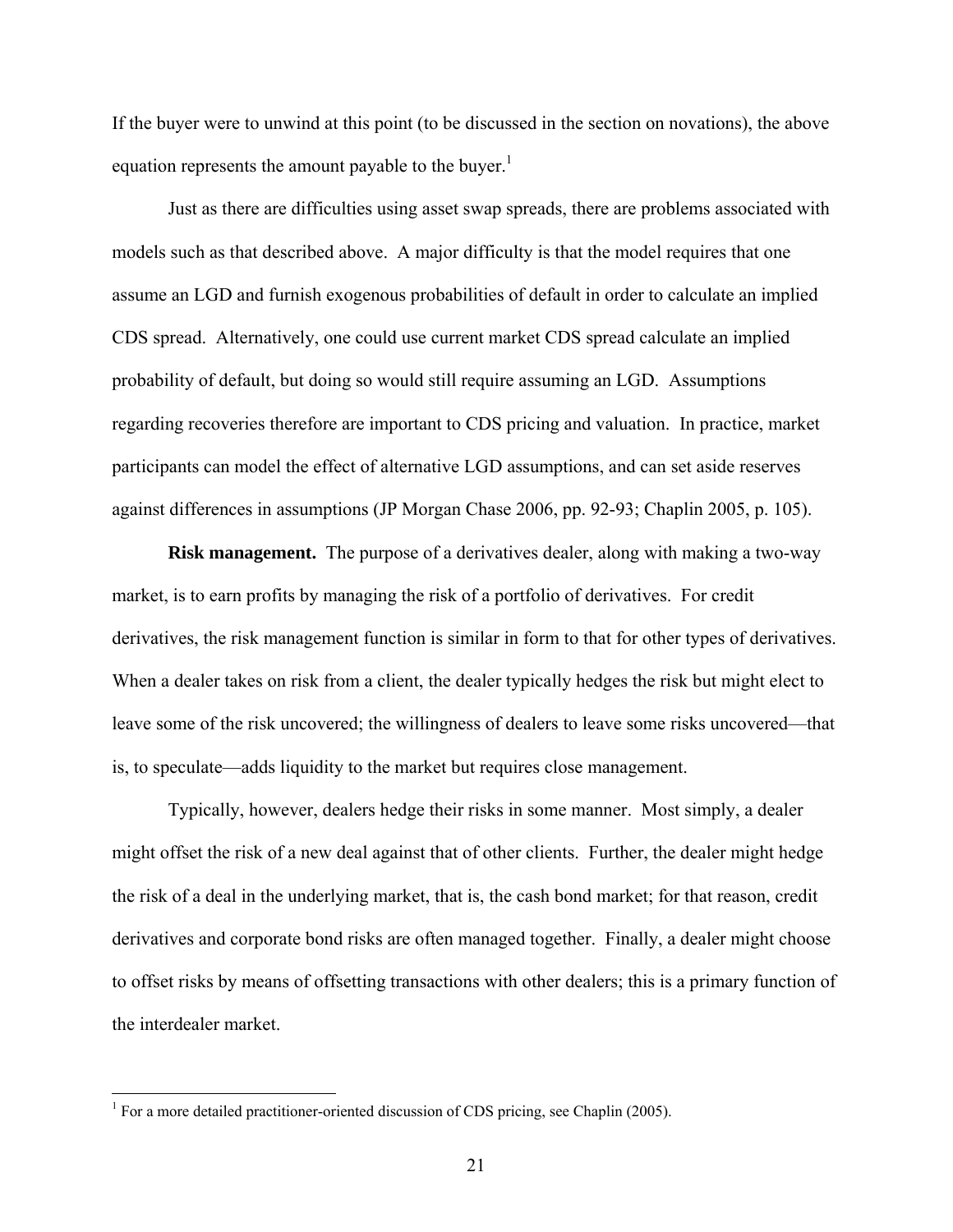In the early stages of credit derivatives as described above, risk management essentially consisted of laying off one's own risks. As the market developed into a two-sided market, dealers assumed the role of intermediaries between buyers and sellers and taking on the basis risk between the two. In these early stages of development, dealers tended to hedge new transactions with offsetting cash market positions to the extent feasible or else with offsetting transactions.

As the market has developed, additional hedging alternatives have become available. The growth of index CDS, for example, has increased the flexibility of dealers in their risk management activities. After the advent of widely-traded index CDS, market liquidity increased significantly and new market participants entered both as buyers and sellers. In such an environment, the business has evolved into a "flow" business: That is, traders tend to remain "flat" by buying and selling continually instead of by taking large open long or short positions. But trading desks also can use index CDS to hedge their single-name CDS. For example, on any given day spreads tend to move in the same direction, so index swaps might be a reasonable hedge of a diversified single-name CDS portfolio; as with other hedges, the dealer would assume and manage the basis risk between the two. $2^2$ 

Along with the market risks of their deal portfolios and the accompanying basis risks, dealers manage a host of other risks. First, counterparty credit risk is a major component of all OTC derivatives activity. Counterparty risk management begins with ISDA or other relevant transaction documentation, followed by measurement of both current exposure and potential losses if default were to occur in the future, and finally by collateralization of net exposures. Second, dealers manage such risks as time decay, in which deals lose value as they approach

<sup>&</sup>lt;sup>2</sup> This is roughly equivalent to hedging interest rate swaps with Treasury bonds or an equity portfolio with S&P 500 futures.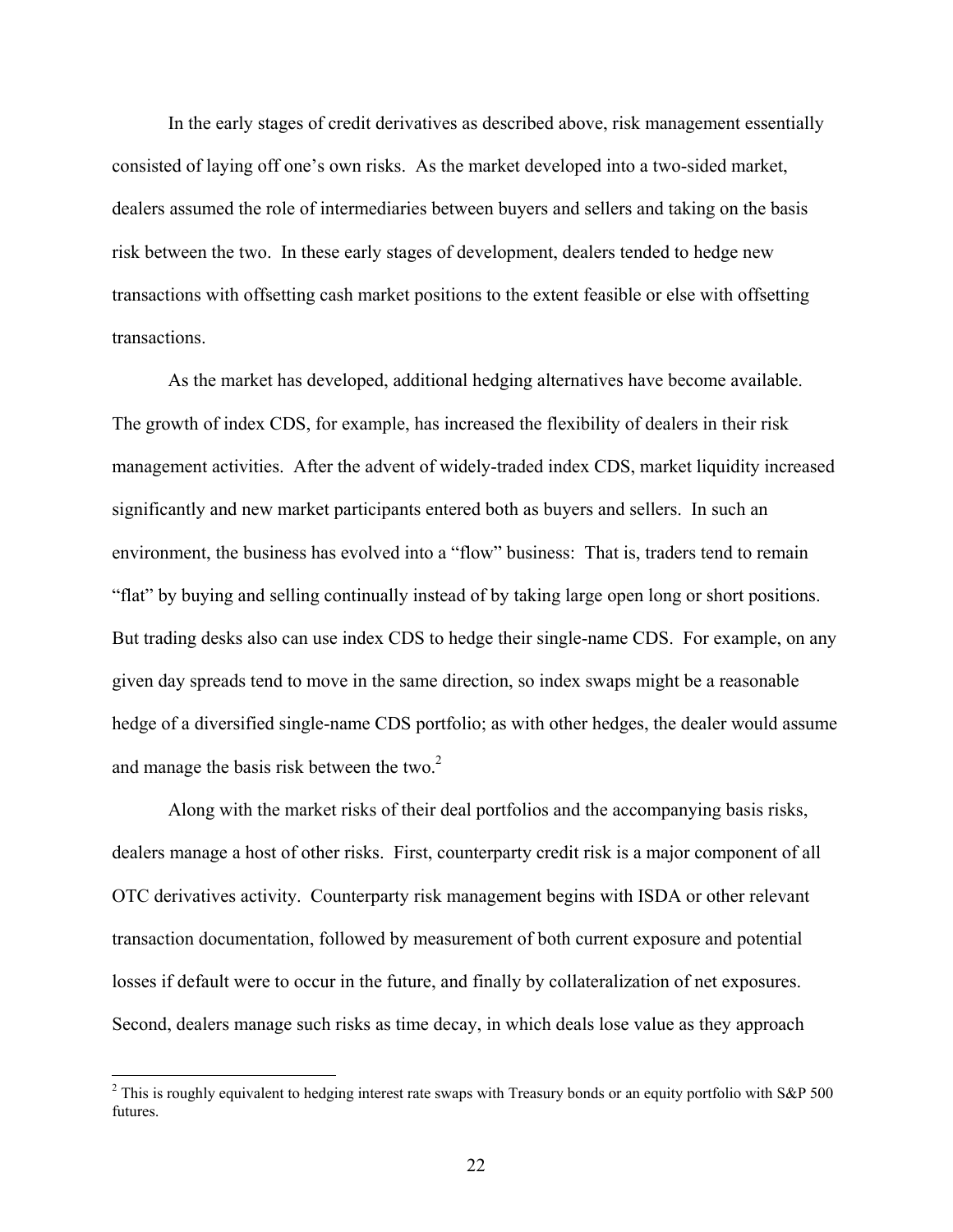maturity. Finally, dealers manage model risks, which are associated with the simplifying assumptions as well as unidentified errors in pricing models; in order to anticipate the possibility of model deficiencies, dealers calculate potential losses from modeling errors and set aside reserves to cover them.3

One unique aspect of credit derivatives activity compared with other OTC derivatives is in liquidity management. Credit derivatives are characterized by a higher degree of standardization than are other forms of OTC derivative, although the standard terms are not mandatory as in exchange-traded futures. As noted above, CDS involve standard payment and maturity dates. Further, each type of reference entity involves a standard set of credit events and other terms. Standard terms facilitate trading by simplifying negotiation as well as simplifying such tasks as unwinds; they also simplify the ability of market participants to engage in arbitrage between CDS indices and underlying names. The reason credit derivatives participants have adopted a higher degree of standardization is the different nature of credit risk from other underlying risks. Unlike interest rate swaps, in which the various risks of a customized transaction can be isolated by traders and offset in liquid underlying money and currency markets, credit default swaps involve "lumpy" credit risks that do not lend themselves to decomposition. Standardization is therefore a substitute for decomposition. Yet despite the higher degree of standardization, CDS retain their essential nature as OTC rather than standardized transactions: Parties to CDS deals remain free to diverge from the market standard and to customize transactions to whatever extent they agree.

### **Benefits and costs of credit derivatives**

 $\overline{a}$ 

<sup>3</sup> Chaplin 2005, pp. 100-106.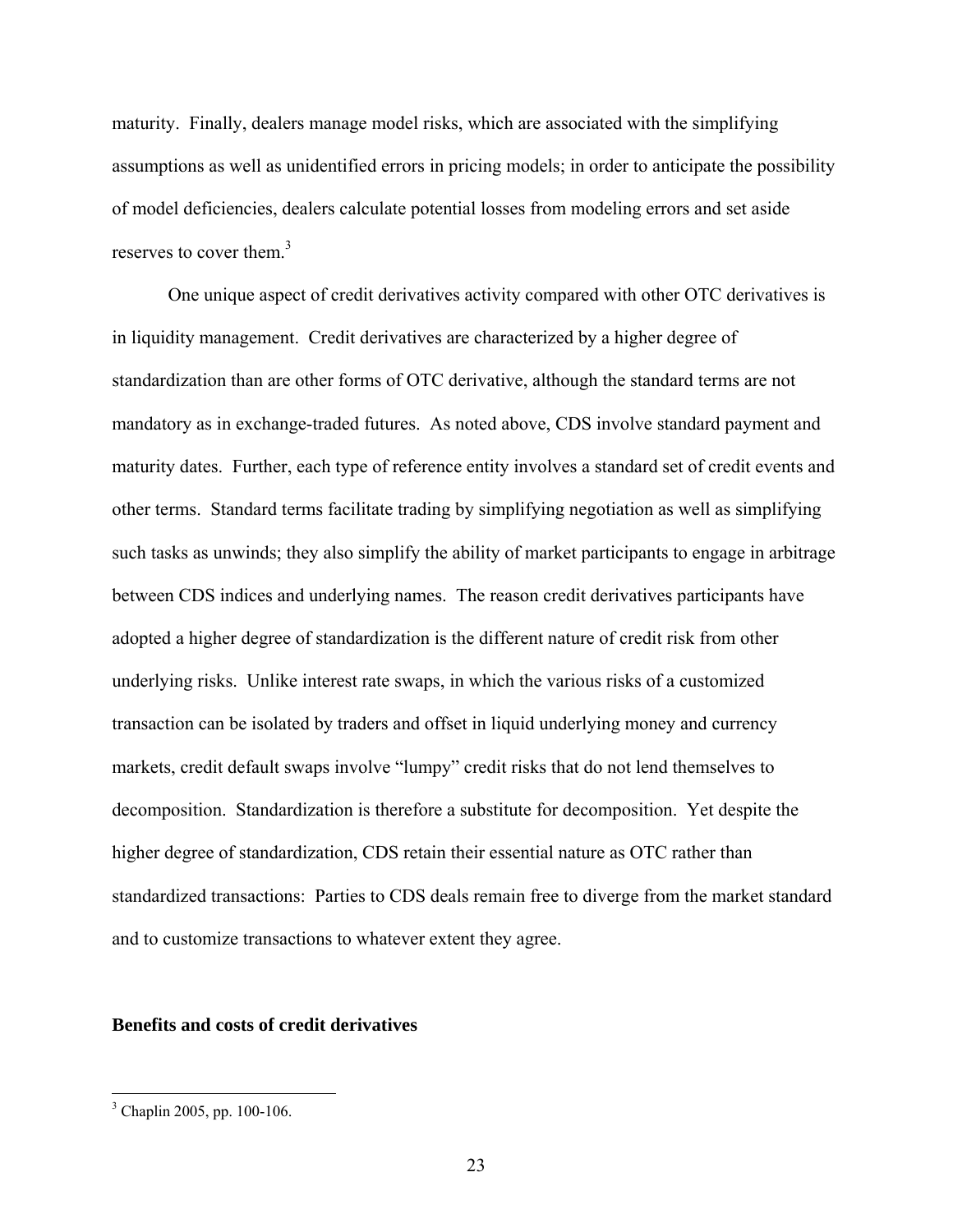**Benefits.**Credit derivatives emerged in response to two long standing problems in banking. First, lending operated under the handicap that hedging credit risk was seldom if ever feasible. In financial terms, the problem was that it was not generally feasible to take a short position in credit. Although it is theoretically possible to sell a corporate bond short, many borrowers do not have liquid debt outstanding so borrowing for a short sale is often not feasible. The result is that, if a credit deteriorates, there is little a lender can do to protect itself prior to default other than taking collateral, which might not be effective in many distressed cases, or by selling the loan, which normally requires the consent of the borrower.

A second problem was diversification of credit risk. Financial economists have long noted the benefits of applying a portfolio approach to loans by means of diversification (Flannery 1985), but practical considerations made diversification difficult to achieve in practice. Relationship considerations, for example, were an obstacle to diversification by deliberately reducing exposure to major clients. Further, the statistical properties of credit risk—that is, nonnormality of loss distributions and the resulting effect of specification errors in determining losses in the tail of the distributions—suggest that a truly diversified loan portfolio requires a significantly larger number of credits than would an equity or bond portfolio (Smithson 2003, pp. 34-38). In practice, therefore, the most practically feasible way to diversify a lending business is to grow to a large size by means of acquisition of other banks.

Buying protection by means of credit derivatives provide a solution to both of the foregoing problems. By providing a means of taking a short credit position, credit derivatives enable banks to hedge their exposure to credit losses. A major benefit is that; in contrast to loan sales, consent of the reference entity is not required for a CDS. As a result, lenders also have a solution to the second problem, diversification. By hedging selectively, a bank can reduce its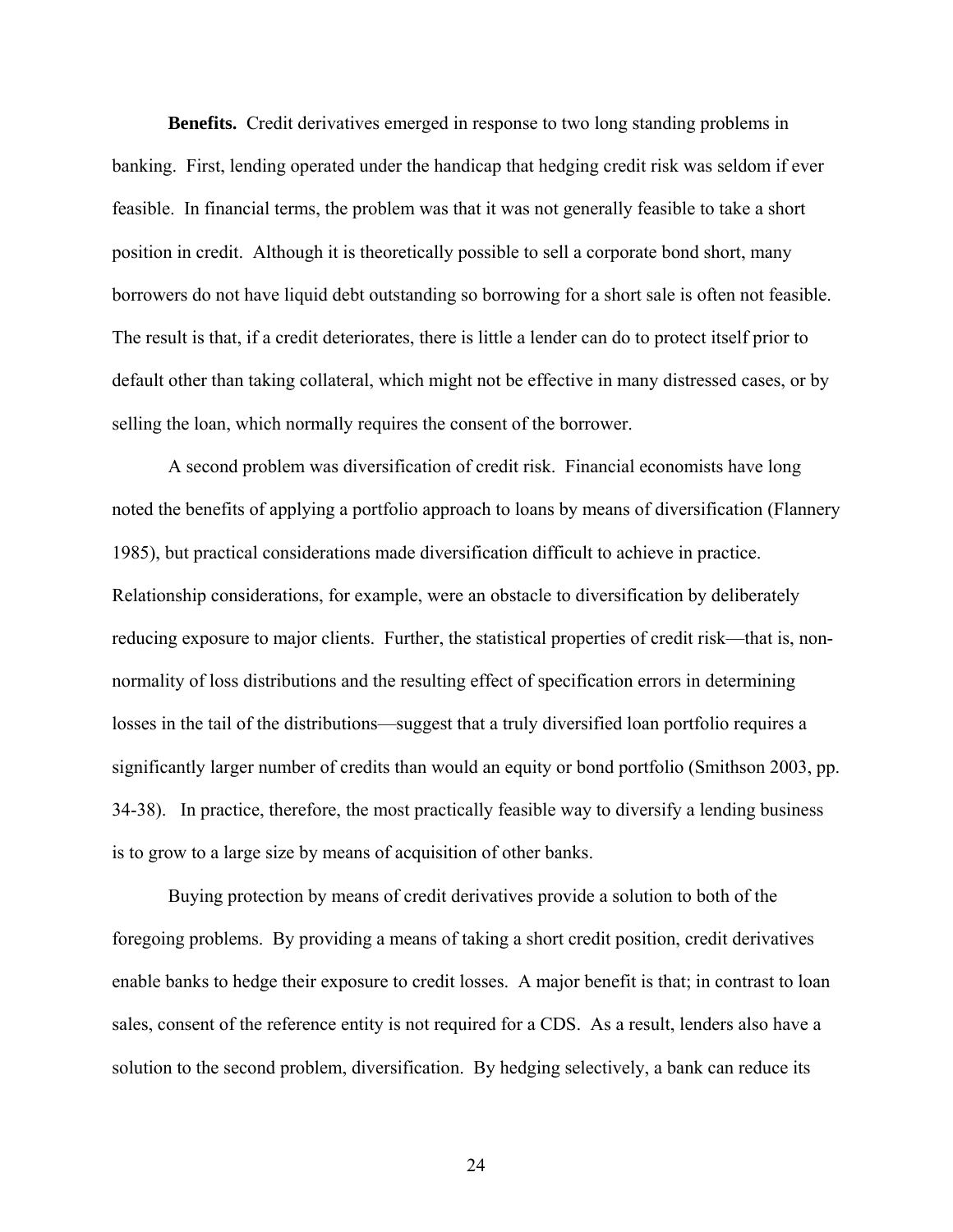exposure to certain entities, thereby attaining its diversification objective without jeopardizing the client relationship.

Another benefit to the protection buyer is the ability to act on a negative credit view. If an investor believes that the market is overly optimistic about a reference entity's prospects, for example, the investor can buy protection now in anticipation of deterioration. If the investor's view turns out to be correct, it can unwind the transaction at a profit by selling protection on the entity. Such speculative activity has the beneficial effect of adding liquidity to the market and of increasing the quality of price discovery (International Monetary Fund 2006, Chapter II).

Market participants can also use CDS to engage in arbitrage between markets. In convertible bond arbitrage, for example, an investor buys a convertible bond in which the embedded equity option is underpriced, uses an asset swap to hedge out the interest rate risk, and then buys credit protection to hedge out the credit risk. The result is that the investor is left with a pure equity exposure, which is the object of the arbitrage.

With regard to sellers of protection, credit derivatives enable market participants to attain exposure in the form of a long credit position. A financial institution seeking to diversify its credit exposure might, for example, sell CDS protection as an alternative to making loans or buying bonds. This is especially helpful to institutions that seek credit exposure but lack the legal infrastructure for lending; it is also helpful to banks seeking to diversify their loan portfolios but lacking direct relationships with desired credits. Further, selling protection allows an investor with a high cost of funding to take on credit exposure without incurring the cost of funding. It is important in such cases that the investor realizes that the exposure to losses is the same as if it were lending directly.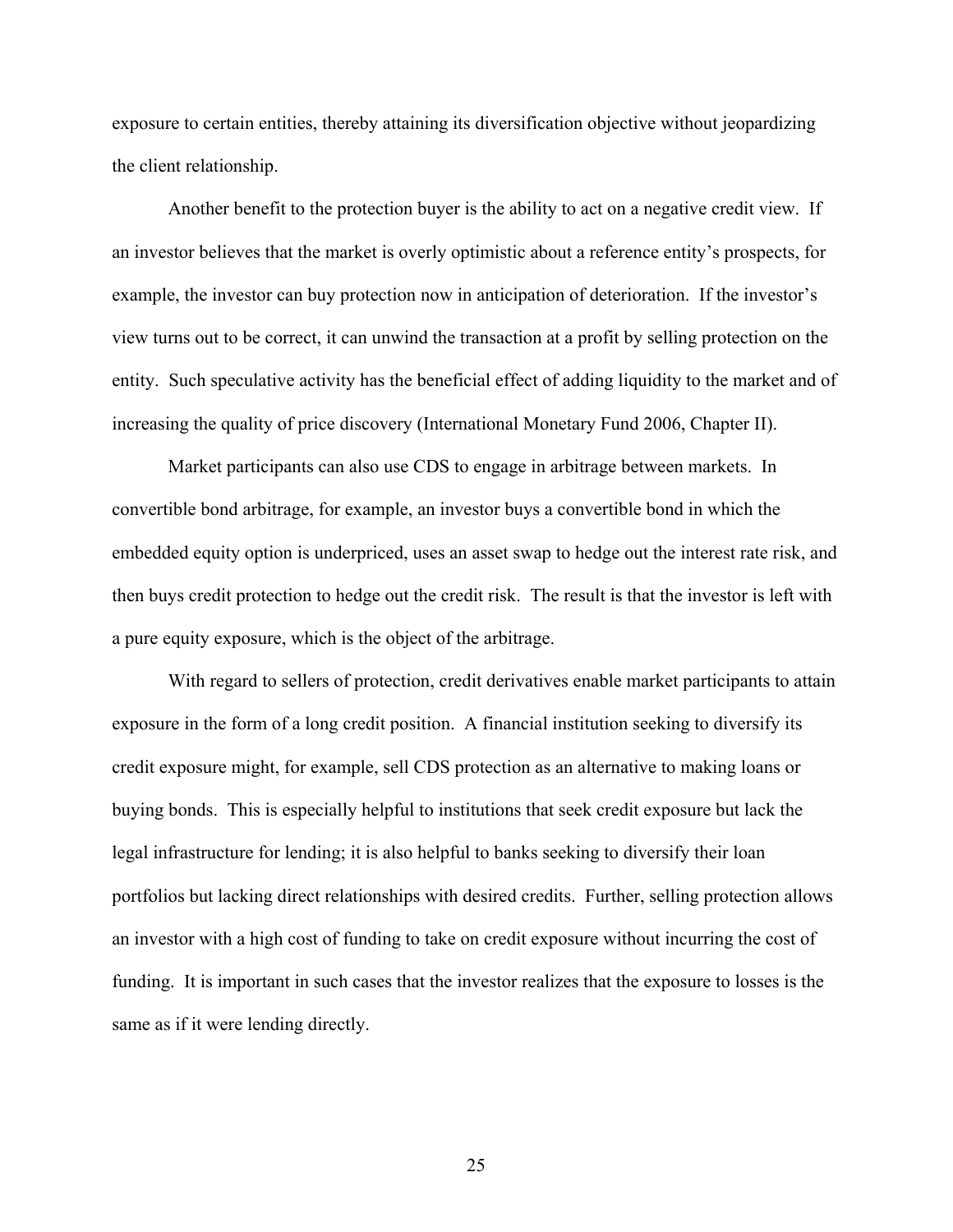The ability to sell protection also allows market participants to act on a view that a reference entity's credit quality will improve. In this case, the investor would sell protection now in the hope of unwinding it later by purchasing it at a lower price. As mentioned above, such activity adds liquidity to the market and increases the quality of price discovery.

Another benefit of credit derivatives is that they add transparency to credit markets (Kroszner 2007). Prior to the existence of credit derivatives, it was difficult to determine a price for credit risk and there was no accepted benchmark for credit risk. As credit derivatives become more liquid and cover a wider range of entities, however, lenders and investors will be able to compare pricing of cash instruments such as bonds and loans with credit derivatives. Further, investors will be able to engage in relative value trades between markets, which will lead to further improvements in efficiency and price discovery.

At a higher level, economic stability stands to benefit from the ability to transfer credit risk by buying and selling protection. As with other derivatives, the cost of risk transfer is reduced so risk is dispersed more widely into deeper markets. The result is that economic shocks should have less effect than was the case prior to the existence of derivatives. There are several objections to such an argument, however, and these will be considered in the next section.

**Costs.** It is often argued that the flip side of wider and deeper risk transfer is that, instead of exerting a stabilizing influence on markets, it is potentially destabilizing because it transfers risk from participants that specialize in credit risk—that is, banks—to participants with less experience in managing credit risk—for example, insurers and hedge funds (Economist 2005, for example). In addition, there is the danger that anything used to disperse risk can also be used by investors seeking yield enhancement to concentrate risk. Finally, these new institutions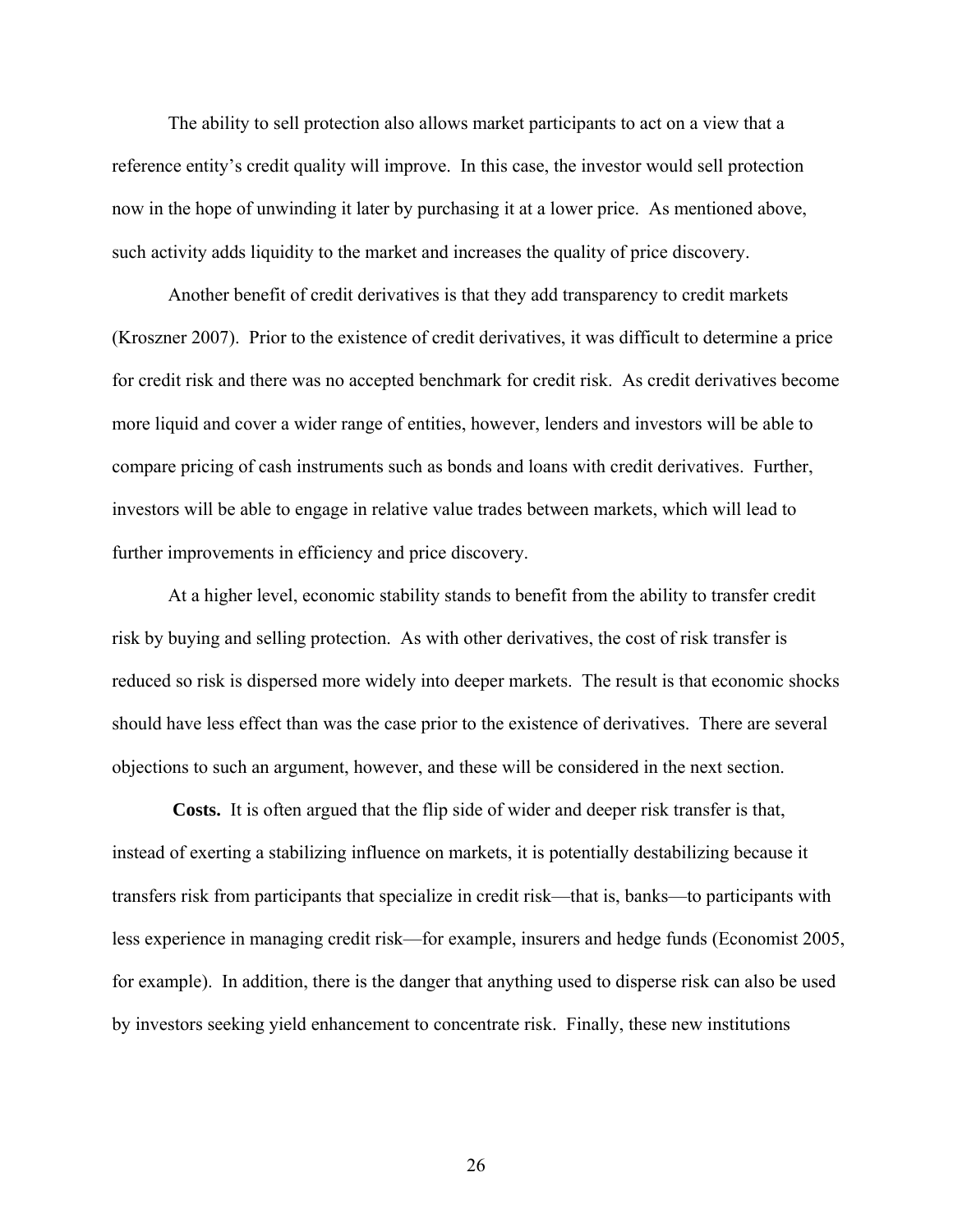generally fall outside the regulatory reach of agencies that oversee various aspects of the credit markets.

There are weaknesses with such arguments, however. While it is true that banks traditionally specialize in managing credit risk, for example, it is also true that traditional bank lending has tended to concentrate credit exposures in a narrow class of institutions, namely, commercial banks. Further, one could argue that non-bank institutions might in many cases have liability structures that are more suitable than those of banks for bearing credit risks (International Monetary Fund 2006, Chapter II). But even if one were to accept the questionable argument that non-bank investors are inevitably less skilled than banks at managing credit risk, it would also be the case that credit losses would have less effect on any one institution than was the case when credit was limited mostly to banks. Finally, the argument that transferring credit risk outside strictly regulated institutions ignores the potential moral hazard associated with regulated markets. That is, because less regulated institutions are less likely to be protected by an official safety net, there are likely to be substantial incentives among such institutions to identify, measure, and manage credit exposures (Kroszner 2007).

Another commonly cited cost of credit derivatives is that it reduces incentives of lenders to analyze and monitor credit quality because they now have the ability to off-load credit risk (Jackson 2007, for example). The result is a decrease in overall credit quality. Again, there are weaknesses to such arguments, mainly that hedging is not costless. As is true with other risks, when one hedges away a risk, one also hedges away the opportunity to profit. A possible exception to this rule would be systematic underpricing of CDS protection relative to loan risk, for which there is no evidence. Another possible exception is a "lemons" argument that lenders use collateralized debt obligations to off-load risks to protection sellers, although one would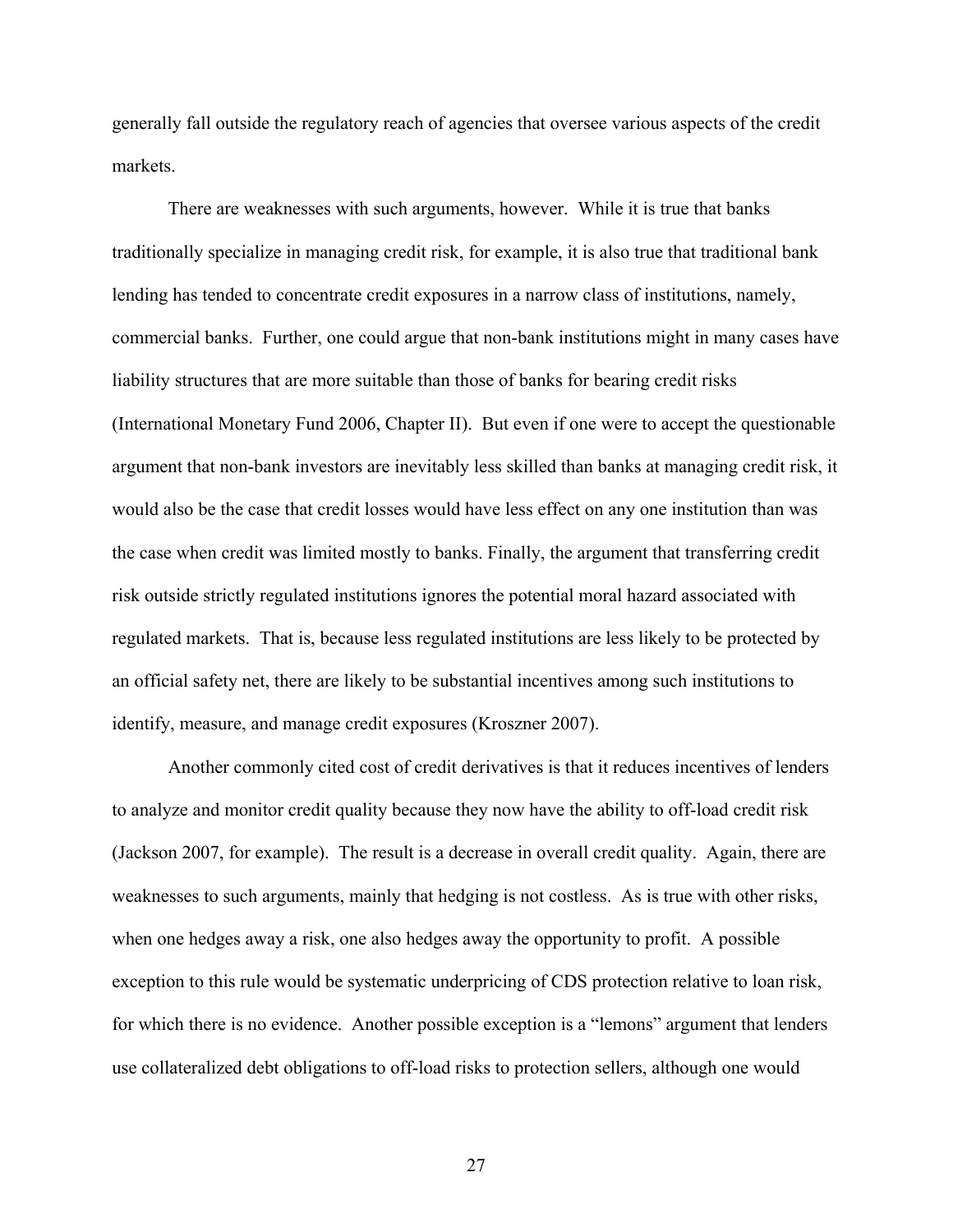expect that such a practice, if widespread, would induce CDO note buyers to build expectations of higher losses into the price of the credit protection they provide. Yet another exception would be the possession by lenders of inside information about credit quality, on which they could act by buying underpriced protection. This issue has already received extensive attention by the financial industry (Joint Market Practices Forum, 2003), however, and one would not expect such activity be a systematic feature of credit derivatives markets.

A corollary to the above argument that lenders with access to credit protection are indifferent to risk is that credit derivatives, as do other forms of risk transfer, inevitably involve a moral hazard effect that leads to higher risk overall (Plender 2006). In other words, risk reduction at the individual entity level can mean higher risk at the system level. Such an argument has an element of plausibility in that, when market participants are able to hedge a risk, they are able to increase the amount of risk they take. But even if firms do take on more risk than before, one could argue that, so long as firms do not take on excessive amounts of risk, the system is in fact safer because the individual institutions that hedge are less vulnerable to market shocks.

### **Recent credit derivatives policy issues**

**Novations and operational backlogs.** The entry of hedge funds and other investors into credit derivatives has been an important factor in the development of CDS market liquidity and efficiency. Such investors enter primarily to take positions. As described above, an investor who believes protection on a reference entity to be underpriced can buy protection in anticipation that spreads will widen; if the view turns out to be correct, the fund reverses the transaction at a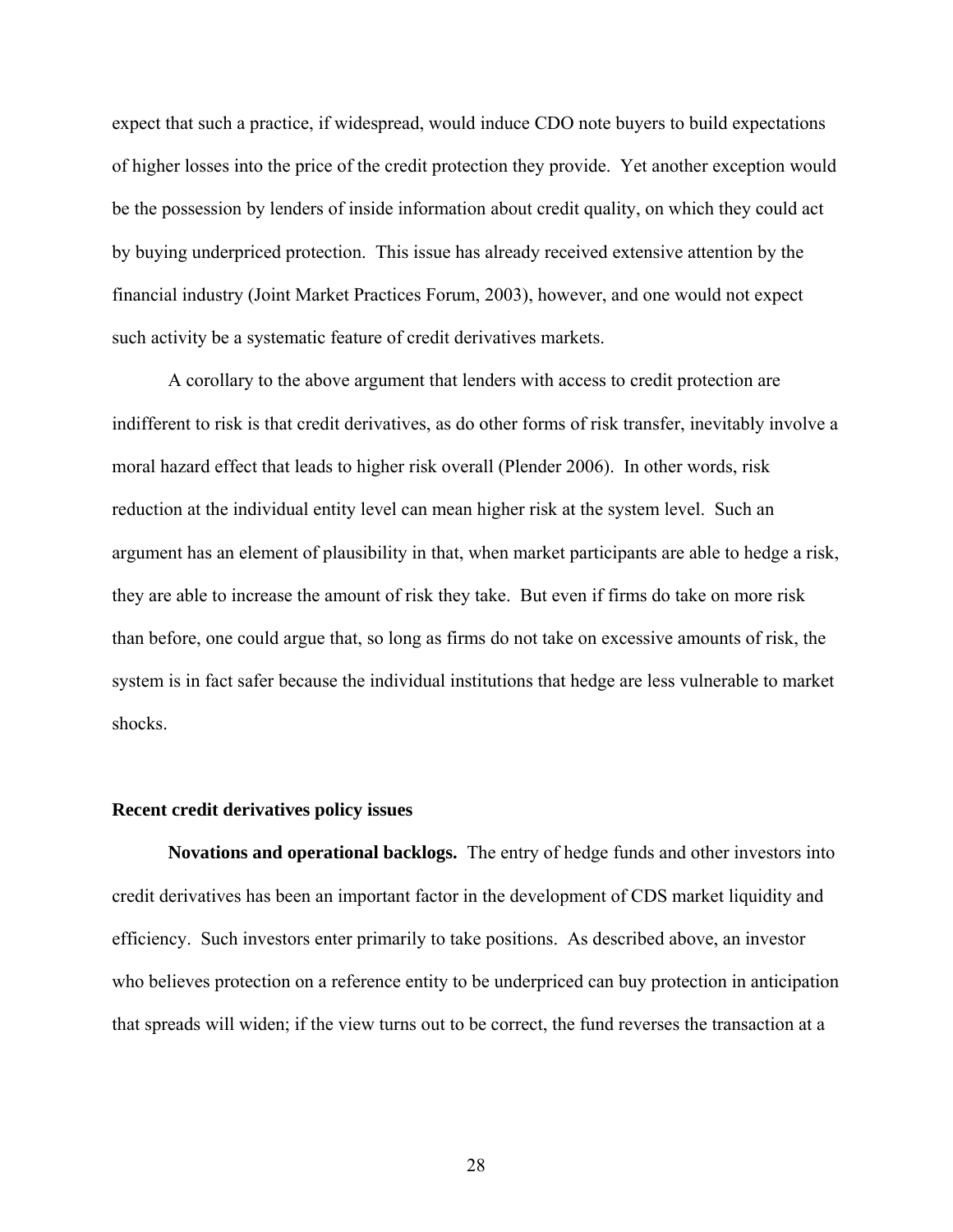profit. Similarly, a fund that believes that a distressed credit's prospects will improve could sell protection in the hope of unwinding at a profit if the improvement occurs.

In order to understand the novations problem, it is necessary to understand how OTC derivatives trade. OTC derivatives do not trade in the same way as securities, that is, by means of transfer of ownership. Instead, they trade "synthetically" by three different means, each of which involves payment by one party to the other of a transaction's mark-to-market value. First, the parties can agree to a *termination* (or *tear-up*), under which they agree to extinguish the original obligation following payment. Second, one party can enter into an *offsetting transaction*, which leaves the original transaction in place but effectively cancels out its economic effect. Finally, a party can enter into a *novation*, also known as an *assignment*, under which the party (transferor) transfers its rights and obligations under the transaction to a third party (transferee) in exchange for a payment. Following the novation, the parties to the transaction are the transferee and the remaining party. The ISDA Master Agreement requires a transferor to obtain prior written consent from the remaining party before a novation takes place.

 Until relatively recently, novations were relatively infrequent; the usual method of exiting a transaction was an offsetting transaction. As hedge funds became more active in CDS, however, novations became increasingly common. Investors, and especially hedge funds, tend to prefer unwind through novation to unwind through offset because they are reluctant to incur additional credit exposure in the form of an offsetting swap. And they generally prefer novation to termination because termination limits unwind possibilities to the original counterparty and has the potential of providing insights into trading strategies to the counterparty. The result was an increase in novations, especially as index trading grew; one estimate placed novations at 40 percent of trade volume (CRMPG II 2005).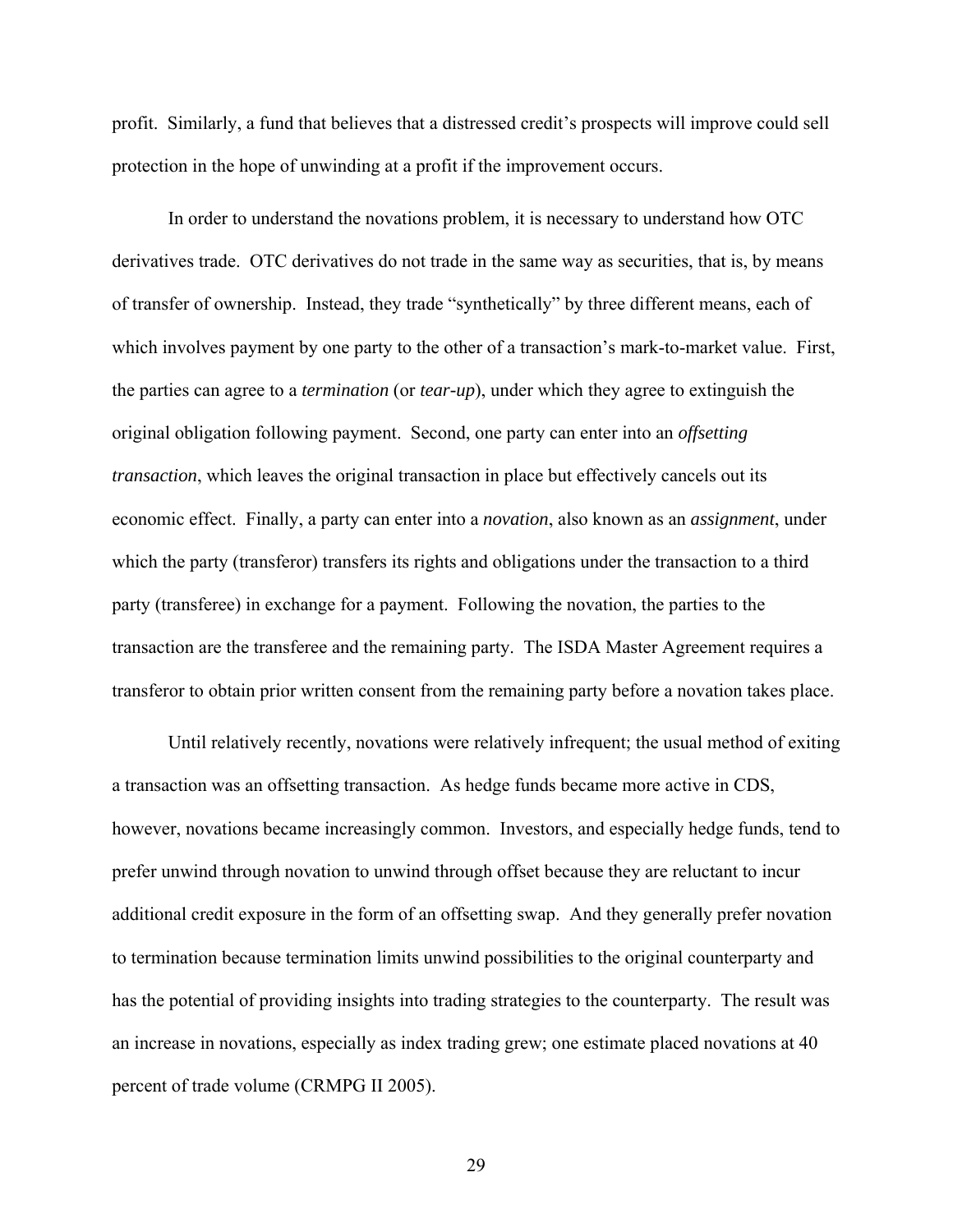Novations became a problem because of failure of participants to follow established procedure. First, an investor wishing to step out of a transaction via novation might not obtain prior consent from the remaining party. Second, the transferee might not verify that the transferor had obtained clearance. Finally, the remaining party, which might not have been aware of the novation until the first payment date following, might later on back-date its books to the novation date and simply change the counterparty name. The finger pointing went further: When dealers complained that investors failed to obtain consent, investors countered that remaining parties might give consent but fail to transmit the necessary information to the back office in a timely manner. Although novations in such cases did not typically lead to significant adverse credit exposures for dealers—transferees are virtually always dealers and therefore better capitalized than the hedge fund transferors—they did present substantial operational problems in the form of confirmation backlogs.

 The industry was aware of the problem. ISDA addressed the issue in 2004 by developing novation definitions, a standard novation confirmation, and a best practices statement. Regulators were also aware of the problem, and in some cases expressed concern publicly (Evans 2005). A solution did not ensue, however, because of competitive pressures and the lack of incentive to act alone. On the one hand, dealers were aware of the problem and would benefit if all parties to novations followed established procedures. But on the other hand, refusing to agree to novations if procedures were not followed would lead to losing potentially profitable business to those dealers that did not insist on proper procedures. The industry consequently found itself in a Prisoners' Dilemma situation in which each party would benefit from adhering to proper procedures but had no means of knowing whether other parties would do so as well. The result was no change, and confirmation backlogs increased.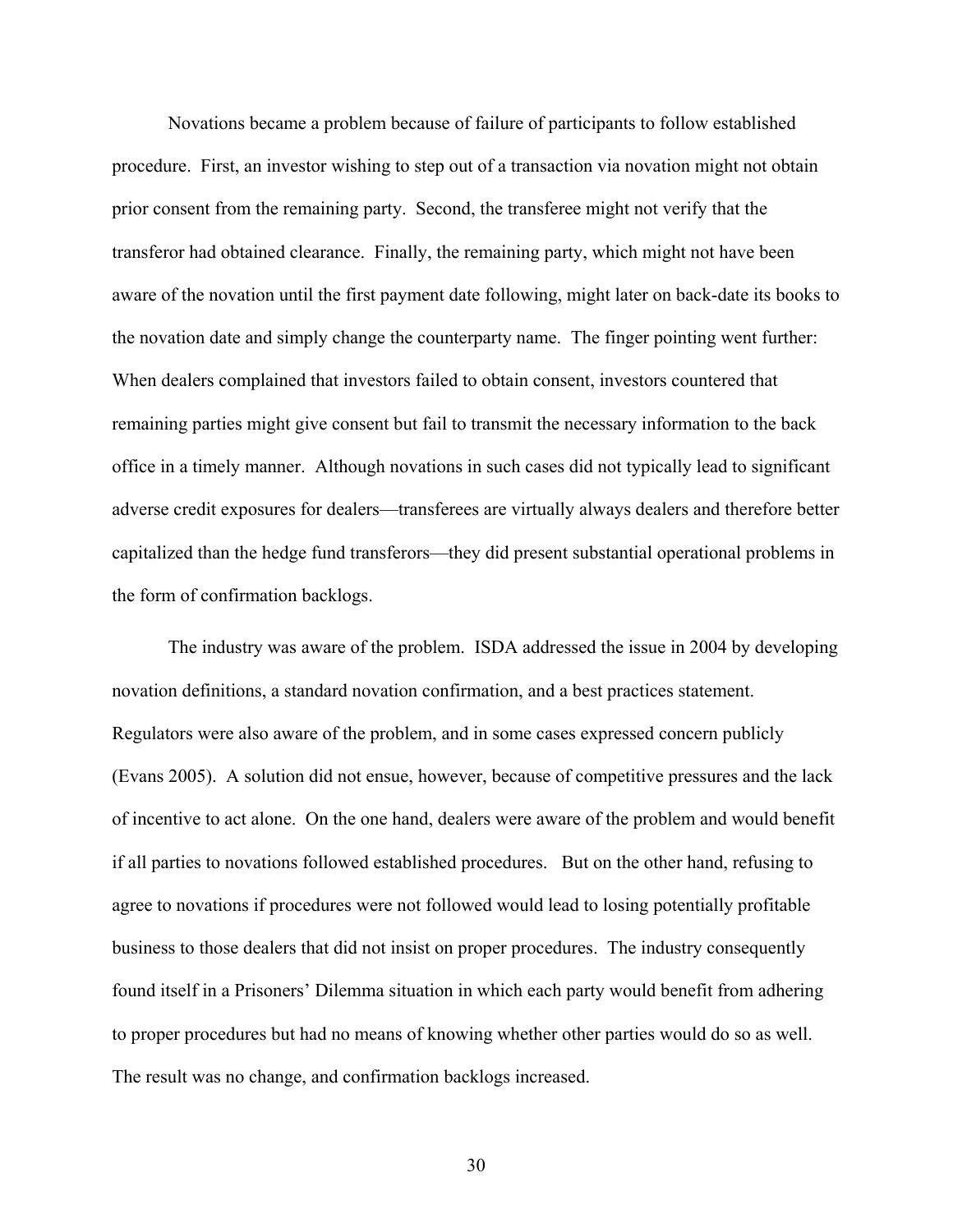During August 2005, however, Federal Reserve Bank of New York President Timothy Geithner invited fourteen major credit derivative dealers to a meeting to discuss CDS operations issues, with particular attention to confirmation backlogs. At the meeting, which occurred the following month, the dealers agreed to reduce backlogs and to report their progress periodically.

 The effort to reduce backlogs led to increased efforts within ISDA to complete a solution to the novations issue. The solution, known as the ISDA Novations Protocol was announced just before the New York Fed meeting in September (Raisler and Hunt 2006). The protocol entailed extensive negotiation between dealers, hedge funds, and other participants, and specified a set of explicit duties for the parties to a novation. Under the protocol, parties wishing to act as transferees are required to obtain prior consent, but are now able to do so electronically. If the remaining party provides consent prior to 6 pm New York time, the novation is complete; the remaining party can respond by email. If the remaining party does not provide consent prior to 6 pm, the transferor and transferee enter into an offsetting transaction that obtains a similar economic result to the novation.

 Market participants were given a deadline to sign on to the ISDA Novation Protocol; dealers agreed not to transact novations with parties that did not agree. In order to provide assurance that remaining parties would not respond promptly to novation requests, dealers committed to specific standards for responding by the deadlines in the protocol. The result has been considered a success: 2,000 parties signed on to the original Novation Protocol, and almost 190 entities have signed on to a version designed for new participants.

Initial assessments of the protocol have been favorable. These assessments have corresponded to reports that the industry has made considerable progress in reducing confirmation backlogs and increasing overall operational efficiency. According to the New York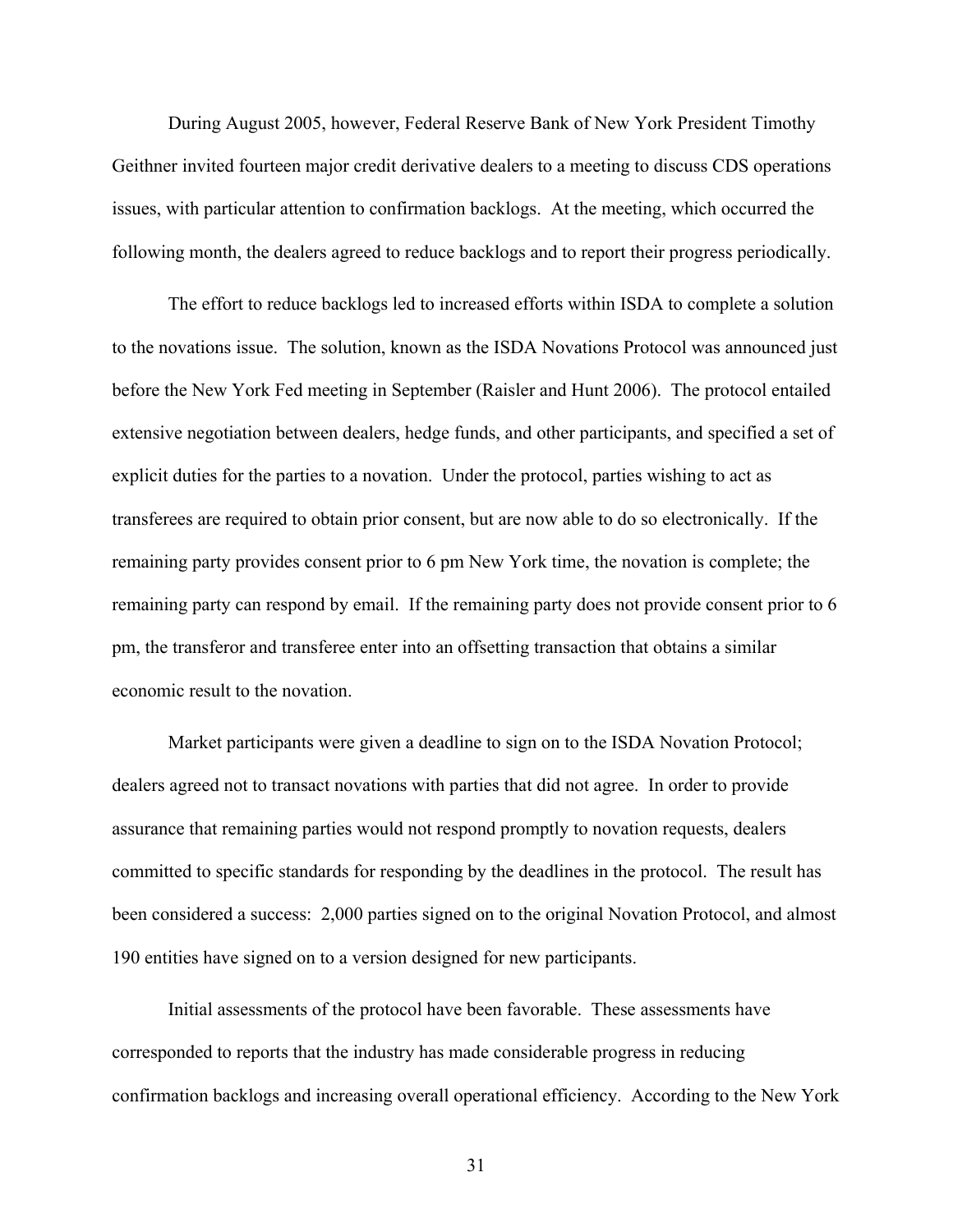Fed, by September 2006 the 14 largest dealers had reduced the number of all confirmations outstanding by 70 percent and of confirmations outstanding past 30 days by 85 percent. Further, the dealers had doubled the share of trades confirmed electronically to 80 percent of total trade volume (Federal Reserve Bank of New York 2006).

 The case of novations demonstrates that collective action problems can threaten the feasibility of private sector efforts, but that thoughtful regulatory action can facilitate a solution. Although all parties had an interest in a solution, none believed the other side was willing to take the necessary steps. Further, competitive considerations made dealers reluctant to exert pressure on one of their most active client groups. The regulatory intervention provided sufficient cover for dealers to insist on adherence by their clients. In this case, a relatively light touch by a regulator was sufficient to bring about a solution.

**CDS settlement following credit events.** As mentioned earlier, credit derivative index trades have been the major factor in recent growth in credit derivatives. The result of this growth was a new challenge, namely, that the amount of credit protection outstanding is far greater than the supply of underlying debt that could be delivered if a credit event were to occur. The problem manifested itself in a series of corporate bankruptcies in the North American auto parts companies (Collins & Aikman, Delphi, Dana, and Dura), airlines (Delta and Northwest), and power companies (Calpine). Because of the expanded interest in credit derivatives caused by the introduction of indices, the amount of credit derivatives outstanding was in some cases reported to be as much as ten times the amount of bonds actually available to settle trades when there is a credit event. This imbalance called into question the ability of the industry to achieve traditional physical settlement in an orderly manner, which led to calls by industry participants to substitute cash settlement for physical settlement for index trades.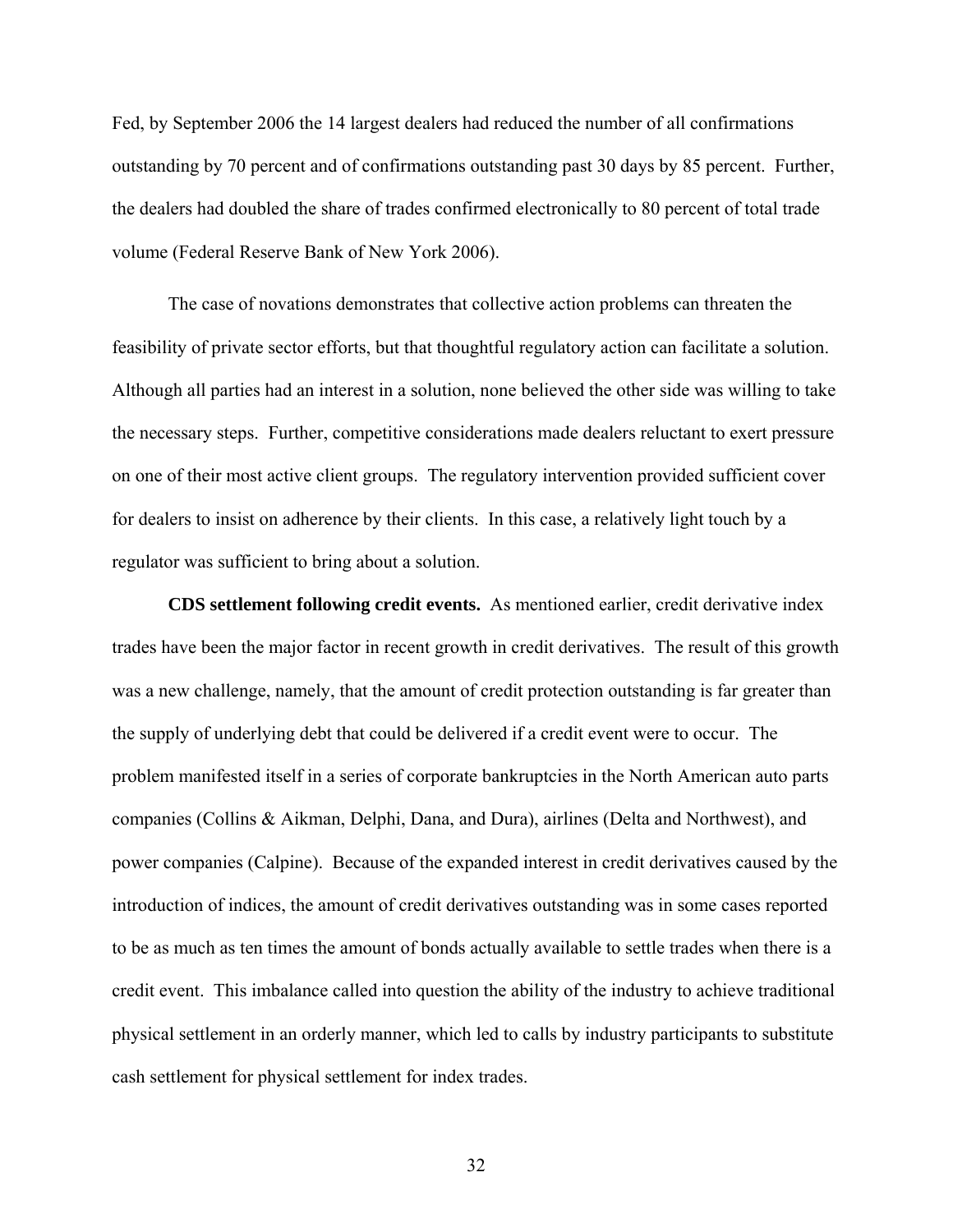The problem was that existing CDS contracts called for physical settlement after credit events. In addition, current documentation provides that the cash settlement will be determined by dealer poll by each dealer, which was not considered feasible given the large number of market participants that would be trying to buy deliverable debt at the same time. With regard to the first problem, counterparties are free to substitute cash for physical settlement if they so agree, but doing so on a large scale could require bilateral negotiations between each pair of counterparties. Further, developing an alternative to dealer poll required an industry solution. The solution proposed by ISDA was that firms move to cash settlement by means of a protocol, which allows market participants to amend their contracts on a multi-lateral basis rather than engaging in bilateral negotiations. In essence, market participants can agree to industry-wide and standardized amendments to their contracts. Parties that agree to be bound by the protocol's terms effectively amend their credit derivative contracts without negotiating directly with other firms. In addition, the protocol provided an alternative means by which a cash settlement price could be determined.

The protocol in this case allowed market participants to shift from physical settlement to cash settlement using a price generated in an auction for the defaulted bonds. In the first protocol, held in May 2005 for auto parts supplier Collins & Aikman, there was a single Deliverable Obligation. The next one addressed the bankruptcy filings of U.S. airlines Delta and Northwest, which offered multiple deliverable obligations. Delphi, another auto parts company, was a particularly challenging one as the volume of trades on the name was high: It was estimated by Merrill Lynch and Fitch Ratings that there was \$28 billion of exposure on this name, but only \$2.2 billion par of bonds available and \$3 billion in loans outstanding (Fitch Ratings 2005).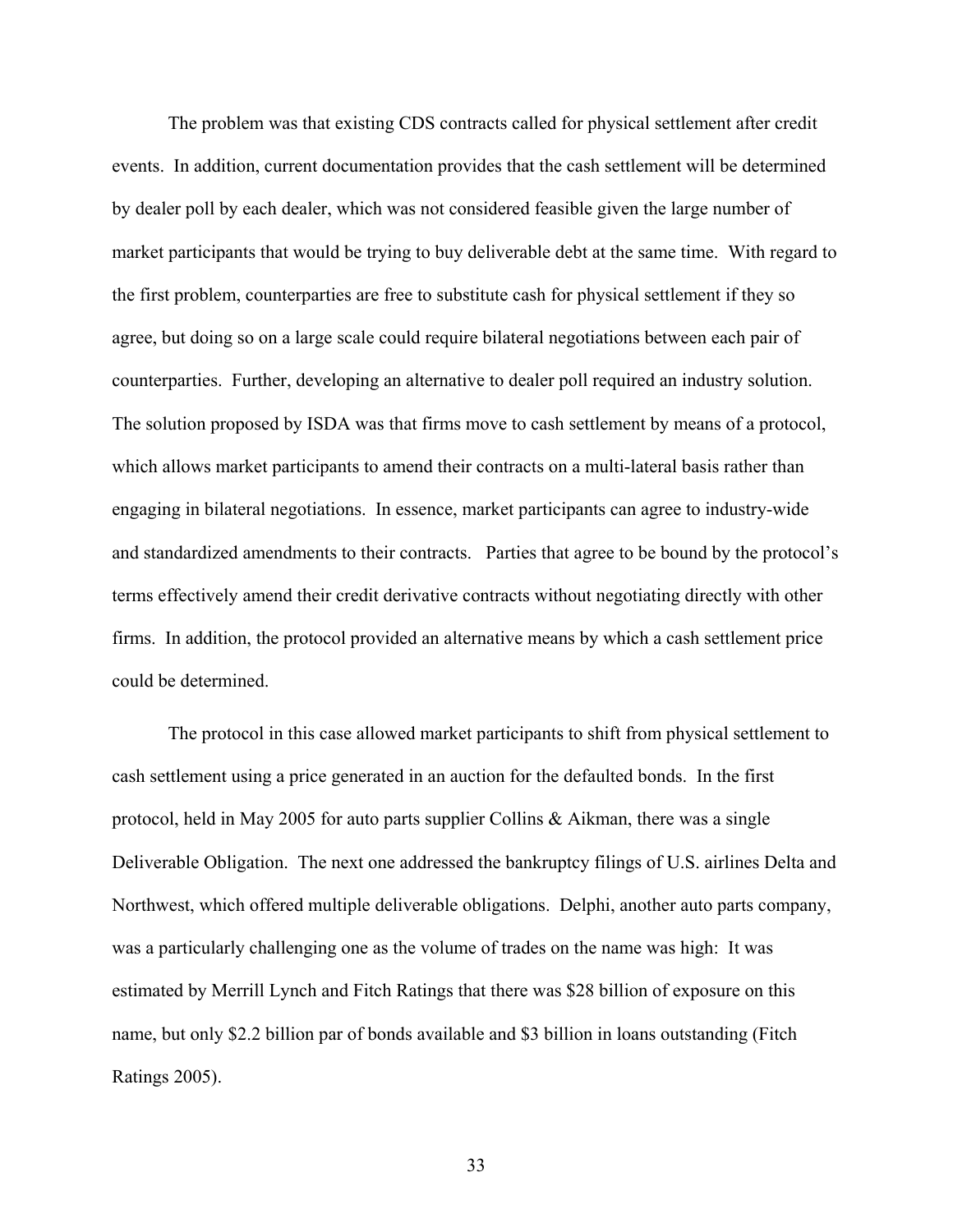Experience with subsequent credit events has led what appears to be a long term solution. First, although cash settlement will be the standard, institutions will have the option to settle physically with their dealers if they so choose. Second, the cash settlement protocol will, unlike the early versions, apply to both index and single-name CDS, as well as other products such as swaptions. Third, the new system, following further experience, will be incorporated into the next set of credit derivatives definitions.

#### **Remaining issues**

In considering the future of credit derivatives, two subjects come to mind. The first is the potential for further innovation and growth of credit derivatives. The second is the possibility that credit derivatives might evolve into a standardized, exchange traded product.

Growth and innovation could occur along several dimensions. One dimension is type of contract. There have some variations on the CDS such as credit swaptions and constant maturity default swaps, but the CDS has proven to be an adaptable product and is unlikely to be displaced. To the extent that product innovation occurs, it is likely to take the form of structured finance applications tailored to investor demands for tailored exposures. An example of such a product is the single tranche CDO, which provides investors with exposure to credit risk through a customized CDS portfolio.

Another dimension is type of risk. Until recently, CDS were written on entities or groups of entities. But recent innovations have extended CDS protection to obligations instead of industries. CDS on asset backed securities (ABS), for example, have enabled investors to access securitized risks without having to make a direct investment. The result is that supply constraints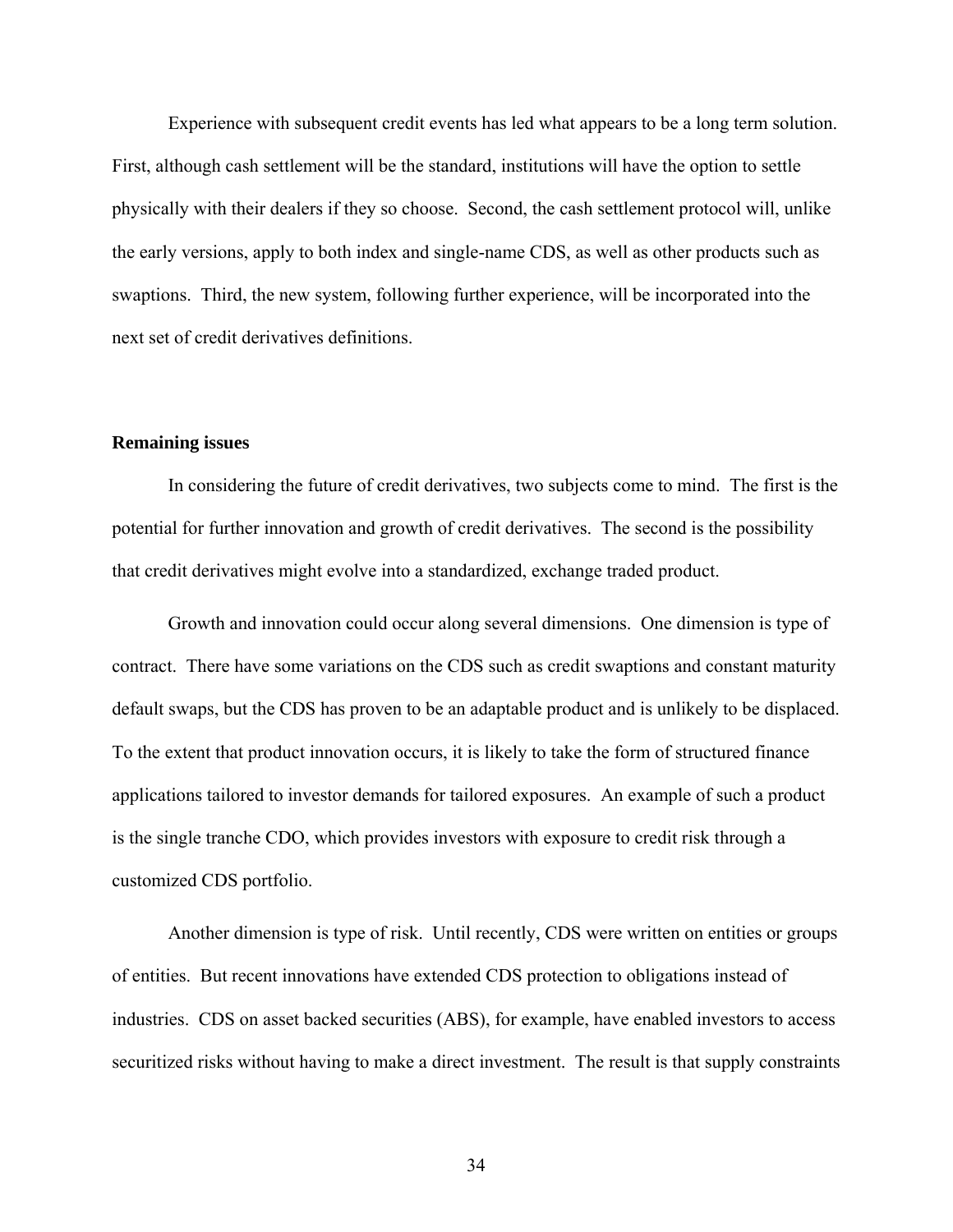are less of a factor. Other examples include CDS on leveraged loans and on preferred stock, which again are referenced to financial instruments of a particular type.

Yet another dimension is new market participants. The major new entrant, as discussed above, has been hedge funds. It is not clear, however, if there are other significant entrants waiting in the wings. Tables 2 and 3 above suggest that mutual funds and pension funds have shown some growth, but prudential restrictions on allowable risks might continue to limit the role of such buy-side firms. Second, it is conceivable that retail investors might begin to participate, but the history of over-the-counter derivatives, which have remained overwhelmingly wholesale in nature, suggests that retail investors are unlikely to be a major factor. If retail investors do show an appetite for credit investing, it is likely that they will participate through banks and securities firms that serve as intermediaries. A third possibility is that regional banks will increasingly participate in the market, possibly by selling protection as a means of diversifying their portfolios. As Tables 2 and 3 show, however, bank portfolio managers are significantly more likely to use credit derivatives to shed credit risk than to take credit risk on.

A final possibility is that nonfinancial corporations might enter the market as they have for interest rate, currency, and commodity derivatives, but so far they have not done so in any significant way (Smithson and Mengle 2006). In the early days of credit derivatives, corporations were considered a potential source of business because of credit risks embedded in corporate balance sheets as receivables and supplier relationships. Further, corporate credit exposures could be a "natural hedge" for dealers' exposures to investors and would help dealers balance their CDS portfolios at low cost. Corporate activity did not materialize, however, largely because of basis risks: The nature of corporate exposures is difficult to match up to a specific amount of protection and possibly on a specific reference entity.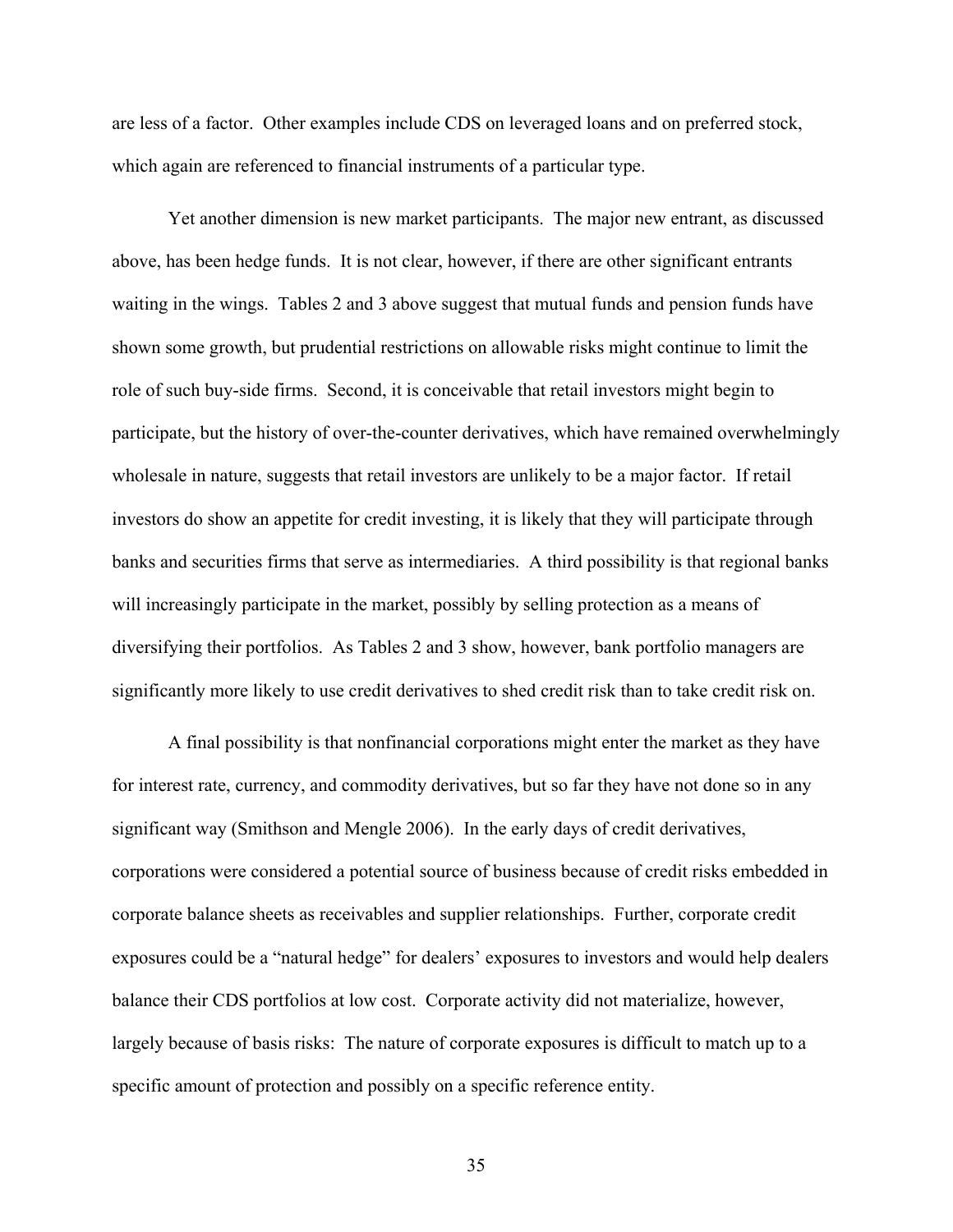With regard to the evolution of credit default swaps into standardized, exchange-traded futures contracts, there are as of this writing several projects underway. First, futures on the iTraxx Europe credit index began trading on Eurex on March 27, 2007. The product is based on a five-year index with a fixed income; a new contract will be issued every six months. The contract will be cash settled, with the payout based on the ISDA CDS settlement auction. Second, the Chicago Mercantile Exchange is developing a futures contract on single-name credit default swaps. Contracts will be written on three reference entities chosen by the exchange. If a credit event occurs, the contracts will have a fixed recovery rate. The CME is also developing an index contract. Third, the Chicago Board Options Exchange is developing a credit default option, which involves an up-front payment and a binary payout of \$100,000 per contract if a credit event occurs. Finally, the Chicago Board of Trade and Euronext.Liffe are each planning futures contracts based on a credit index, but details are not yet available.

The arguments for exchange-traded credit derivatives products are similar to those for other types of derivative. First, exchanges could provide enhanced liquidity and price discovery by means of standardization and centralized trading. Second, by making the exchange clearing house the counterparty to each trade and by imposing universal margin requirements, credit futures could provide a means of reducing counterparty credit risk to users. Finally, credit derivatives might in some cases provide a means for dealer to hedge their exposures as they do for interest rate, commodity, and equity derivatives.

Whether CDS trading migrates to exchanges will depend largely on the degree of substitutability between over-the-counter CDS and the new credit futures products. At the same time, it is not clear whether CDS and credit futures will share the same complementarities that they have in other markets. With regard to substitutability, OTC derivatives and futures compete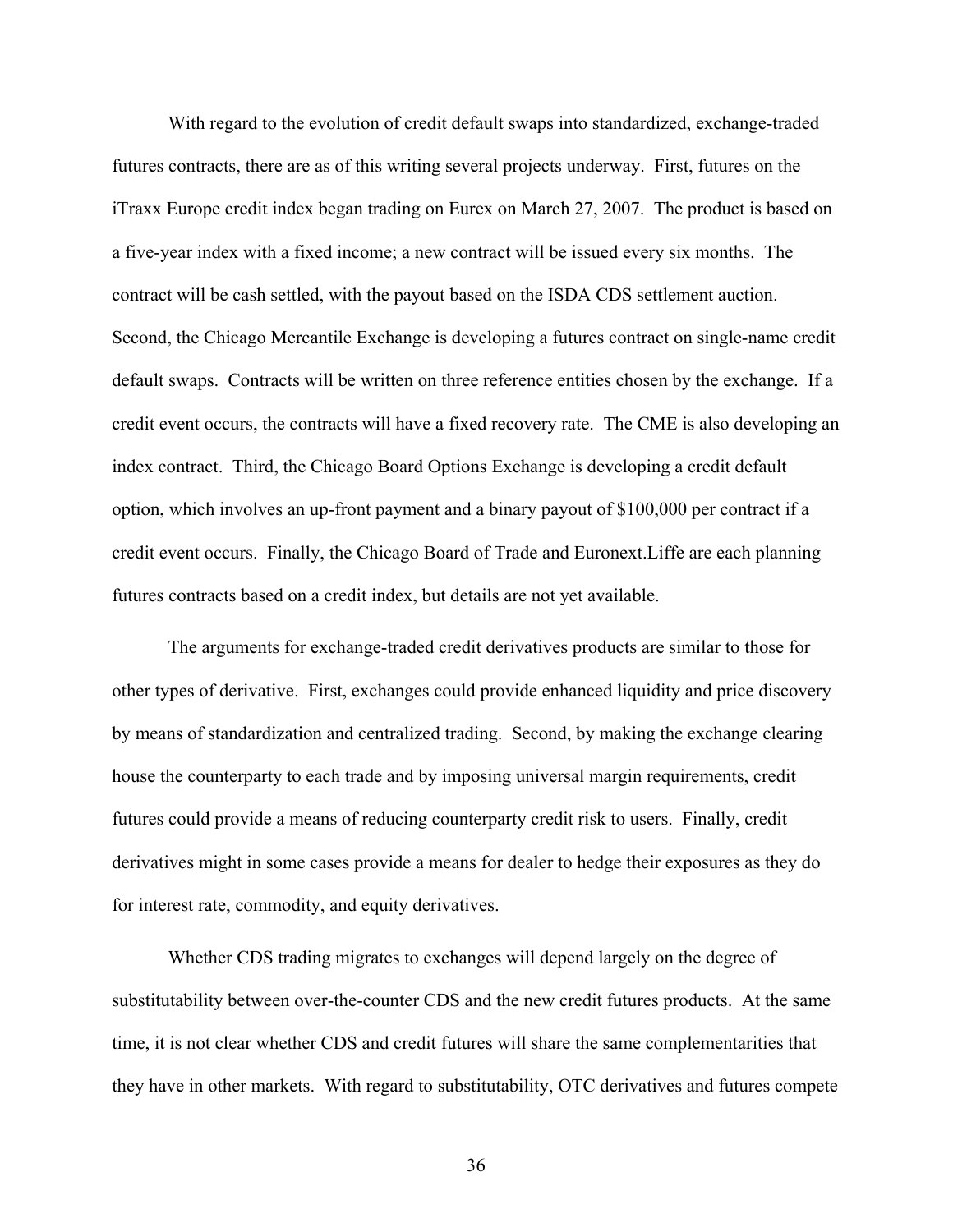to some degree as substitutes but, on closer examination, tend to appeal to different groups of users. If investors perceive the CDS market as being insufficiently liquid, or if counterparty risk is a major consideration, then some volume might move to the exchanges. But it appears that index CDS have attained a high degree of liquidity already, so it is not yet clear whether they will be motivated to abandon dealers for exchanges.

With regard to complementarity, it is not clear that futures would provide the same hedging and price discovery function that they do for other over-the-counter derivatives. Given the degree of standardization of CDS, dealers are apparently able to trade balanced books without significant residual risks that need to be laid off on exchanges. Further, dealers might not find price discovery information for a small number of selected reference entities to be particularly useful. Still, if credit futures attract significant liquidity dealers might seek to incorporate the price information into their risk management activities.

It is possible, however, that credit derivatives have already evolved into a mature product and that future growth will resemble that of interest rate and other derivatives. That is, products will become increasingly commoditized but will also become known to a wider range of users. The past ten years have seen credit evolving from a largely illiquid product into an increasingly tradable product, in which risks are managed in the same way as other market risks. Perhaps the next ten years will see the spread of this new credit risk management technology more deeply into the financial system.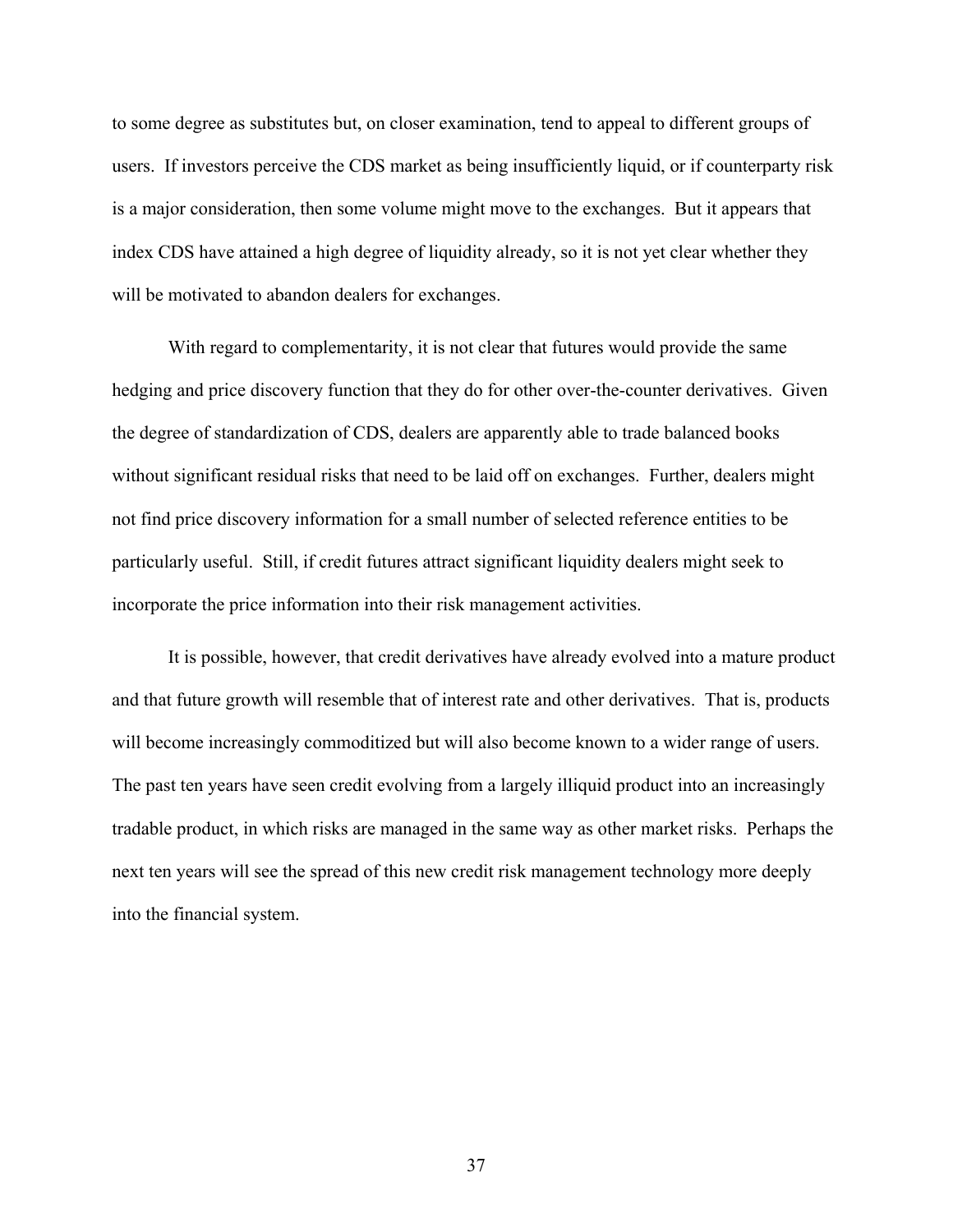## **References**

Bank for International Settlements (BIS). "OTC Derivatives Market Activity in the First Half of 2006," November 2006.

British Bankers Association (BBA). *BBA Credit Derivatives Report 2001/2002.* London: BBA Enterprises Ltd, 2002.

\_\_\_\_\_\_\_\_. *BBA Credit Derivatives Report 2006*. London: BBA Enterprises Ltd, 2006.

Chaplin, Geoff. *Credit Derivatives: Risk Management, Trading & Investing*. West Sussex, UK: Wiley, 2005.

Choudhry, Moorad. *The Credit Default Swap Basis.* New York: Bloomberg Press, 2006.

Cilia, Joseph. "Product Summary: Asset Swaps." Federal Reserve Bank of Chicago, August 1996.

CRMPG II. "Toward Greater Financial Stability: A Private Sector Perspective." Counterparty Risk Management Policy Group, 2005.

Das, Satyajit. *Traders, Guns, and Money*. Harlow, United Kingdom: Pearson, 2006.

Evans, Gay Huey. "Operations and Risk Management in Credit Derivatives Markets." CEO Letter, Financial Services Authority, February 2005.

Federal Reserve Bank of New York. "Statement regarding Progress in Credit Derivatives Markets." September 27, 2006.

Fitch Ratings. "Global Credit Derivatives Survey." September 21, 2006.

Fitch Ratings. "Delphi, Credit Derivatives, and Bond Trading Behavior after a Bankruptcy Filing." November 28, 2005.

Flannery, Mark. "A Portfolio View of Loan Selection and Pricing," in Robert A. Eisenbeis and Richard C. Aspinwall (eds.), *Handbook for Banking Strategy.* New York: John Wiley and Sons, 1985, pp. 457-472.

International Monetary Fund. *Global Financial Stability Report*, April 2006.

Jackson, Tony. "Derivative Risk Threatens Private Equity." *Financial Times*, February 26, 2007.

Joint Market Practices Forum. "Statement of Principles and Recommendations Regarding the Handling of Material Nonpublic Information by Credit Market Participants." International Association of Credit Portfolio Managers, International Swaps and Derivatives Association, Loan Sales and Trading Association, and The Bond Market Association, 2003.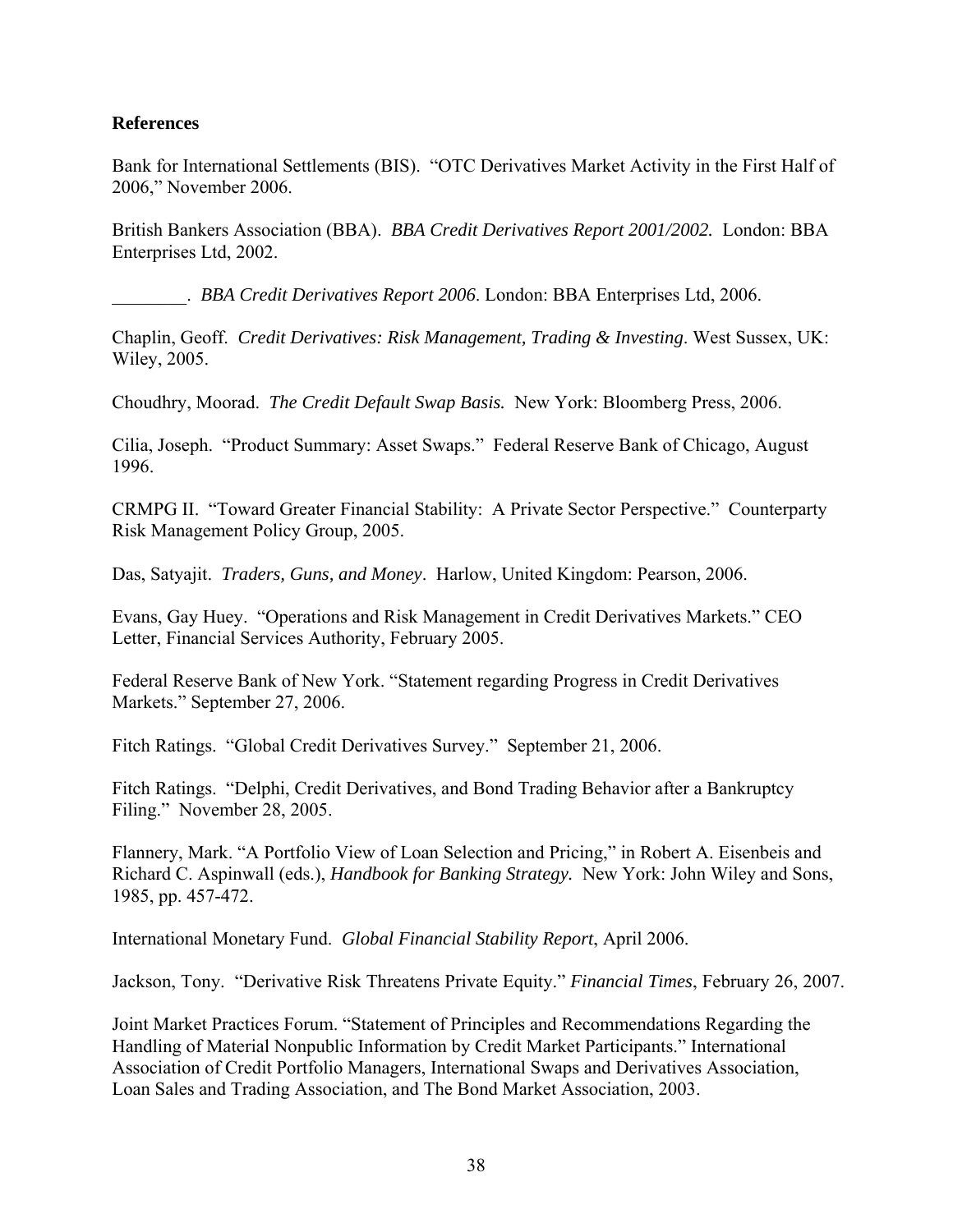JP Morgan Chase. *Credit Derivatives Handbook.* Corporate Quantitative Research, December 2006.

Kroszner, Randall. "Recent Innovations in Credit Markets." Credit Markets Symposium, Federal Reserve Bank of Richmond, March 22, 2007.

Plender, John. "The Credit Business is More Perilous than Ever." *Financial Times*, October 13, 2006.

Raisler, Kenneth, and Lauren Teigland-Hunt, "How ISDA Took on the Confirmations Backlog," *International Financial Law Review*, February 2006.

"Risky Business." *Economist*, August 18, 2005.

Smithson, Charles. *Credit Portfolio Management*. Hoboken, New Jersey: Wiley, 2003.

Smithson, Charles, and David Mengle. "The Promise of Credit Derivatives in Nonfinancial Corporations (and Why It's Failed to Materialize)." *Journal of Applied Corporate Finance*, Vol. 18, Fall 2006, pp. 54-60.

Spinner, Karen. "Building the Credit Derivatives Infrastructure." *Derivatives Strategy*, Credit Derivatives Supplement, June 1997.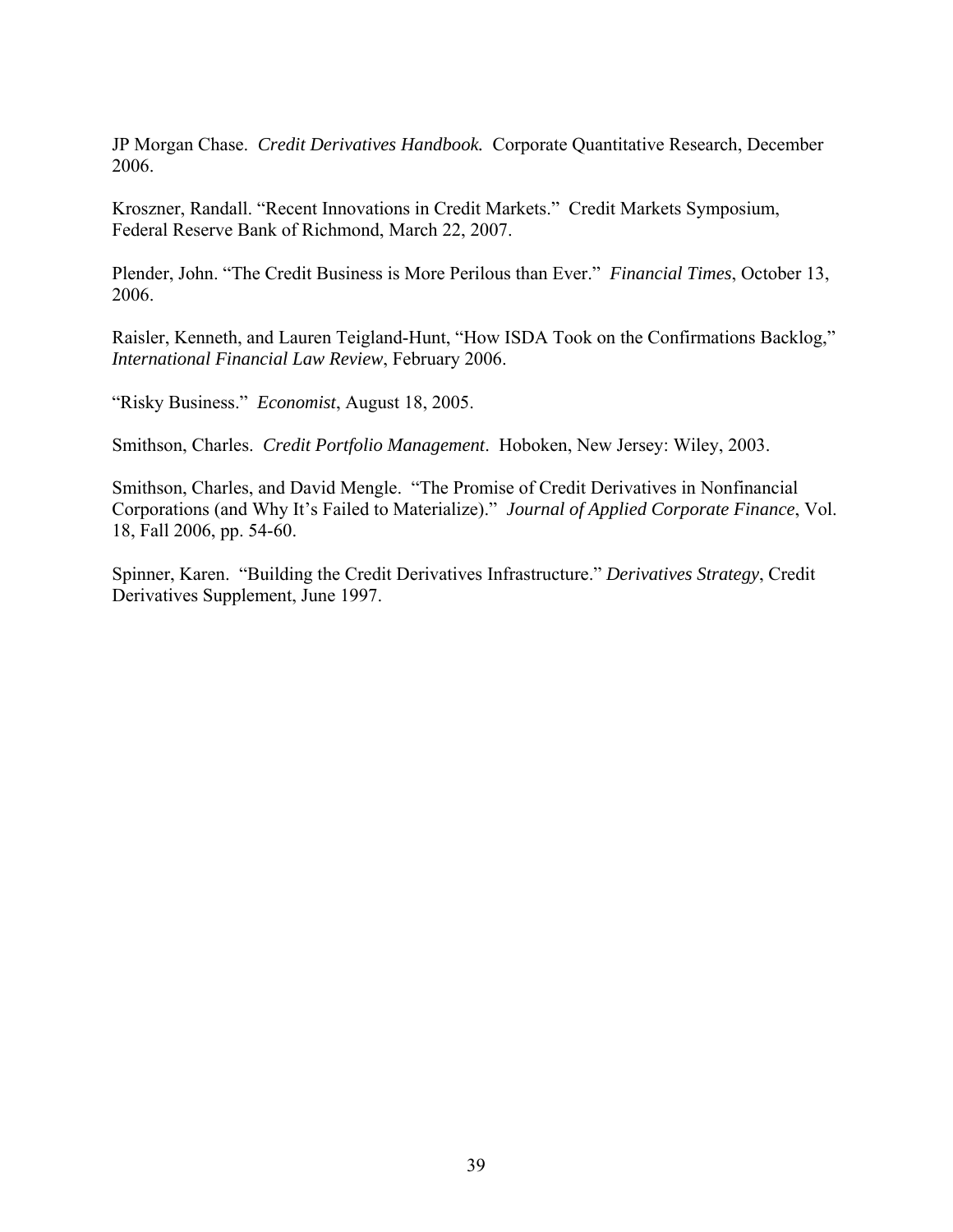## **Figure 1: Credit default swap**

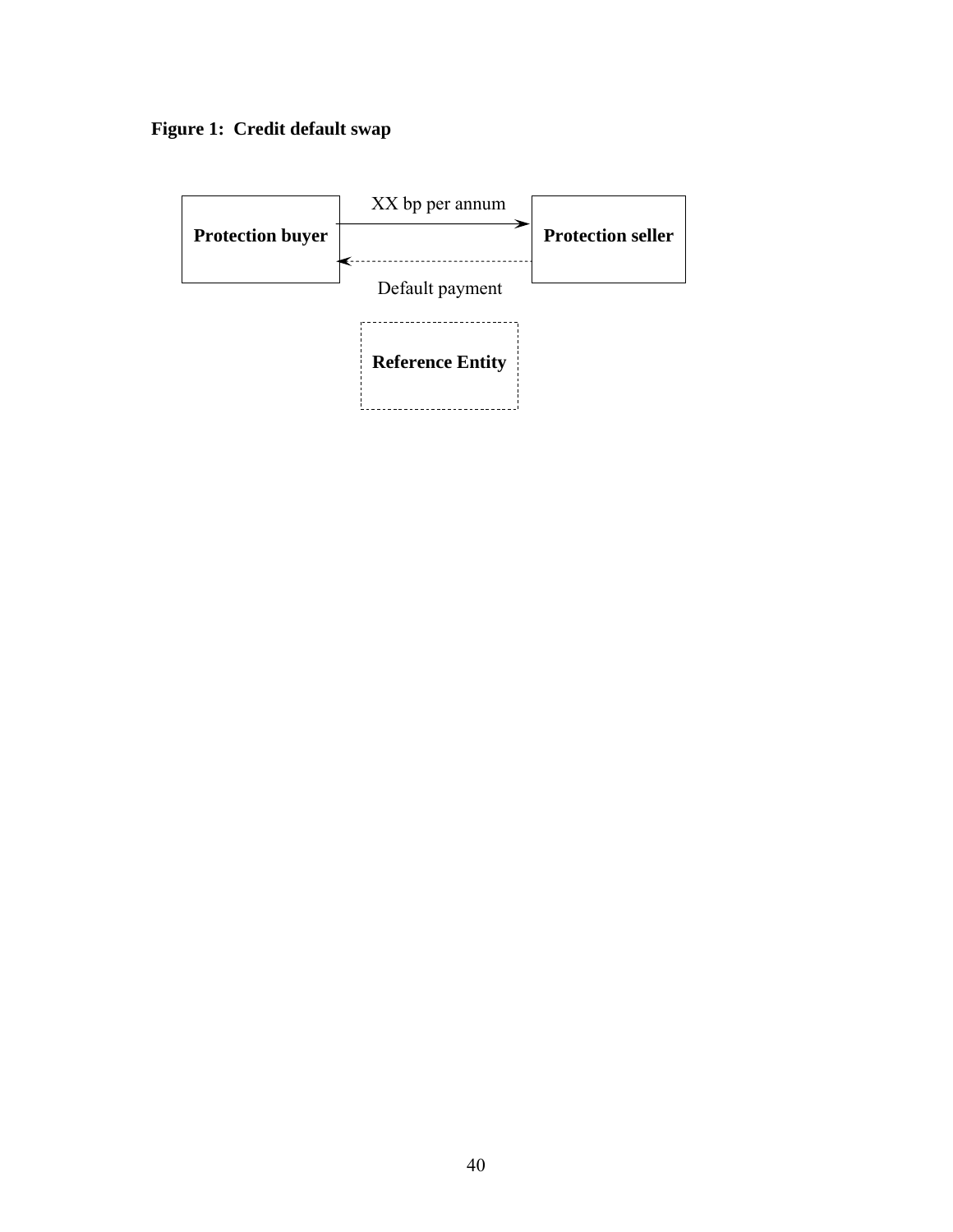**Figure 2a: Cash securitization** 



## **Figure 2b: Synthetic securitization**

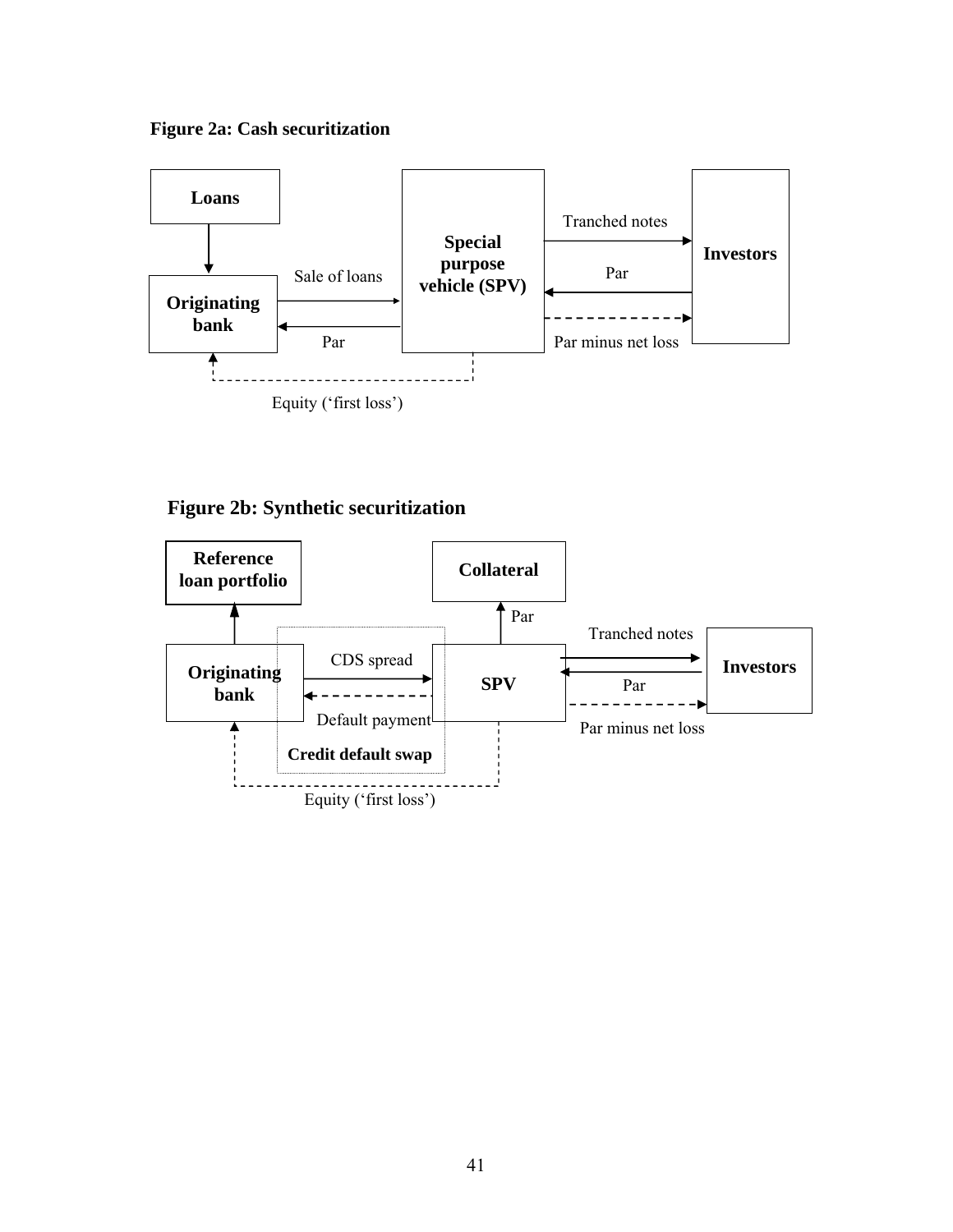### **Figure 3: Total return swap**



Total Return  $(TR)$  = Interest + Fees  $\pm$  (Appreciation/Depreciation) – Default losses

## **Figure 4: Asset swap**



Assume: 5Y USD interest rate swap rate = 5.45% Par bond coupon  $= 6.30\%$  $\Rightarrow$  Asset swap spread = 0.85%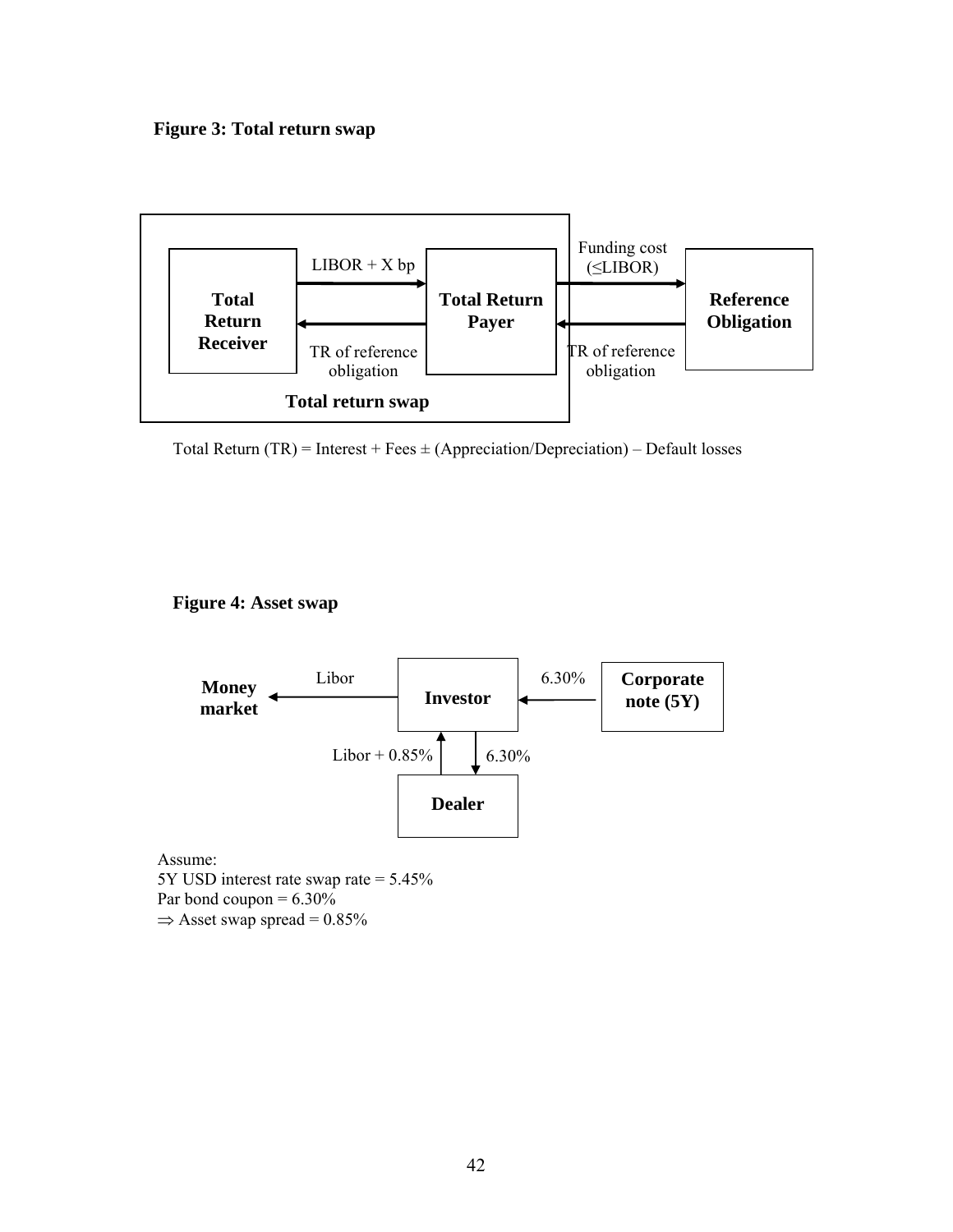**Chart 1: Growth of credit derivatives** 



Sources: British Bankers Association (2006) ISDA Market Surveys, 2001-2006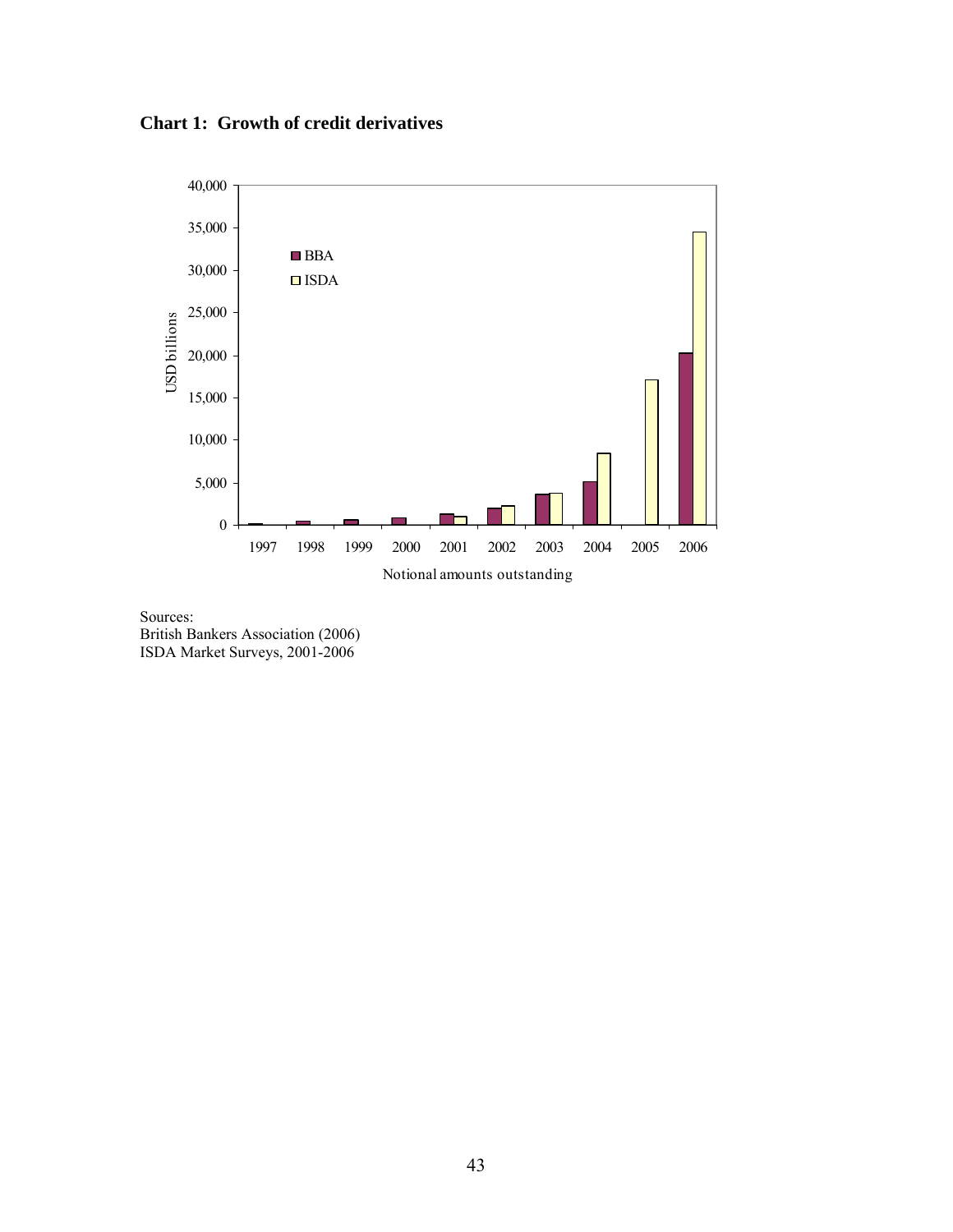# **Table 1: Credit derivative product mix**

|                                   | 2000 | 2002 | 2004 | 2006 |
|-----------------------------------|------|------|------|------|
| Single-name credit default swaps  | 38   | 45   | 51   | 33   |
| <b>Basket products</b>            | 6    | 6    |      | 2    |
| Full index trades                 |      |      |      | 30   |
| Tranched index trades             |      |      |      | 8    |
| Synthetic CDOs - Fully funded     |      |      | h    |      |
| Synthetic CDOs - Partially funded |      |      | 10   | 13   |
| Credit linked notes (Funded CDS)  | 10   | 8    | 6    |      |
| Credit spread options             |      |      |      |      |
| Equity linked credit products     |      |      |      |      |
| Swaptions                         |      |      |      |      |
| Others                            |      | 36   |      |      |

Source: British Bankers Association (2006)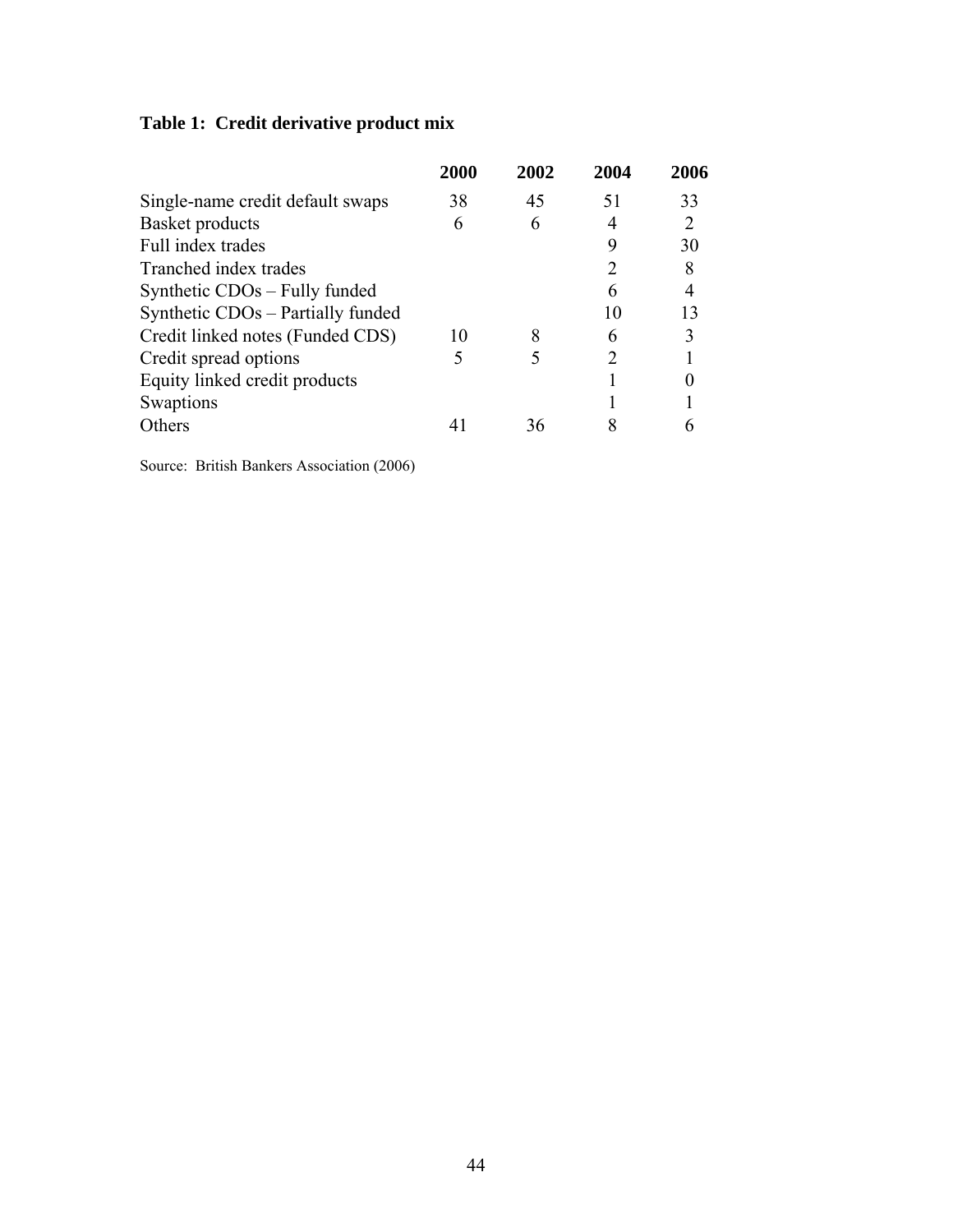| <b>Type of institution</b>         | 2000 | 2002                        | 2004 | 2006 |
|------------------------------------|------|-----------------------------|------|------|
| Banks (including securities firms) | 81   | 73                          | 67   | 59   |
| Banks - Trading activities         |      |                             |      | 39   |
| Banks - Loan portfolio             |      |                             |      | 20   |
| Insurers                           | 7    | 6                           | 7    | 6    |
| Mono-line insurers                 |      | 3                           | 2    | 2    |
| Re-insurers                        |      |                             | 3    | 2    |
| Other insurance companies          |      | 3                           | 2    | 2    |
| Hedge funds                        | 3    | 12                          | 16   | 28   |
| Pension funds                      |      |                             | 3    | 2    |
| Mutual funds                       |      | $\mathcal{D}_{\mathcal{A}}$ | 3    | 2    |
| Corporates                         | 6    |                             | 3    | 2    |
| Other                              |      |                             |      |      |

# **Table 2: Buyers of protection, by institution type**

Source: British Bankers Association (2006)

## **Table 3: Sellers of protection, by institution type**

| <b>Type of institution</b>         | 2000          | 2002           | 2004 | 2006 |
|------------------------------------|---------------|----------------|------|------|
| Banks (including securities firms) | 63            | 55             | 54   | 44   |
| Banks - Trading activities         |               |                |      | 35   |
| Banks - Loan portfolio             |               |                |      | 9    |
| Insurers                           | 23            | 33             | 20   | 17   |
| Mono-line insurers                 |               | 21             | 10   | 8    |
| Re-insurers                        |               |                |      | 4    |
| Other insurance companies          |               | 12             | 3    | 5    |
| Hedge funds                        | 5             | $\varsigma$    | 15   | 32   |
| Pension funds                      | 3             | $\overline{2}$ | 4    | 4    |
| Mutual funds                       | $\mathcal{D}$ | 3              | 4    | 3    |
| Corporates                         | 3             | 2              | 2    |      |
| Other                              |               |                |      |      |

Source: British Bankers Association (2006)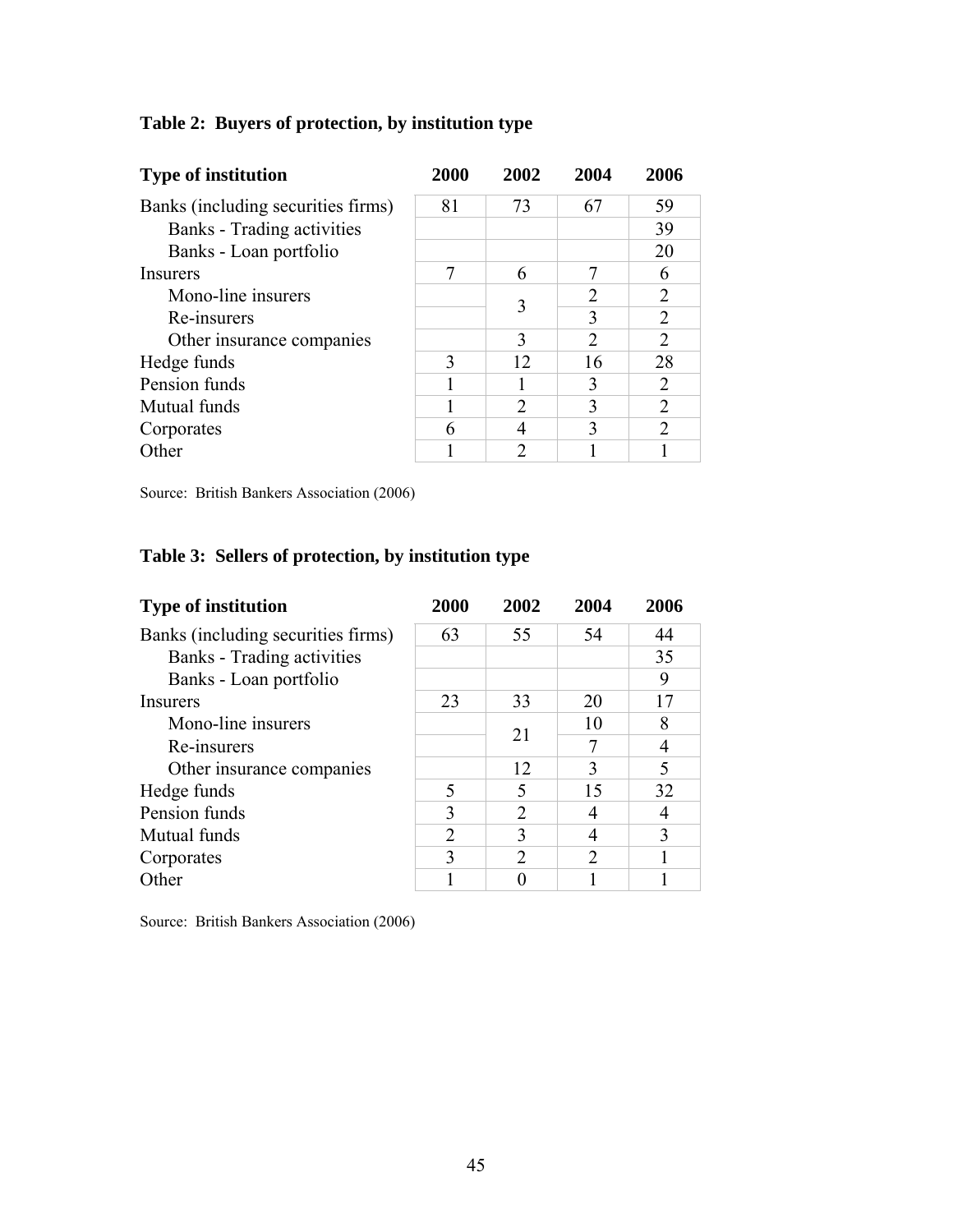| 2005                   | 2004                    | 2003                    | 2002                    |
|------------------------|-------------------------|-------------------------|-------------------------|
| Morgan Stanley         | Deutsche Bank           | JP Morgan Chase         | JP Morgan Chase         |
| Deutsche Bank          | Morgan Stanley          | Deutsche Bank           | Merrill Lynch           |
| Goldman Sachs          | Goldman Sachs           | Goldman Sachs           | Deutsche Bank           |
| JP Morgan Chase        | JP Morgan Chase         | Morgan Stanley          | Morgan Stanley          |
| <b>UBS</b>             | Merrill Lynch           | Merrill Lynch           | <b>CSFB</b>             |
| Lehman Brothers        | <b>CSFB</b>             | <b>CSFB</b>             | Goldman Sachs           |
| <b>Barclays</b>        | Lehman Brothers         | <b>UBS</b>              | <b>UBS</b>              |
| Citigroup              | Merrill Lynch           | Lehman Brothers         | Lehman Brothers         |
| <b>CSFB</b>            | Citigroup               | Citigroup               | Citigroup               |
| <b>BNP</b> Paribas     | <b>Bear Stearns</b>     | <b>Bear Stearns</b>     | Commerzbank             |
| Merrill Lynch          | <b>Barclays</b>         | Commerzbank             | <b>Toronto Dominion</b> |
| <b>Bear Stearns</b>    | <b>BNP</b> Paribas      | <b>BNP</b> Paribas      | <b>BNP</b> Paribas      |
| <b>Bank of America</b> | <b>Bank of America</b>  | <b>Bank of America</b>  | <b>Bank of America</b>  |
| Dresdner               | Dresdner                | Dresdner                | <b>Bear Stearns</b>     |
| ABN Amro               | <b>HSBC</b>             | <b>ABN</b> Amro         | Societe Generale        |
| <b>HSBC</b>            | Commerzbank             | Societe Generale        | Royal Bank of Canada    |
| Societe Generale       | Royal Bank of Scotland  | AIG                     | <b>Barclays</b>         |
| Calyon                 | Societe Generale        | <b>Barclays</b>         | <b>Dresdner</b>         |
| Royal Bank of Scotland | <b>ABN</b> Amro         | <b>Toronto Dominion</b> | Royal Bank of Scotland  |
| AIG                    | <b>Toronto Dominion</b> | Calyon                  | <b>ABN</b> Amro         |
| Commerzbank            | Wachovia                | <b>HSBC</b>             | <b>CIBC</b>             |
| <b>HVB</b>             | Calyon                  | Ambac                   | Rabobank                |
| <b>IXIS</b>            | <b>KfW</b>              | <b>CDC IXIS</b>         | WestLB                  |
| <b>CIBC</b>            | Royal Bank of Canada    | <b>KfW</b>              | <b>HVB</b>              |
| Royal Bank of Canada   | WestLB                  | Royal Bank of Scotland  | AIG                     |

**Table 4: 25 largest CDS counterparties** 

Source: Fitch Ratings (2006)